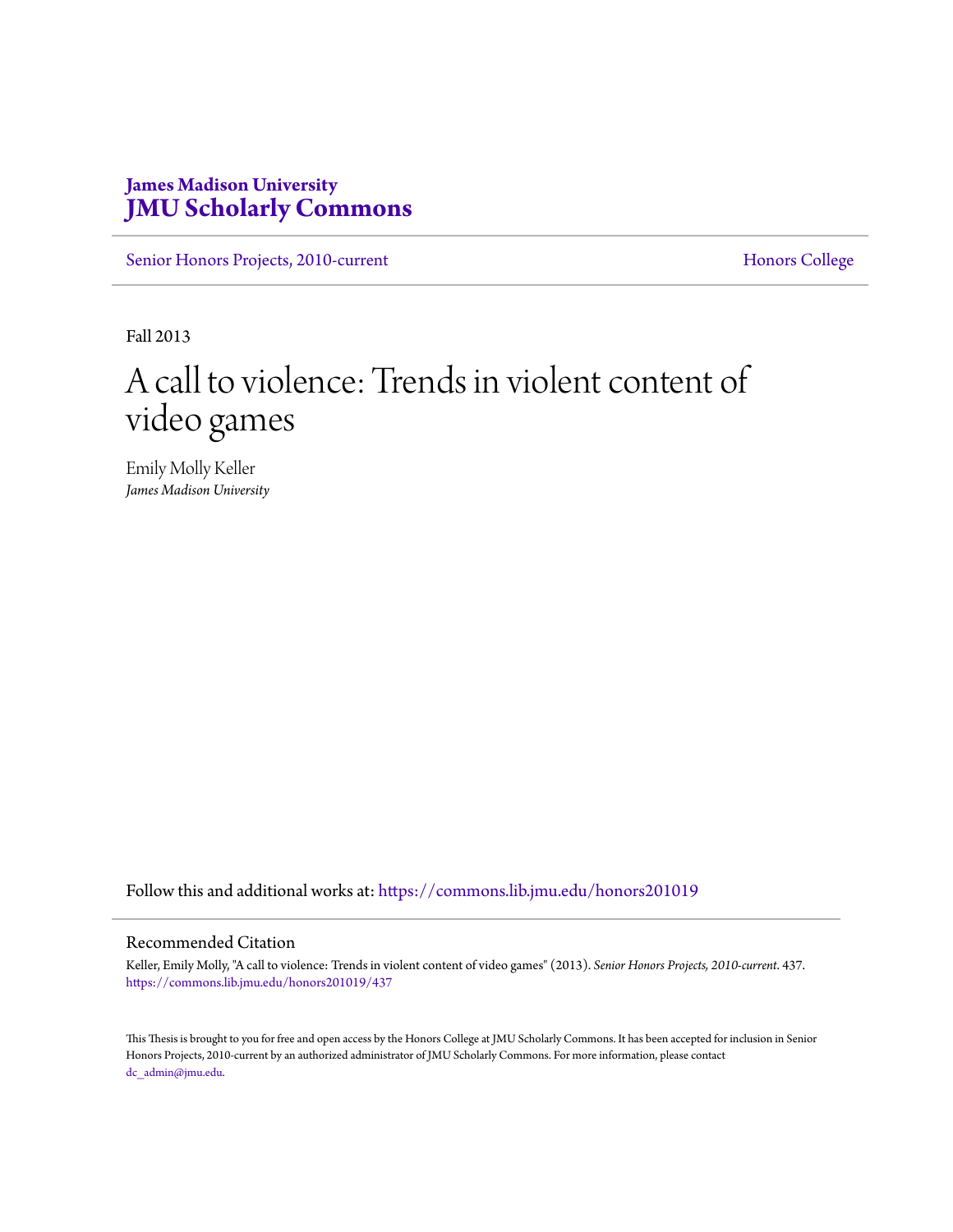A Call to Violence:

Trends in Violent Content of Video Games

A Project Presented to

\_\_\_\_\_\_\_\_\_\_\_\_\_\_\_\_\_\_\_\_\_\_\_

the Faculty of the Undergraduate

College of Arts and Letters

James Madison University \_\_\_\_\_\_\_\_\_\_\_\_\_\_\_\_\_\_\_\_\_\_\_

in Partial Fulfillment of the Requirements

for the Degree of Bachelor of Science \_\_\_\_\_\_\_\_\_\_\_\_\_\_\_\_\_\_\_\_\_\_\_

by Emily Molly Keller

December 2013

Accepted by the faculty of the Department of Justice Studies, James Madison University, in partial fulfillment of the requirements for the Degree of Bachelor of Science.

FACULTY COMMITTEE:

HONORS PROGRAM APPROVAL:

Project Advisor: Tammy Castle, Ph.D., Associate Professor, Justice Studies

Reader: Benjamin Meade, Ph.D., Assistant Professor, Justice Studies

Reader: Margarita Poteyeva, Ph.D., Assistant Professor, Justice Studies

Barry Falk, Ph.D., Director, Honors Program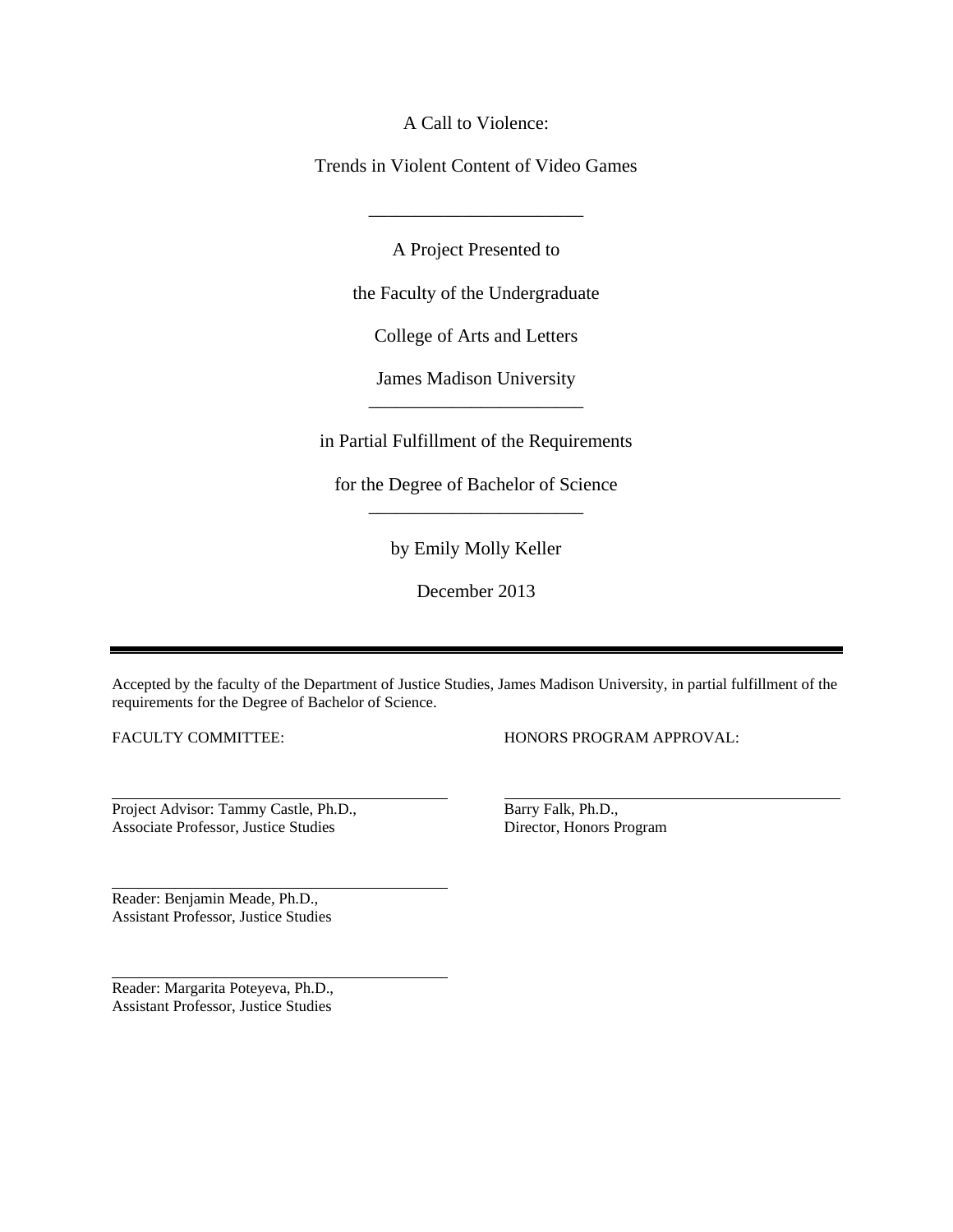# **Table of Contents**

| Acknowledgements         | 3              |
|--------------------------|----------------|
| Abstract                 | $\overline{4}$ |
| Introduction             | 5              |
| <b>Literature Review</b> | 6              |
| Methods                  | 23             |
| Results                  | 28             |
| Discussion               | 34             |
| Conclusion               | 42             |
| References               | 43             |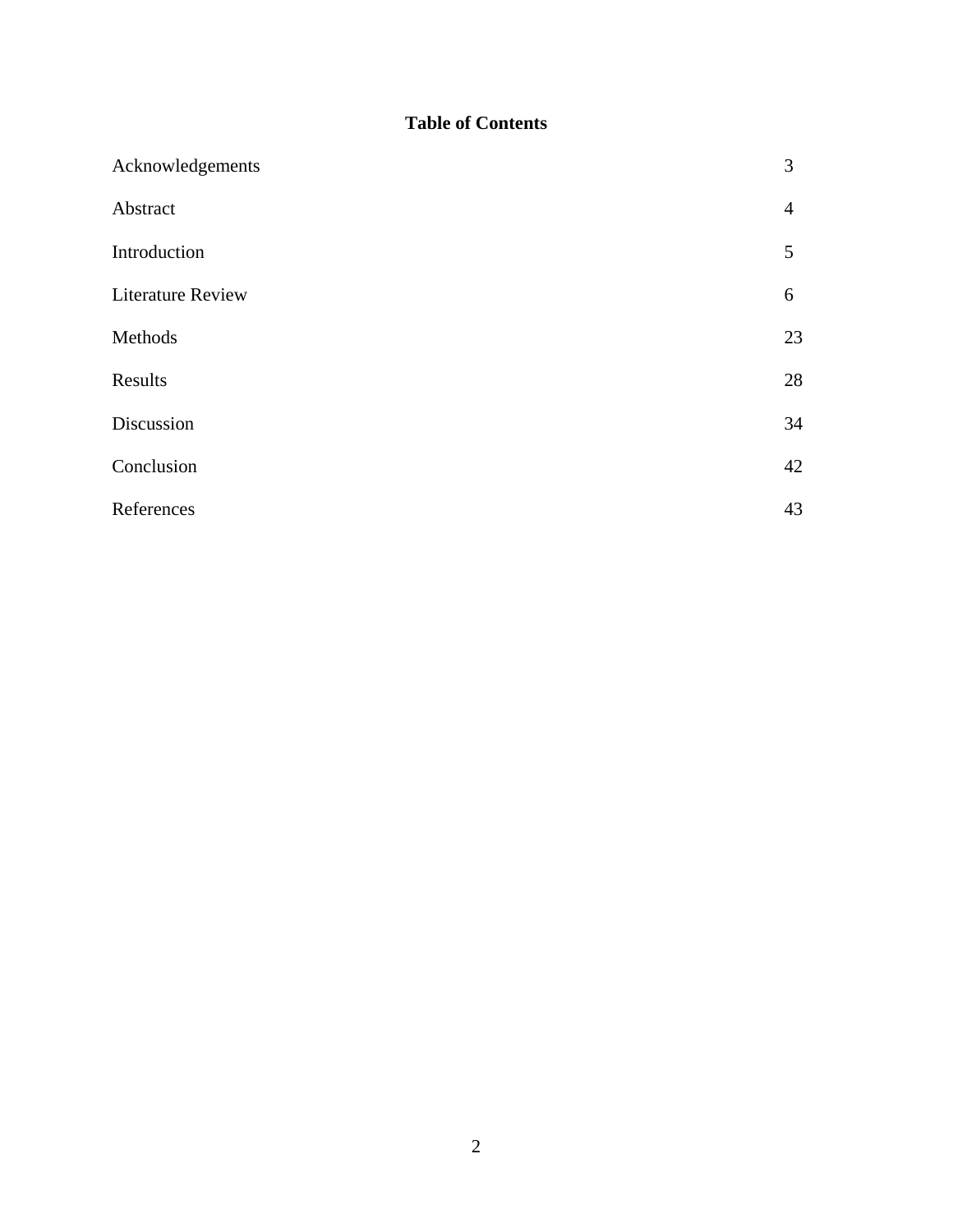#### **Acknowledgements**

I would like to express my very great appreciation to my advisor, Dr. Tammy Castle, who has supported me throughout the writing of this project with her extensive knowledge and her willingness to give her time so generously. I also wish to acknowledge the help provided by my readers, Dr. Benjamin Meade and Dr. Margarita Poteyeva, both of whom offered constructive critiques.

In addition, I would like to extend my gratitude to the Honors Program at James Madison University, particularly for the prestigious Honors Program Achievement Scholarship.

Special thanks should be given to my very good friend, Christopher Steenbuck, for his valuable insight into the history of video games and for his suggestions in developing the methods of this study.

Finally, I want to thank my parents, Teddy and Molly Keller, who have been unwavering sources of support throughout this entire process, and my brother, Brian Keller, who can answer any question about video games without even pausing to think.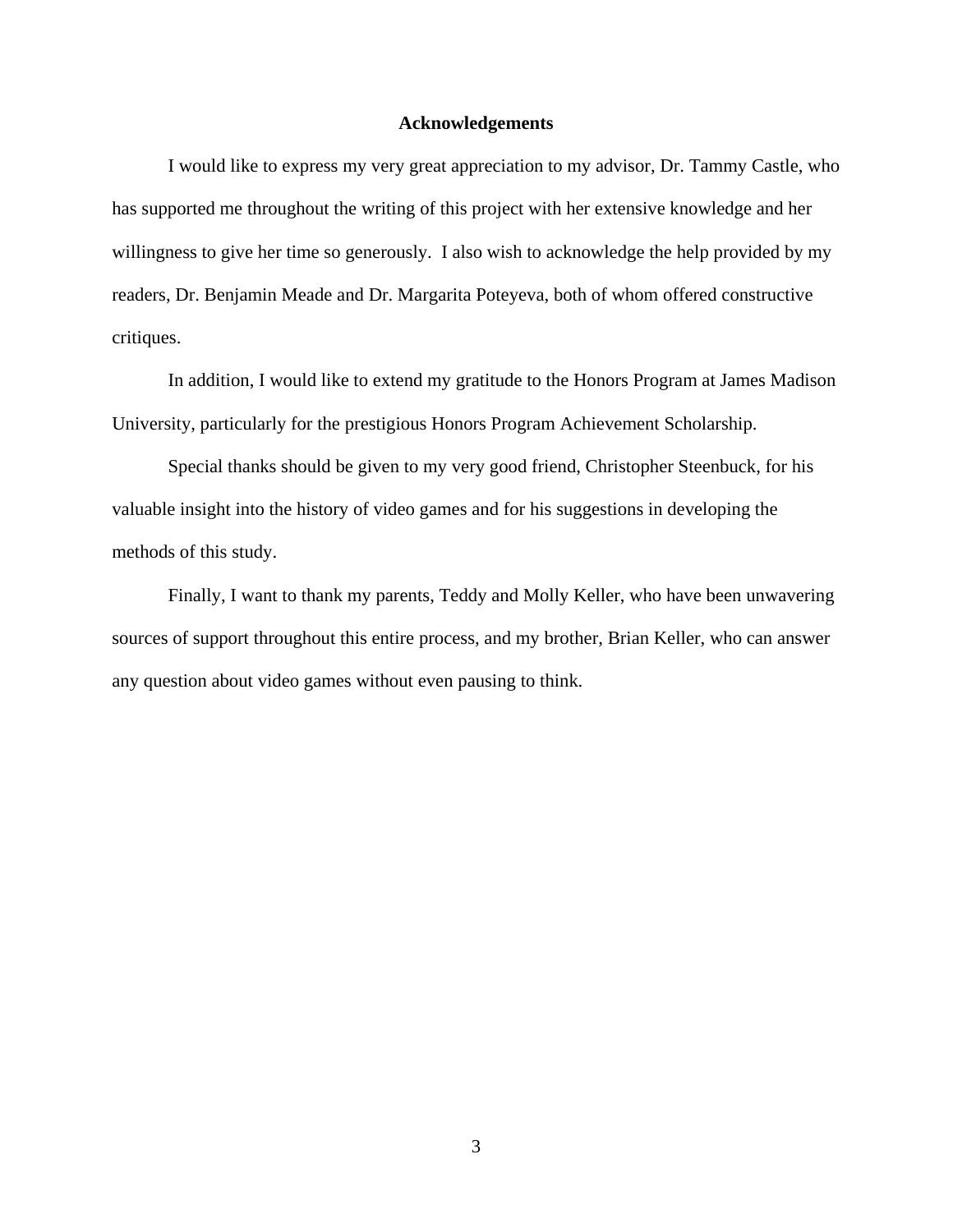#### **Abstract**

Violent content in video games has come under increasing scrutiny as the media highlights the potential involvement of violent games in deadly crimes. In addition, internet gaming disorder has been identified as a subject in need of further research in the *DSM-V*. The current study investigates whether year, genre, platform type, and victim and perpetrator identity influence the total amount of violent actions in 280 video game trailers. The hypothesis was that year, genre, and platform type would produce the most variance in total violence, but victim identity and perpetrator identity were significantly more influential. Thus, there is a tendency for the presence of certain types of perpetrators and victims in game trailers to be associated with higher counts of violent instances. Research implications are discussed, including the suggestion that future studies should measure the intensity of violent actions and sexuality in video game trailers and limitations stemming from lack of inter-rater reliability, overlap of genre categories, and the nature of trailer content.

*Keywords*: video game addiction, internet gaming disorder, violence, video game trailers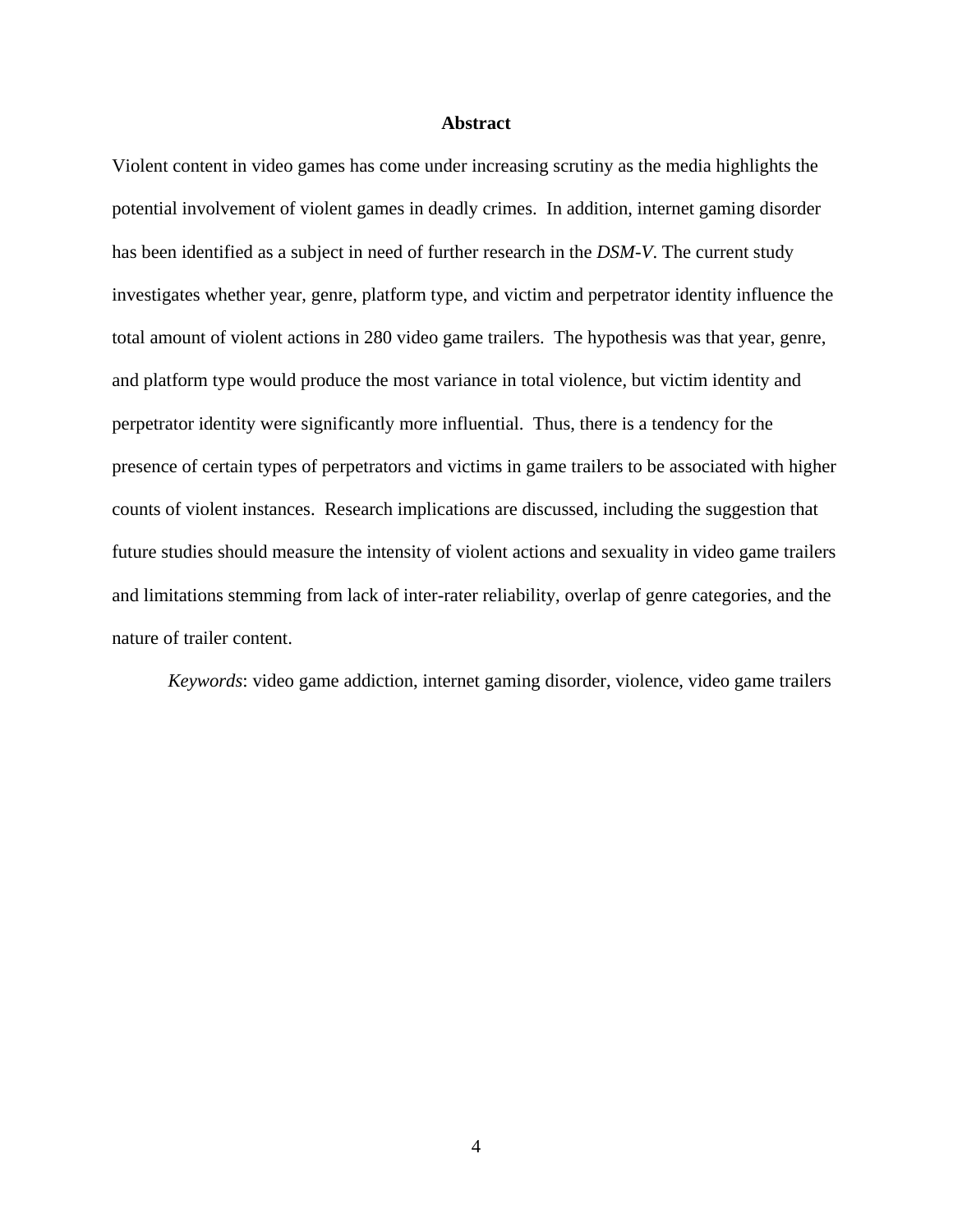#### **Introduction**

On April 20, 1999, Eric Harris and Dylan Klebold killed 13 people in Columbine High School in an armed rampage after playing the video game *Doom* (Ward, 2001). Four years later, William and Joshua Buckner shot at vehicles on Interstate 40 in Tennessee on June 25, killing one person and wounding another after allegedly practicing what they had learned in the video game *Grand Theft Auto* ("GTA under Fire," 2004). More recently, on July 22, 2011, Anders Behring Breivik killed 77 people and injured hundreds during the 2011 Norway attacks and revealed that he had trained for the massacre with *Call of Duty: Modern Warfare 2* (Pidd, 2012). Video games, such as *Call of Duty: Black Ops 2*, have also been linked to the Sandy Hook shooting on December 14, 2012 committed by Adam Lanza (Sandoval, Friendman, & Hutchinson, 2013). These brutal crimes and many more have been connected to violent video game play in the popular media and have in some cases sparked attention from government leaders.

However, it is difficult to prove that video games are truly at fault for the violent actions of a handful of its players. What influences these violent perpetrators to commit real-life violence? Could it be some segment of personality? A mental illness? Or maybe the answer lies in the content of the games themselves? What is it about such games as *Call of Duty* and *Grand Theft Auto* that make them so popular for media fodder when players turn virtual violence into reality? The following review will elaborate on these and other factors that often enter the dialogue of violent video game discussions in both academia and popular culture.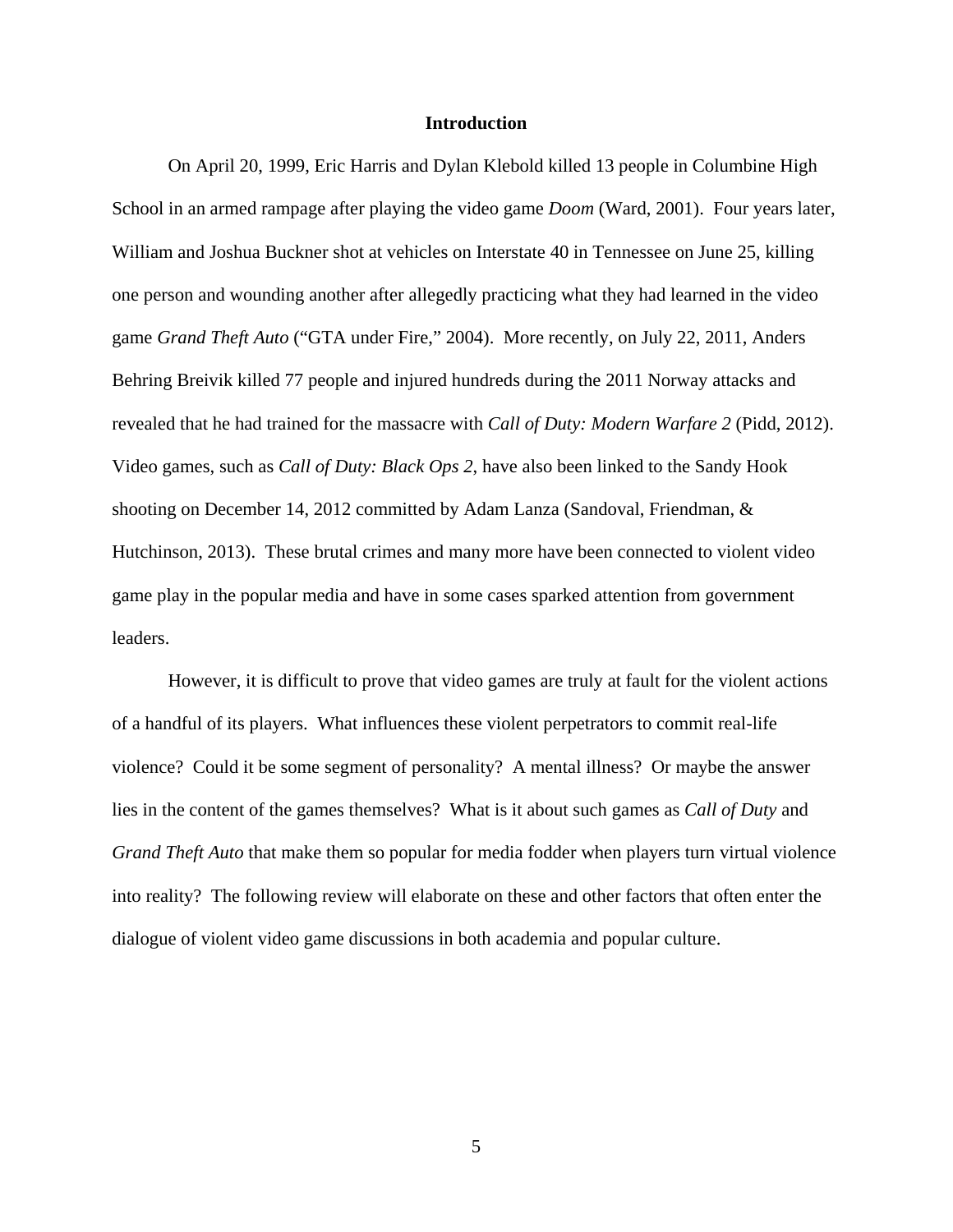#### **Literature Review**

Since their introduction in 1972, video game mediums have spread from coin-operated machines to computers, consoles connected to television sets, and finally to handheld devices, such as smartphones ("The Henry J. Kaiser Family Foundation," 2002). According to the 2012 report by the Entertainment Software Association (ESA), 49% of households in the United States owned a game console as of the end of 2012, and on average these households owned at least two consoles. Thus, video games are a prominent part of everyday life for many Americans and have the potential to infiltrate key aspects of existence, such as relationships, school, and occupation. With this popularity comes controversy, especially in the form of arguments centering upon the violent content of bestselling video games, such as the *Grand Theft Auto* and *Call of Duty* franchises. Media coverage often focuses on players of these games who act out game plots in real life, including the perpetrators of the tragic school shootings at Columbine and Sandy Hook. However, there are potential positive aspects that accompany video game playing, including educational attributes. There is also some debate as to whether the purported negatives that are said to accompany the playing of video games, such as aggression, actually exist in both laboratory settings and real life. In order to address these issues, this review will examine the breadth of literature on video game playing to date.

#### **Game Consumers**

The media often promote the stereotypical image of a typical gamer as male, and as either an adolescent boy or adult male still living in his parents' basement. This portrayal can contribute to the rejection of the gamer identity by some players uneasy with being associated with what could be seen as a juvenile and unimportant practice (Shaw, 2011). Despite this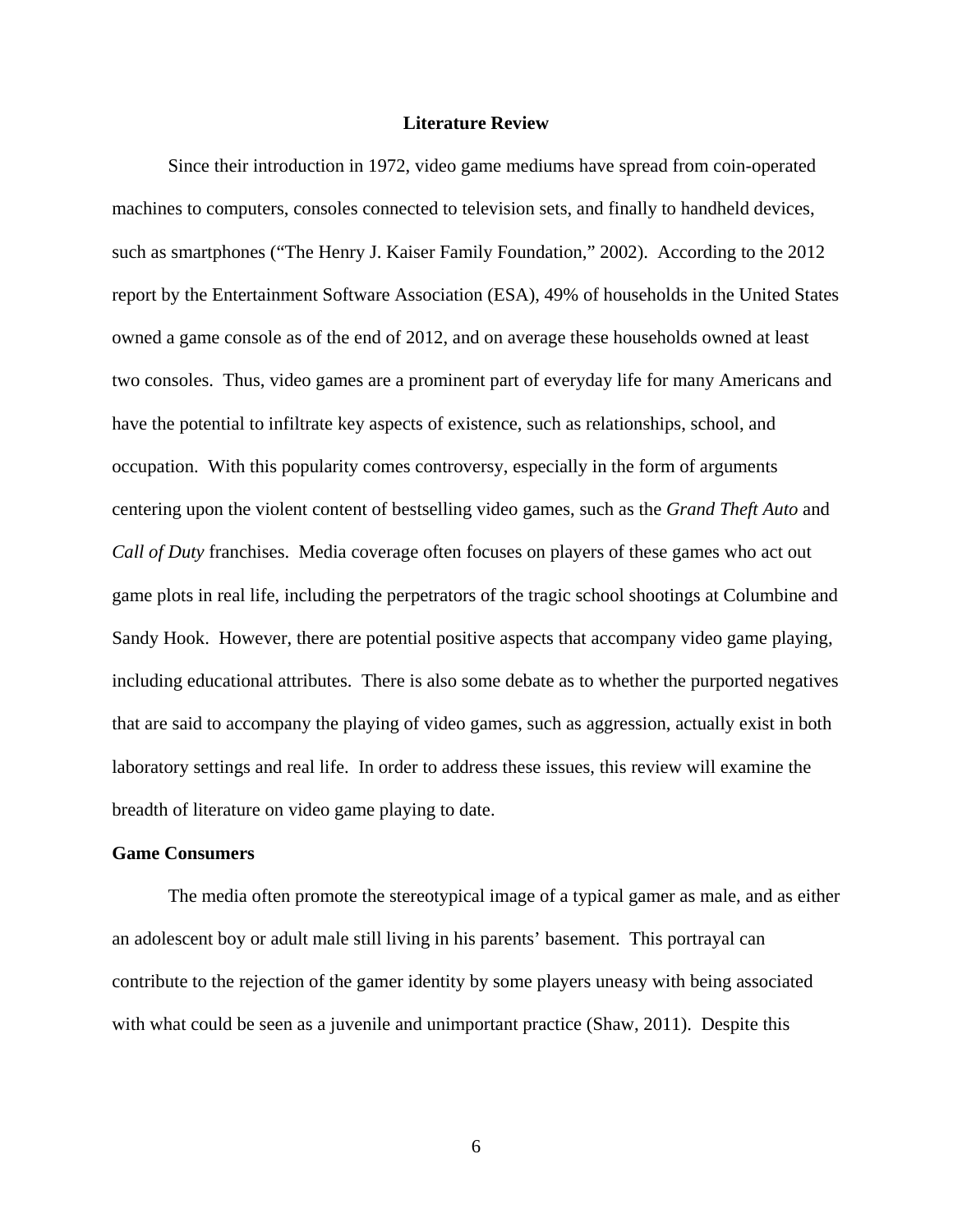rejection by some players, the reality is that many people do play video games, some more than others, and the demographic realities can be quite different depending on certain factors.

According to the ESA (2012), the average video game player is thirty years old, with 37% at least 36 years of age, 31% between the ages of 18 and 35, and 32% under 18. The ESA (2012) also reports that 53% of players are male and 47% female, which contrasts with common perceptions and media portrayals. However, these figures reflect general video game play. Lemmens, Valkenburg, and Peter (2011) asserted that pathological play with computer or video games was mostly restricted to the adolescent boys in their study, indicating that males in general may be more susceptible to excessive playing that interferes with everyday life. The researchers also found that adolescent girls were less likely to play violent games and even those girls who did play games with a violent focus spent much less time on them than boys.

In terms of violent game preferences, Bijvank, Konijn, and Bushman (2012) found that the boys with the lowest educational levels favored violent games, identified more with the characters in the games they played, and perceived video games as more realistic than boys with higher levels of educational ability. Also, men were more likely to play first person shooter games, whereas the preferences of women lay more in exercise games (Coyne, Busby, Bushman, Gentile, Ridge, & Stockdale, 2012). Further, the boys in a study conducted by Coyne, Padilla-Walker, Stockdale, and Day (2011) selected more violent games, tended to play more video games in general than girls, and spent the time playing in isolation rather than with a co-player. At the same time, Desai, Krishnan-Sarin, Cavallo, and Potenza (2010) found that even though male gamers are at a higher risk for developing a problem with controlling their gaming habits, and also may find gaming more appealing in general, the overall risk of forming a gaming problem is fairly low.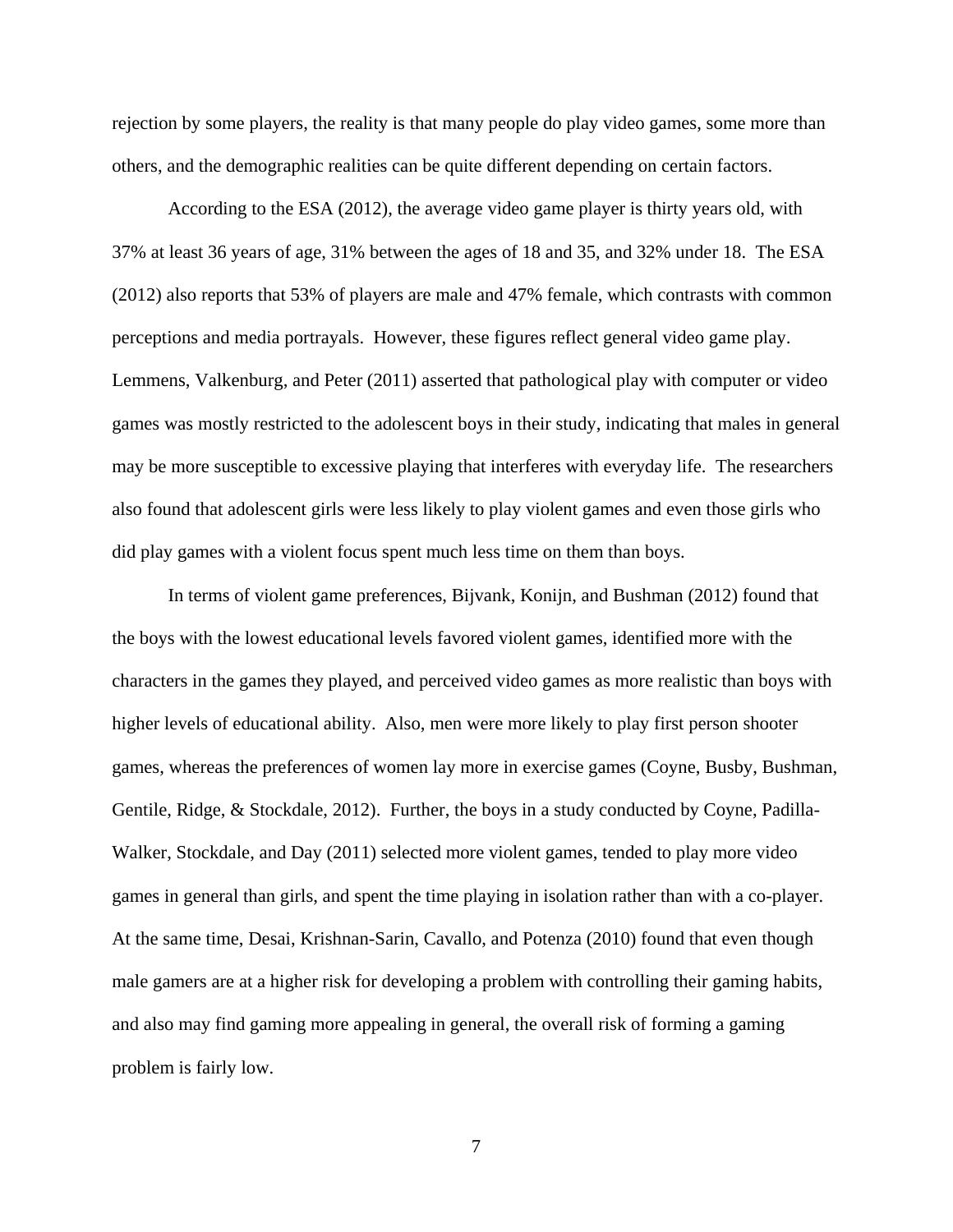#### **Personality Factors and Motivations.**

There are many motivators that contribute to the attraction of video games for males and females, including the factors that Bijvank et al. (2012) examined: social-interaction, competition, fantasy-escape, fantasy-arousal, unwind, challenge, and diversion. In terms of boys with low educational levels versus those with higher levels, the motivations of fantasy, arousal, challenge, and unwind were the most significant and were strongest for those in the lowest educational ability group. Chory and Goodboy (2011) further elucidated on these points by detailing that arousal plays on desires to stimulate emotions, challenge means pushing and testing oneself, competition indicates an aspiration to dominate, diversion functions as a way to escape from stress, fantasy reflects a desire to assume alternate identities, and social interaction provides players with an opportunity to socialize with others (p. 192). Many of these motivations are reflected through personality traits that are prominent in gamers.

Personality factors appear to influence what types of games players prefer. The personality model commonly used by researchers is the five-factor personality model, which includes extroversion, neuroticism, agreeableness, conscientiousness and openness to experience (Costa & McCrae, 2008). Selected facets for each factor include: neuroticism is comprised of "anxiety" and "depression," extroversion "warmth" and "gregariousness," openness "fantasy" and "aesthetics," agreeableness "trust" and "straightforwardness," and conscientiousness "competence" and "order" (Revised NEO, 2000, p. 3). According to Chory and Goodboy (2011), extroverted persons play violent video games more frequently and exhibit a stronger preference for these violent games, which may be reflected in the increasing popularity of multiplayer games. In addition, these researchers found that an individual displaying traits of lesser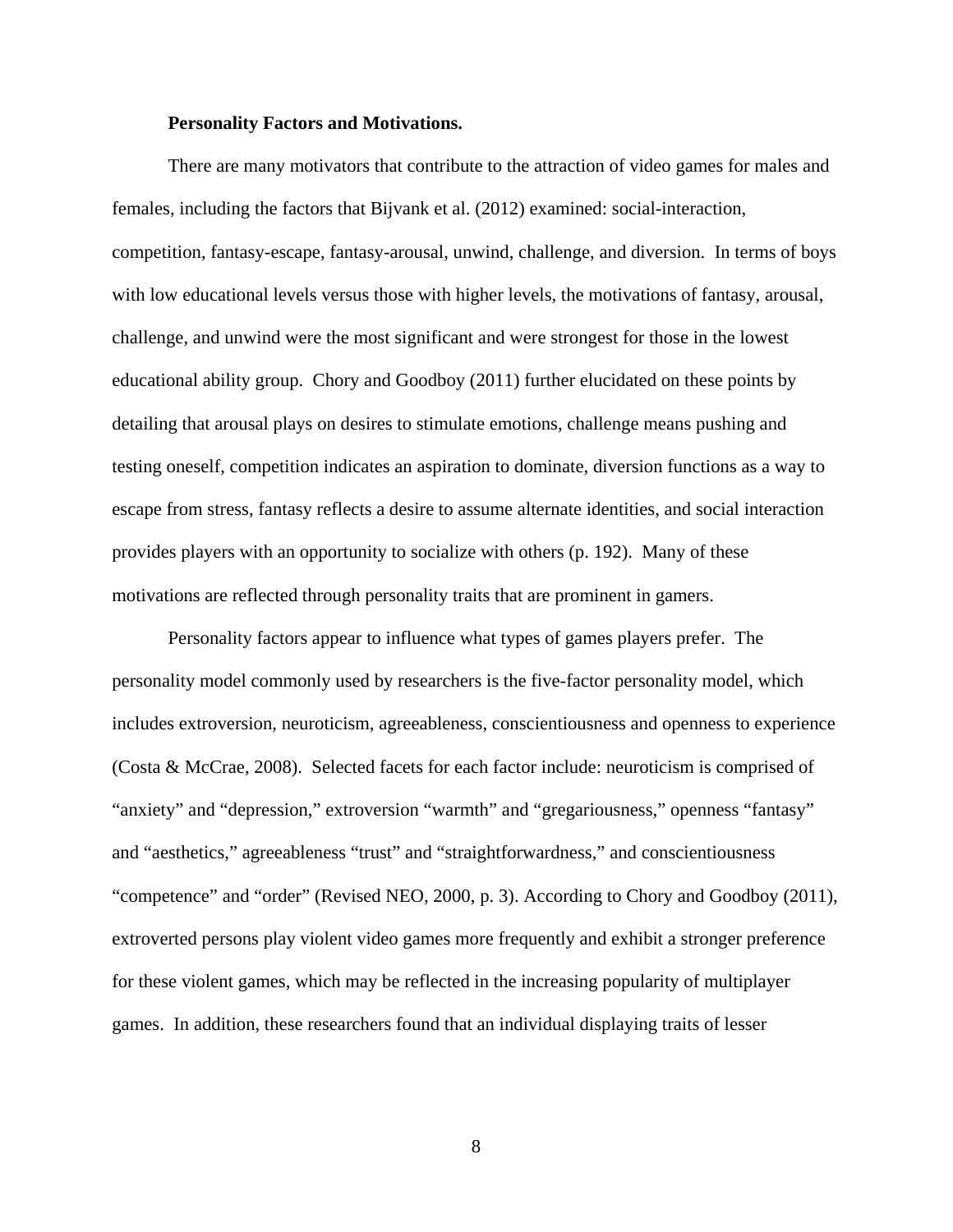agreeableness also preferred multiplayer games, as did individuals lower in neuroticism and more open to experiences.

Dunn and Guadagno (2012) found that personality factors are also reflected in the attributes of the avatars that are often created by players. The researchers discovered that introverts preferred creating more attractive avatars than extroverts and that highly neurotic women fashioned more attractive avatars relative to their actual appearances, while highly neurotic men created less attractive avatars in comparison to their own appearances. In addition, people with high levels of either openness to experience or conscientiousness created avatars that more resembled themselves. High agreeableness in participants was typically associated with large chest sizes for men and small chest sizes for women. Another trait, sensation seeking, can increase the likelihood that children play games, specifically role-playing games (RPGs) and massively multiplayer online role-playing games (MMORPGs) and, for boys, both fighting games and games that involve the use of weapons. Thus, personality factors are key determinants in what types of games people play and the appearances of the characters they select.

# **Psychopathology**

Psychological problems that appear in conjunction with video game addiction according to the literature are attention concerns, depression, and suicidal ideations. Although video game addiction does not necessarily cause these behavior issues, there could very well be bi-directional causality. People with these attention difficulties, depression, or suicidal inclinations may be more likely to play video games.

#### **Definition of Pathological Gaming**.

Although the DSM-IV-TR did not recognize pathological gaming as a clinical disorder, internet gaming disorder has been included in the appendix of DSM-V as a concept in need of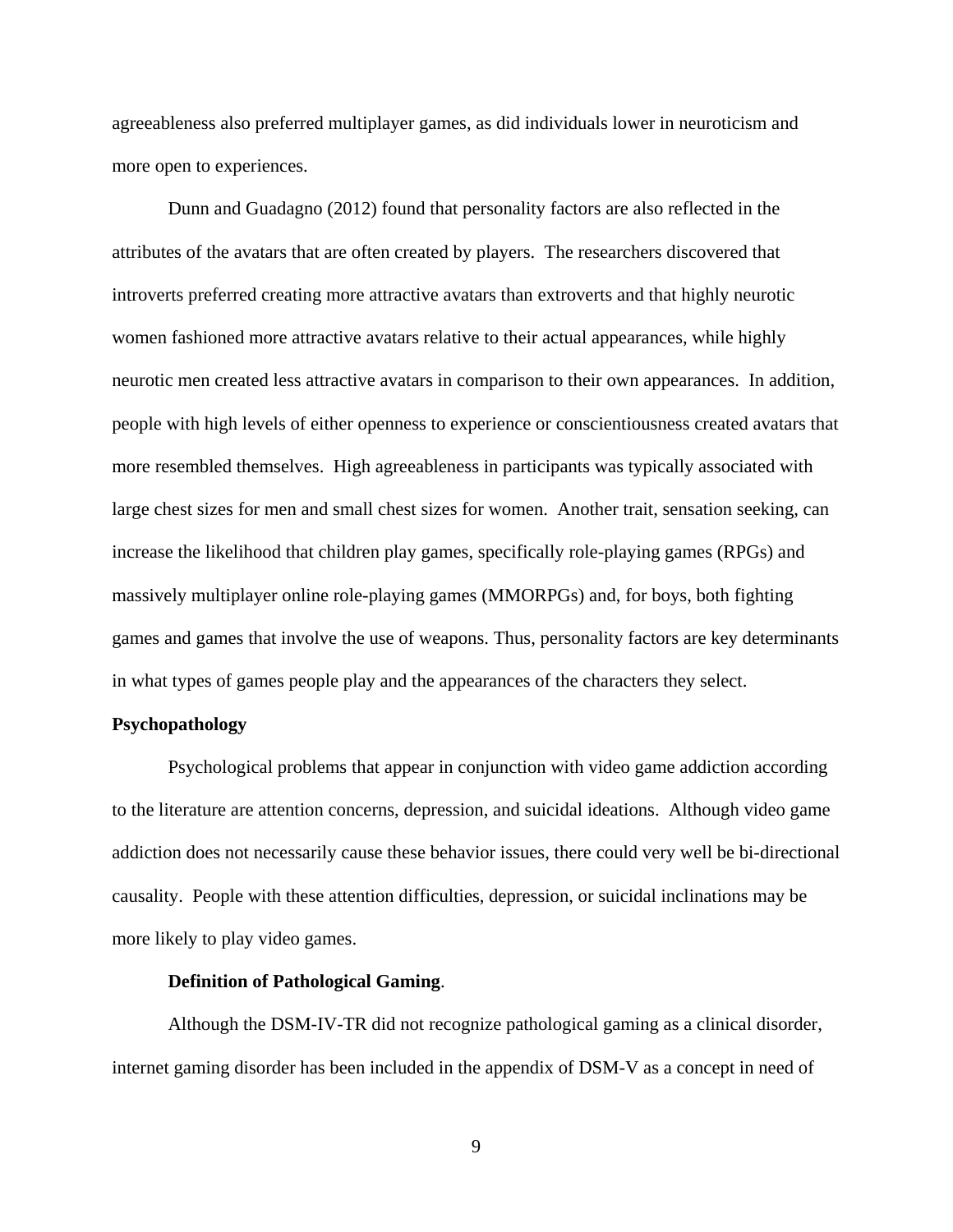further study (Hodson, 2013). According to Lemmens, Valkenburg, and Peter (2009), the difference between mere excessive gaming and pathological gaming lies in an inability to control use despite social or emotional problems in the latter. Thus, using the DSM-IV-TR definition, the researchers define pathological gaming as "the persistent and recurrent inability to control excessive gaming habits despite associated social and/or emotional problems" (p. 38). This definition has allowed researchers to identify differences between gamers who play games recreationally, excessively, and pathologically.

As mentioned before, the recent publication of the DSM-V has produced changes in identifying a variety of disorders and has highlighted internet gaming disorder as a condition in need of further research before official classification (American Psychiatric Association, 2013). Involvement in internet gaming disorder indicates that an individual is playing compulsively, to the extent that clinically significant impairment or distress occurs as other interests are neglected. Withdrawal symptoms also often take place upon the cessation of playing. The DSM-V reveals that there may be effects to the brain pathways akin to biological effects on drug addicts, meaning that internet gaming disorder could potentially be classified as an addictive behavior.

# **Attention.**

Ferguson (2011) found that television and video game use did not predict attention problems and that other factors, such as being male, belonging to a disturbed family environment, and displaying symptoms of anxiety were better contributors toward difficulties with paying attention. However, according to Gentile, Swing, Lim, and Khoo (2012), there are four possible explanations for the potential relationship between electronic media, such as video game playing, and greater attention problems: the excitement hypothesis, the displacement hypothesis, the attraction hypothesis, and the third variable hypothesis. The excitement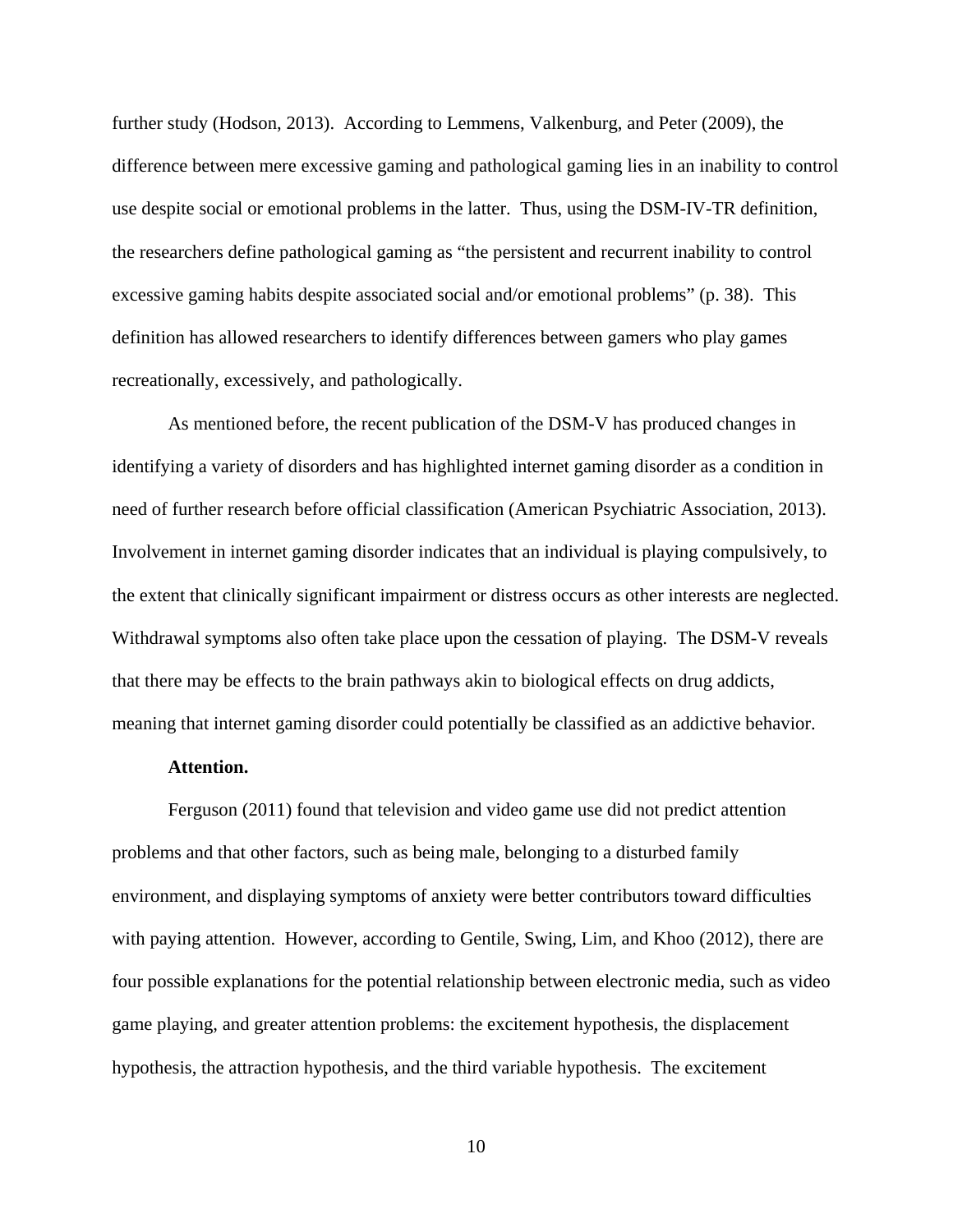hypothesis predicts that contact with electronic media, such as video games, makes other pursuits seem less interesting in comparison. Another idea, the displacement hypothesis, states that spending time playing video games may weaken a person's self-control by displacing other activities that could have been used to control impulses. The attraction hypothesis asserts that people who have attention problems could be more attracted to electronic media, such as video games. Finally, a third unnamed variable could actually explain the association.

Over the course of their study, Gentile et al. (2012) found evidence in support of the displacement and attraction hypotheses, as well as for bidirectional causality between greater impulsiveness and playing video games and attention problems and video game playing. Coyne et al. (2012) also found that in conflicts about video games between couples, it is the time spent playing games that is a key source of strife, which supports the displacement hypothesis. Although there are some mixed results in whether video games are a major contributor to attention problems, there does appear to be some sort of association between the two variables.

#### **Depression.**

Video game playing may also be related to depression according to some researchers. Mentzoni (2011) found that problematic playing of video games was connected with higher levels of depression and lower scores on measures of life satisfaction. Li, Liau, and Khoo (2011) asserted that gamers who held high levels of discrepancy between the person they wanted to be, or ideal self, and the person that they were, actual self, which can be shortened to "actual-ideal self discrepancy (AISD)" (p. 535), along with elevated levels of depression, tended to favor higher levels of escapism. Further, these players were more likely to display symptoms of pathological gaming.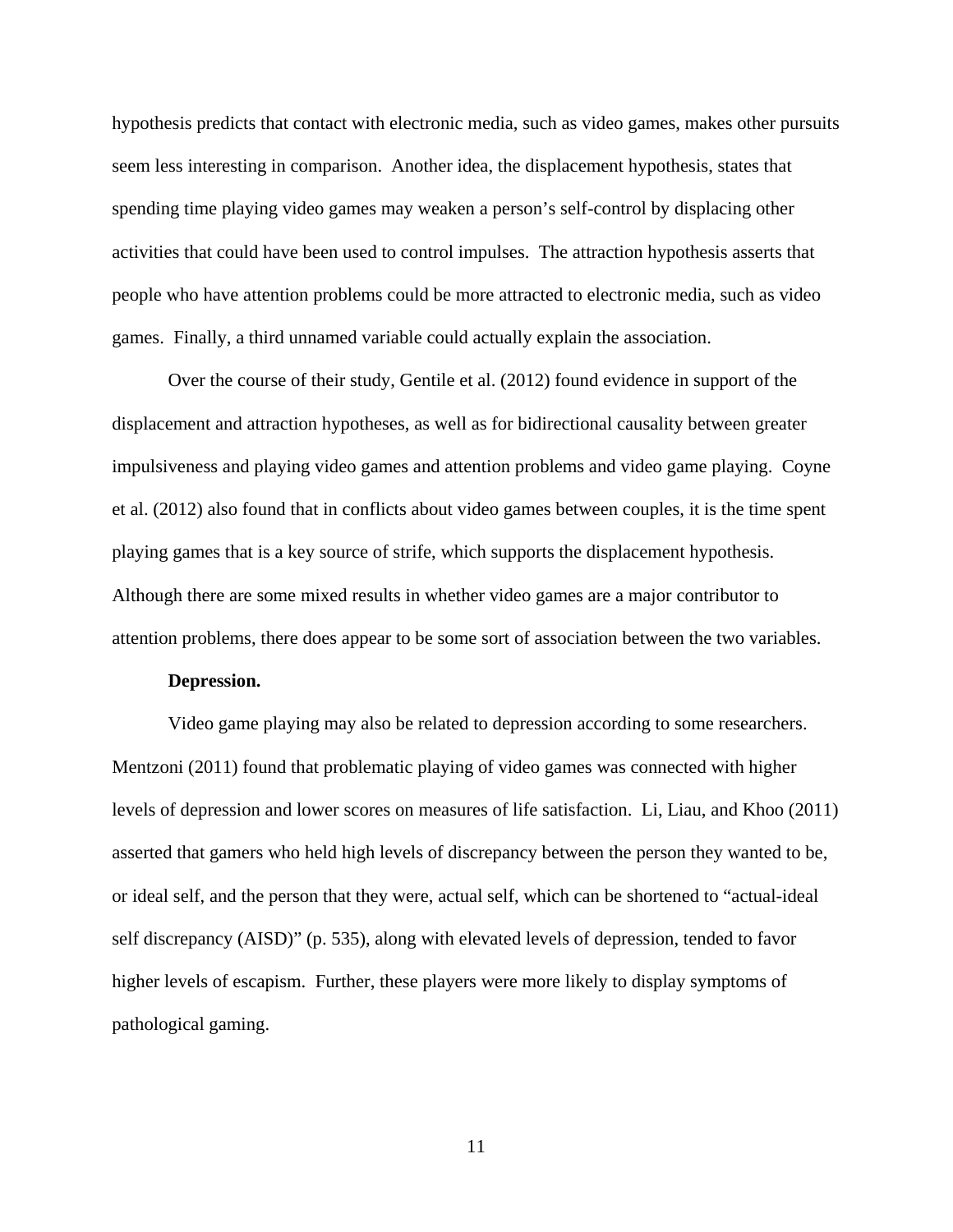However, Valadez and Ferguson (2012) did not find any evidence that exposure to violent games in a laboratory setting had an effect on depression. In fact, their results suggested that playing any type of game relaxes players and can have the effect of decreasing negative mood states. Desai et al. (2010) found that gaming was actually associated with a lower risk for depression for girls. Accordingly, even though depression may not be caused by video gaming, pathological male players, for example, may be more likely to have depression, whereas this relationship appears to be the opposite when considering females.

# **Suicide.**

The relationship between suicide and video game use exists on more of a continuum based on one study. According to Messias, Castro, Saini, Usman, and Peeples (2011), playing five or more hours of video games a day, which could be reaching pathological levels for some players, was associated with higher levels of reports concerning suicidal ideation and planning about committing suicide. However, the researchers also found a possible protective effect toward measured levels of sadness when the playing of video games was limited to one or two hours a day.

#### **Violence and Aggression**

Most often, research on video games focuses on the violent content of some games and how the effect of viewing this content can carry over into real life when the lines between the virtual world and reality are blurred. There is still much debate among researchers as to the existence of these negative effects and, if they do exist, the extent. In fact, in the United States Supreme Court case of *Brown v. Entertainment Merchants Association*, the Supreme Court held that "psychological studies purporting to show a connection between exposure to violent video games and harmful effects on children do not prove that such exposure causes minors to act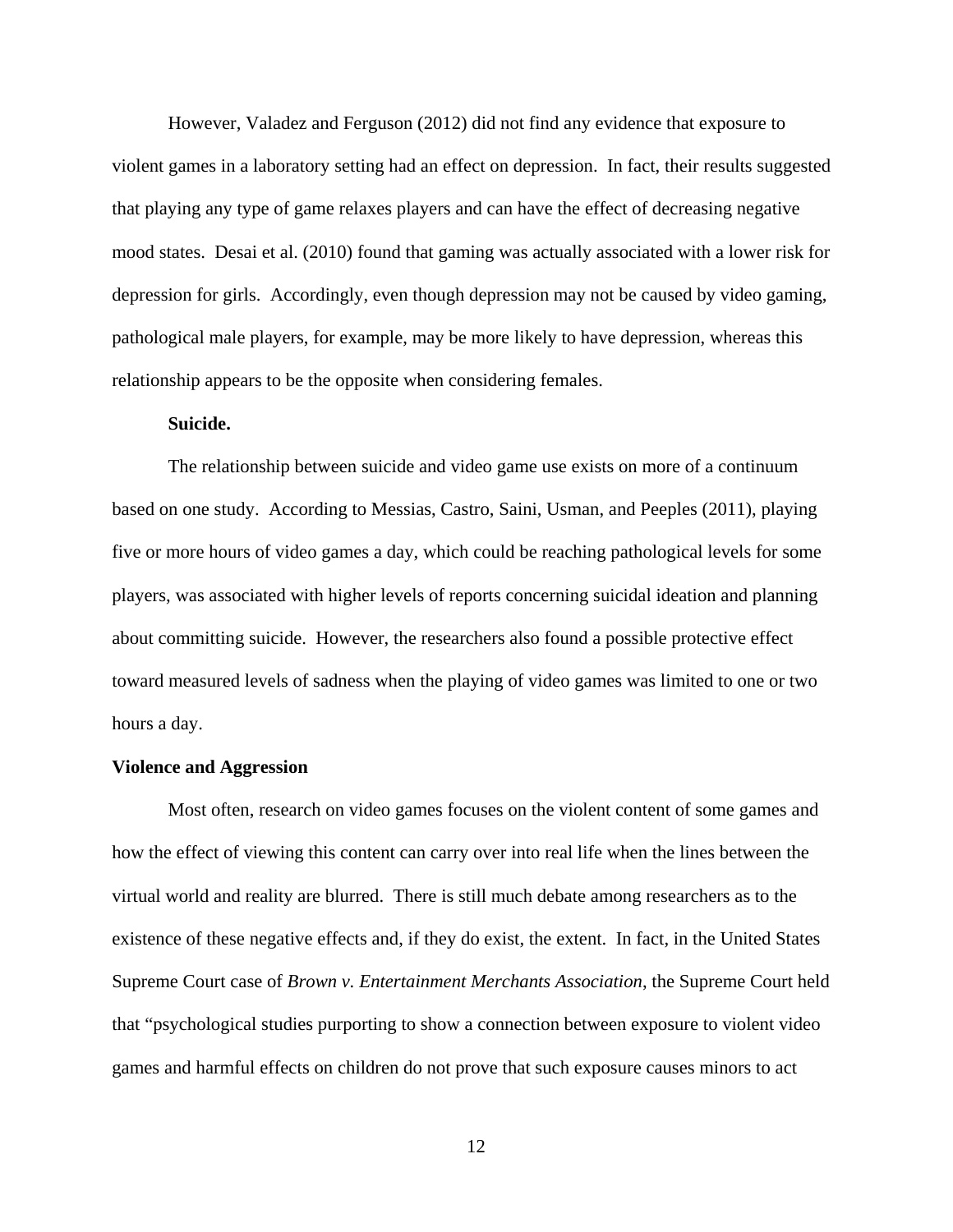aggressively" ("Brown v EMA," 2011, p. 2), indicating that current research is inconclusive due to the typically small associations between real life violence and video game playing.

#### **Avatars.**

One aspect that appears in many games is the creation of an avatar wherein players can customize their characters in order to make them close to their real life appearances or sometimes as different as possible. This process is especially popular in modern games where the new graphics capabilities allow increasingly complicated enhancements to one's playable character, including all types of facial tweaks from tattoos to nose definition and body adaptations. Sometimes avatars may not even be human. Instead, one's avatar may be an alien, elf, dwarf, or some other sort of creature. This more intense avatar creation could plausibly allow players to become more immersed in the game or to identify more strongly with their virtual character than their real life persona. In fact, Young and Whitty (2011) found that some players expressed a loss of perceived ability and prowess when separated from their virtual worlds and characters. This disparity can cause people to view the real world as holding the same rules as the virtual world, meaning that more extreme players may believe that they can affect states in reality through the same processes as they do in the virtual world.

#### **Demonstrated Violence.**

Although it is fairly difficult to measure the extent of actual violent acts in the laboratory setting due to restrictions on harm, some researchers offer tentative conclusions on whether violence in video games can translate to hostility in real life. One way that researchers measure propensity for violence is by calculating players' opinions via recording judgments of criminal acts. For example, Fischer, Aydin, Kastenmüller, Frey, and Fischer (2012) found that being exposed to video games that reinforce delinquency increases both players' acceptance for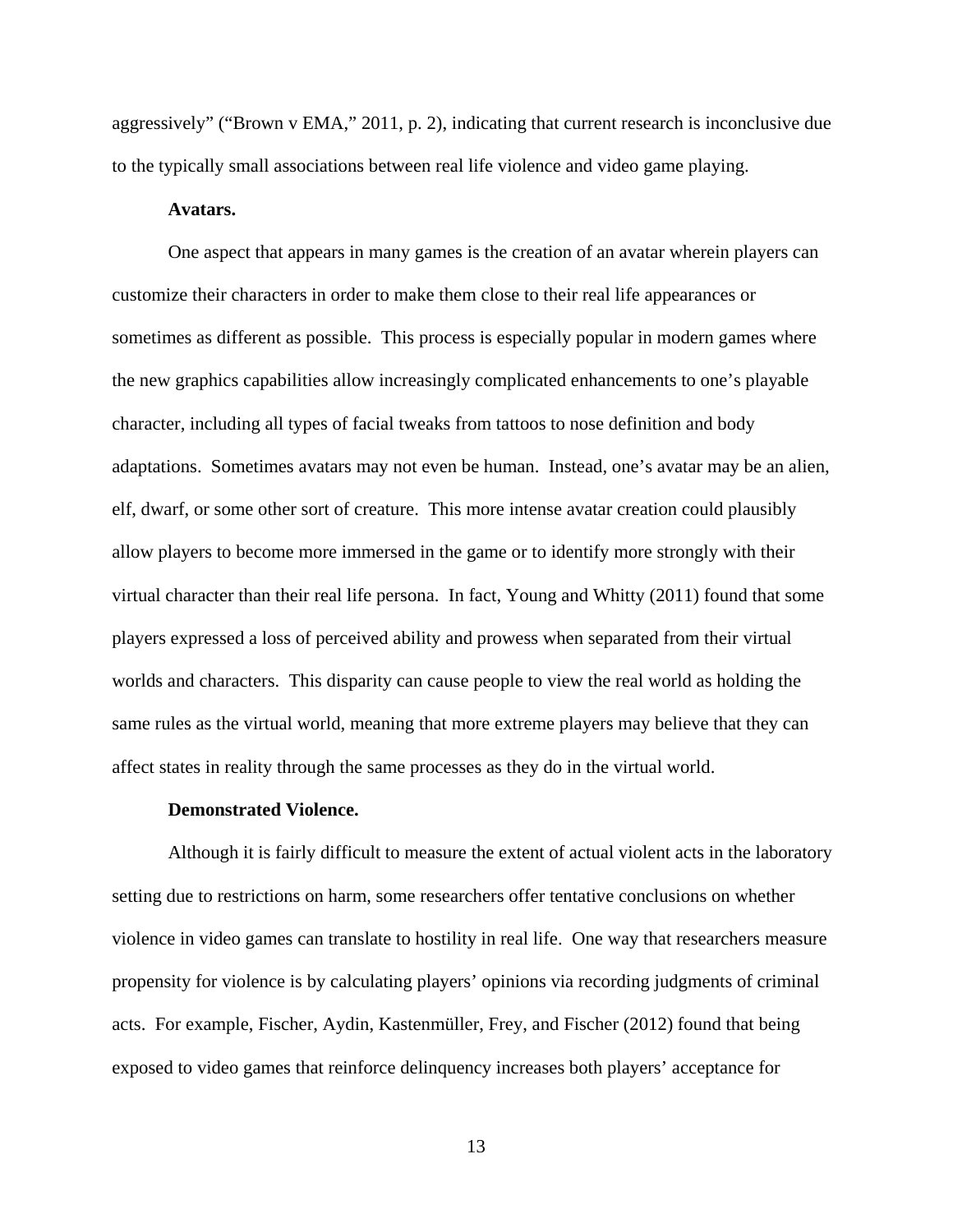violations of criminal laws and the likelihood of showing delinquent behavior in a subsequent laboratory theft situation. In another study by Lee, Peng, and Klein (2010), players who roleplayed as aggressive police officers committing violent virtual crimes subsequently displayed less punitive attitudes toward real life crimes that contained the same basic elements. In this study, the role of the players in the game had to match the crime they were judging. Another area in which violence is investigated by researchers is in family and relationships. As previously mentioned, time spent playing games and sometimes the content of the games can create friction and even aggression in couples (Coyne et al., 2012).

#### **Content Promoting Aggression.**

Although there are some mixed findings in the research field, some types of video games do appear to have an association with aggression, even if there must be some sort of interaction with another factor or if the effect is not very significant. It then becomes important to discover what specific elements of video games can trigger reactions in players, especially pathological gamers.

Violence in video games has already been discussed extensively in the sections above. Although other factors, such as family violence and personality, may play a greater role in reallife aggression, there does appear to be a link between the two variables, even if it is an indirect one. One of these factors is competitiveness. Adachi and Willoughby (2011a) found that regardless of whether a game was violent, competitiveness heightened aggressive behavior in the short-term throughout the course of their study. Somewhat in line with this argument, Wiloughby, Adachi, and Good (2011) proposed that non-significant results for a link between non-violent video games and aggression may be due in part to decreased competitiveness and the pace of the action in some of these games rather than lack of violent content.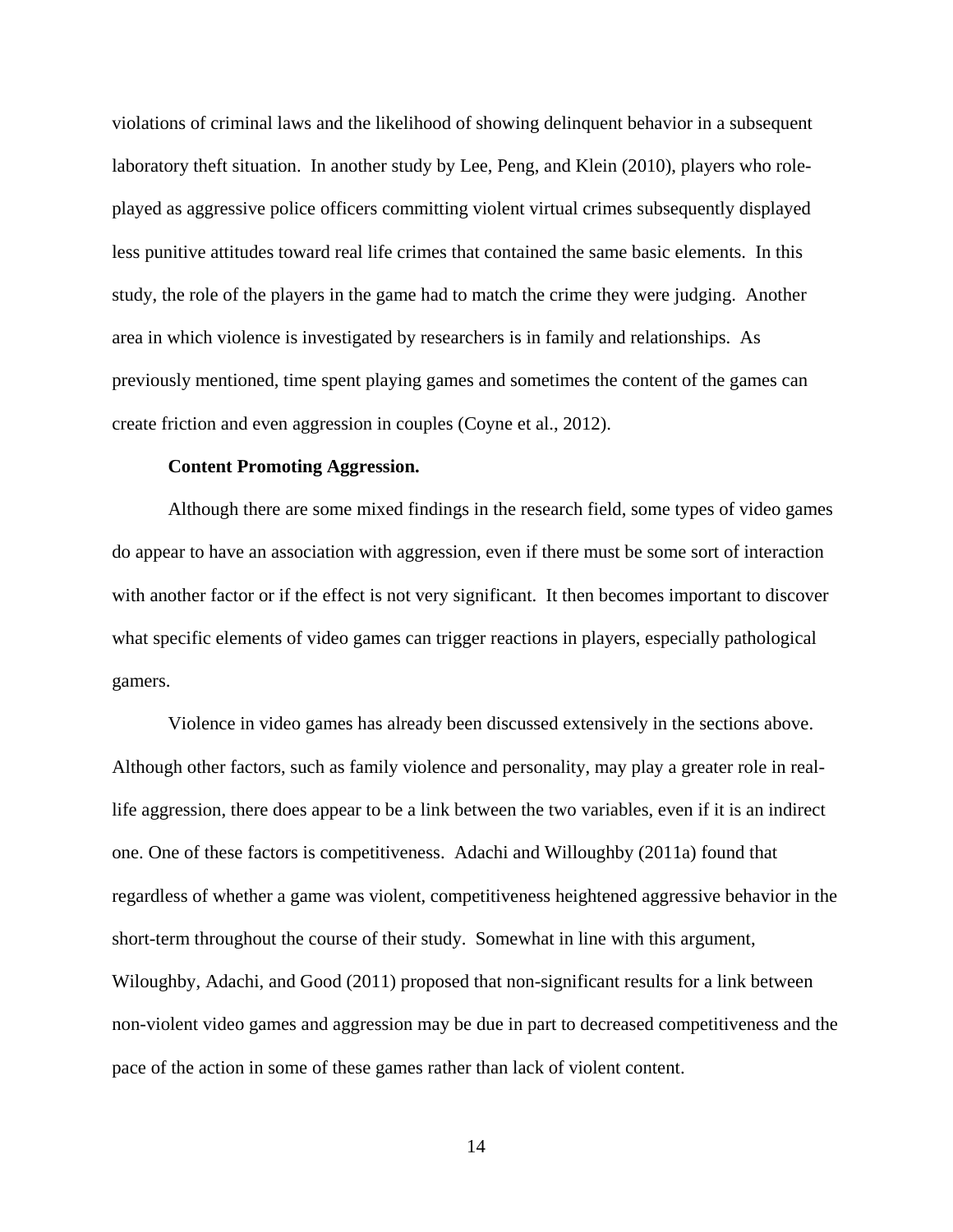In addition, the amount of time spent playing video games may have an effect on aggression in real-life, although, as Lemmens et al. (2011) point out, this effect only seems to exist in the playing of violent video games specifically. As mentioned before, time spent playing video games is especially instrumental in aggression between couples when the player is male (Coyne et al, 2012).

# **Controversy.**

The data regarding the connection between violence and real life are mixed and the results are rife with conflict from both sides of the issue in the academic community. Some researchers argue that the fact that players typically control characters committing violence in video games makes gaming more dangerous than merely watching violent media on television. Others view video gaming as perhaps a factor but merely one additional aspect to a list of risks that can result in violence. Although video gaming, particularly violent video gaming, cannot easily be assessed in terms of causing aggression in real life, an abundance of research exists, which investigates an association between the two variables.

#### **Theoretical Perspectives**

Some theoretical models and perspectives have been put forth in an attempt to explain the correlation between violence and video game playing. The researchers who advocate the link usually subscribe to at least one of the major theories, which include the General Aggression Model, desensitization, and dehumanization.

# **General Aggression Model.**

The General Aggression Model (GAM), developed by Anderson and Bushman in 2002, seems to be the most heavily cited theory in the literature concerning the link between video games and violence. This model, as described by Hasan, Bègue, and Bushman (2012), posits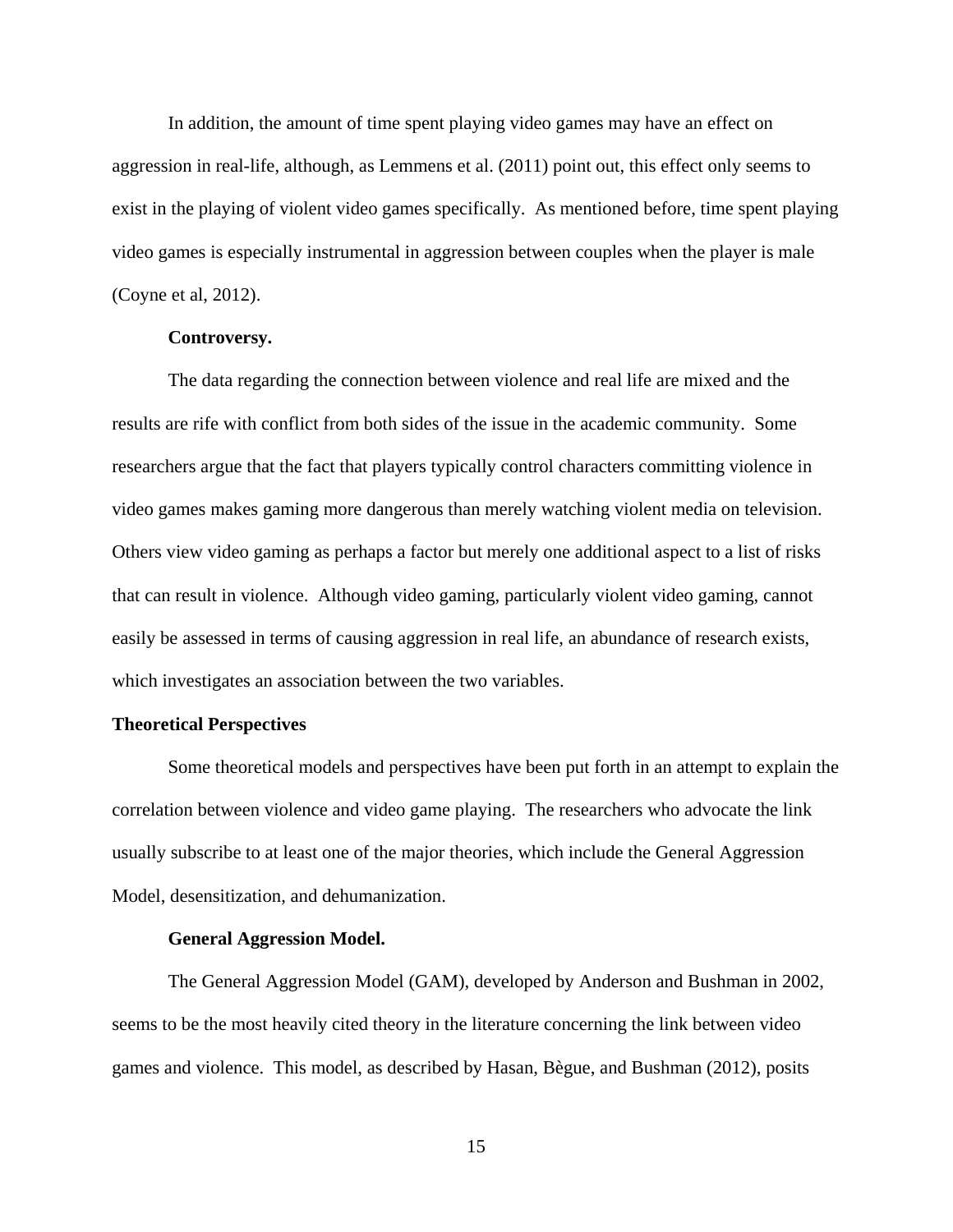that the inputs of person variables, which include "gender, genetic predispositions, personality traits, attitudes, beliefs, and values," and situation variables, defined as "all external factors that can influence aggression" (p. 954), interact to control a person's current internal state. According to a description by Adachi and Willoughby (2011b), this internal state specifically includes "cognition (aggressive scripts or hostile thoughts), affect (anger or frustration), and arousal (elevated heart rate or blood pressure)" (p. 56), which can lead to either an impetuous or mediated action after appraisal.

According to Hasan et al. (2012), the cognitive resource within the GAM model that operates after playing violent video games is the hostile expectation bias, which is defined as an inclination to perceive others as possessing hostile intent. During the course of their study, they found that players of violent video games began to expect people to behave aggressively in the real world. This belief sparked a significant increase in the likelihood that these players would behave in a hostile manner to other people. Further support of the hostile expectation bias comes from Rothmund, Gollwitzer, and Klimmt (2011), who found that interaction with aggressive non-player characters (NPCs) in video games reduces cooperativeness in real life. This interaction was especially apparent when the players were victims of gaming violence because of enhanced fear of being exploited by others.

The GAM may also apply in the area of relationships. According to Coyne et al. (2012), as men spend more time playing video games, they end up arguing more with their partners about the use of their time, which is then related to physical and relational aggression in couples. Thus, playing violent video games excessively while in a relationship can increase physiological arousal and provoke angry emotions and thoughts as well as prime an impulsive and aggressive action.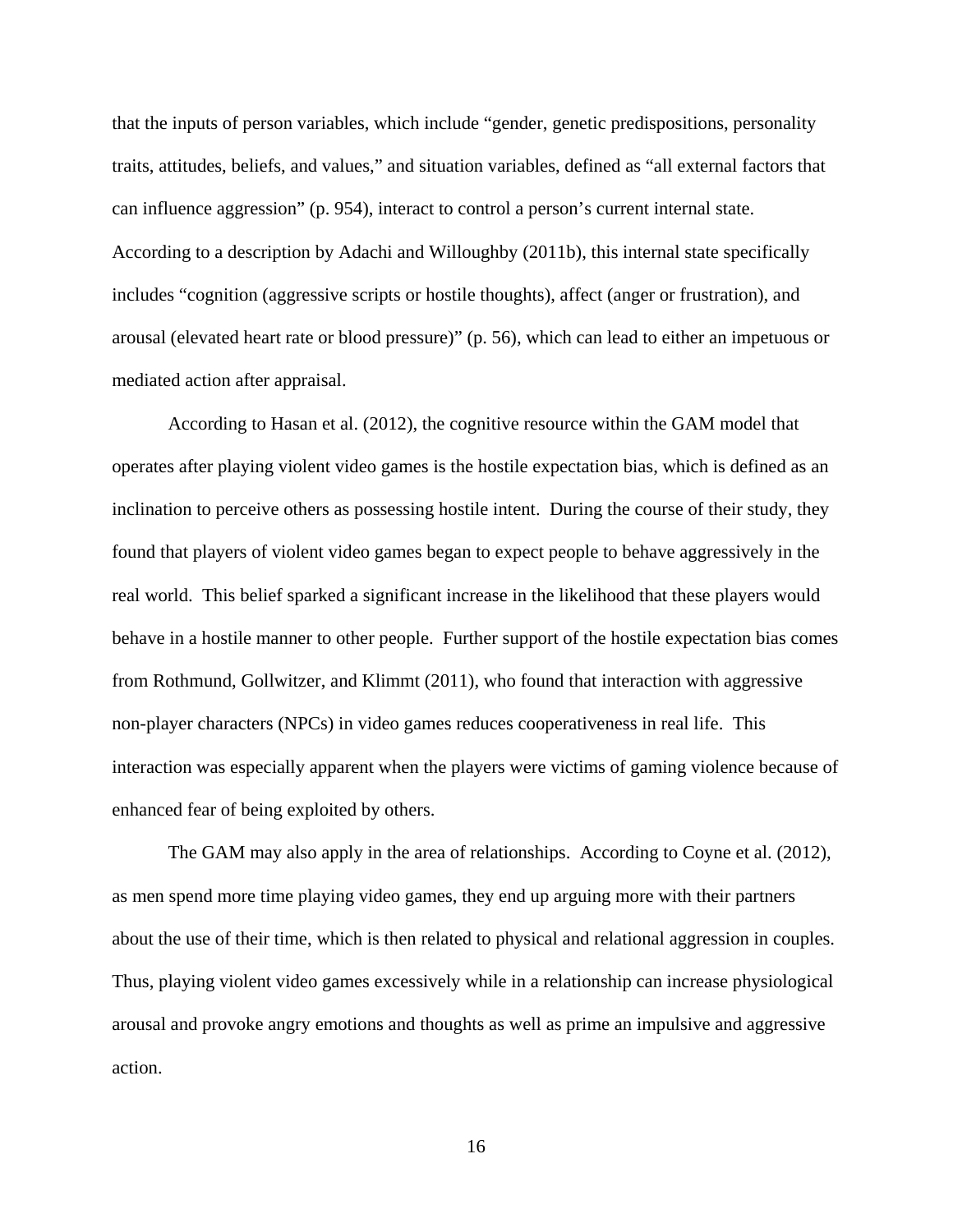Despite the findings of these studies, some researchers believe that it is challenging to find conclusive support for the GAM. According to Ferguson, Rueda, Cruz, Ferguson, Fritz, and Smith (2008), this difficulty is due to the methods employed by researchers. Momentary aggressive tendencies in the laboratory may not be reflected in any short-term or long-term changes in behavior that occur in an everyday setting. The researchers also point out that GAM does not consider genetic and biological factors that may influence behavior or other sources of exposure to aggression and hostility in the family aside from violent video games.

#### **Desensitization.**

Another theory that receives extensive attention with researchers investigating the effect of violent video games on real-life aggression is desensitization theory, which advances the view that people can become habituated to violent images in the area of media consumption. Desensitization may take several forms, but researchers seem especially interested in how this concept affects empathy and concern for others. Concern may appear in views toward crime, which will be discussed later, and general empathic concern for others. Fraser et al. (2012) investigated the effects of violent video games on empathic concern during the time of emerging adulthood and found that violent video gaming poses a weak indirect effect on the level of prosocial behavior that males display toward strangers and to some extent towards friends and family members. Experiencing this lack of prosocial behavior and empathic concern during emerging adulthood may prevent these gamers from developing such attitudes for use later in life.

Other evidence in support of desensitization theory comes from examining the brain. In research by Engelhardt, Bartholow, Kerr, and Bushman (2011), "acute sensitization following game play was determined using the amplitude of the P300 (P3) component of event-related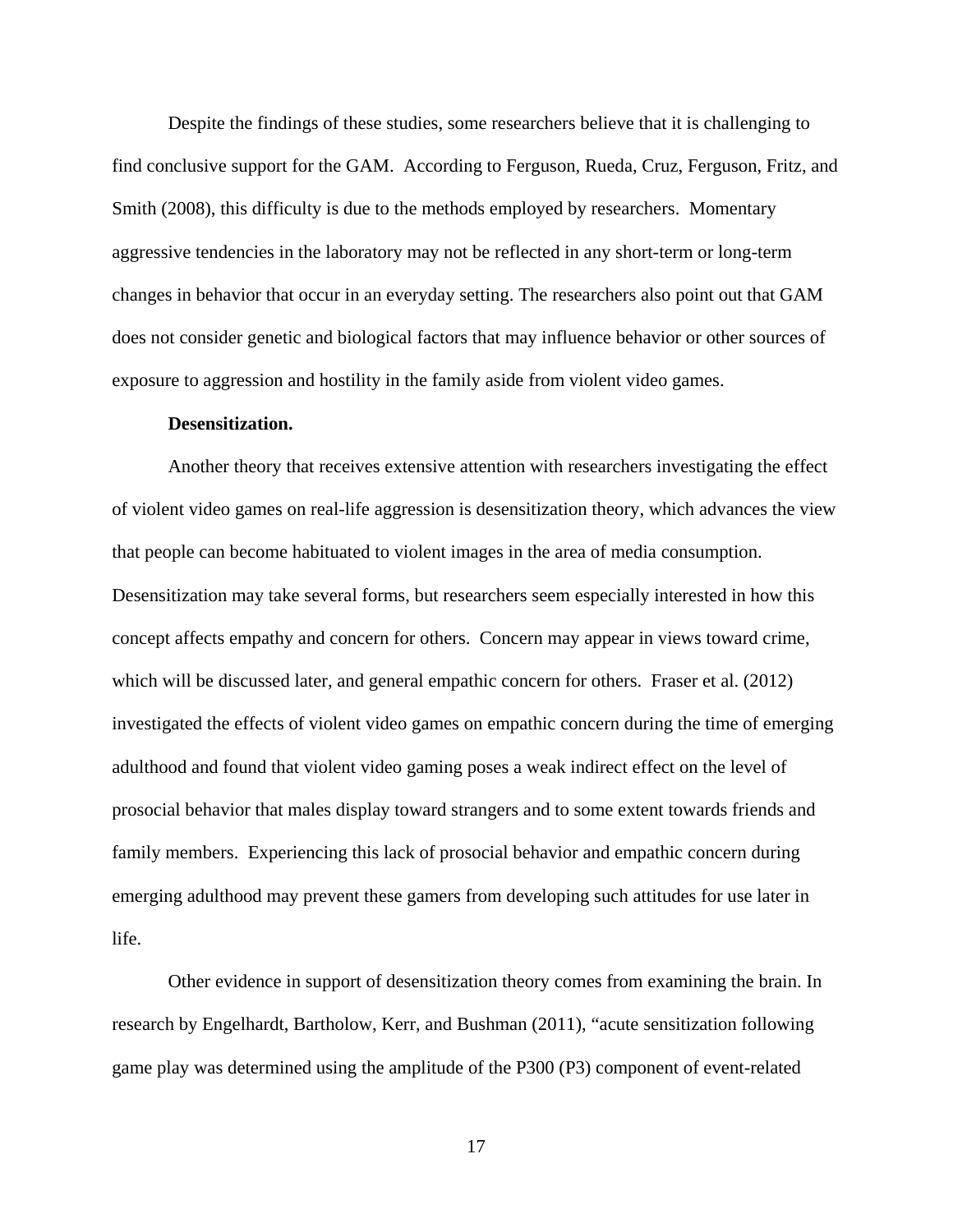brain potential (ERP) elicited by photons depicting real violence […]" (p. 1034). In the study, a smaller P3 reaction to violence indicated lesser aversion to the violent displays. The researchers found that when an individual had little prior experience with video game violence, acute desensitization occurred, meaning the brain's response to some visual representation of real-life violence was reduced. However, brain responses of those participants who had already experienced high exposure to violent video games through their own use indicated that they were already desensitized so that further exposure to video games produced no changes in their responses to real-life violence. Montag et al. (2012) also investigated brain responses and found that gamers displayed lower brain activation in the left lateral medial frontal lobe that controls the processing of negative emotions, which implies that gamers have habituated and are less likely to experience empathy.

#### **Dehumanization.**

A third theory that often comes into play in the academic discussion of violent video games is dehumanization, which involves reducing the humanness of antagonists. Across the course of two studies, Bastian, Jetten, and Radke (2012) found that dehumanization can occur during the play of certain video games; more specifically, people see themselves as less human after playing games containing superfluous violence, and this view extends to perceptions of opponents when another player is the target of violence. The researchers interpreted their findings as an indication that dehumanization can be triggered by being perpetrators as well as victims of violence during game play.

#### **Additional Studies on Video Gaming**

Despite these findings, evidence as to the effects of violent video games in encouraging aggression in real life is mixed. Some skeptical researchers have given the fervor over the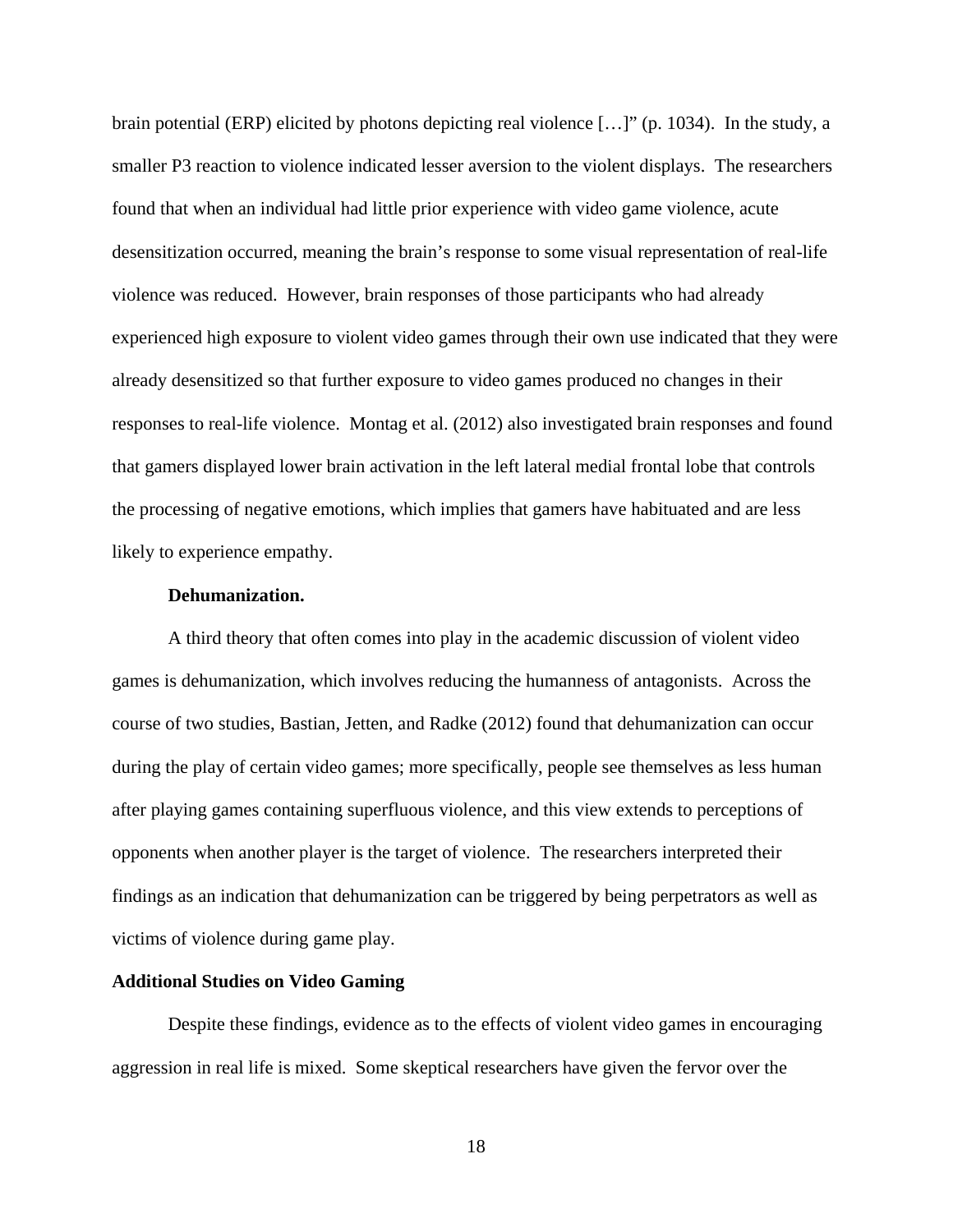association between violent video games and aggression a label: moral panic (Ferguson, Miguel, Garza, & Jerabeck, 2012). These researchers believe that violent video games are being used as a scapegoat so blame can be shifted from the true culprits.

For example, during the course of their longitudinal study of video game playing adolescents, Ferguson et al. (2012) found that violent video game exposure was not related to any negative outcome with adolescent players and that other factors, such as family violence and depression, were the best predictors of aggressive outcomes. Ferguson et al. (2008) also did not discover a link between the two variables and instead asserted that some combination of personality, gender, and family situation may be more predictive of aggressive outcomes. Engelhardt, Batholow, and Saults (2011) found that participants who were high in the trait anger, defined as "emotional preparation for aggressive responding […]" (p. 539), and first played a violent video game, were the most aggressive people in their study, meaning that there had to be some sort of interaction of factors. Adachi and Willoughby (2011a) also advised that mere video game violence was not sufficient to elevate aggression in real life.

Aside from the potential absence of video game effects in terms of contributing to violence, there may actually be some benefits to playing video games. As demonstrated by the potential protective effect of video gaming on suicide when used in smaller doses, there are potential positives associated with gaming, including cognitive benefits and sociability through co-playing with family members.

Some cognitive skills used during the playing of video games transfer into benefits in real life. According to Blumberg and Altschuler (2011), there are consistent findings that sustained exposure to games promoting the use of spatial skills can lead to improved performance of students on tests of spatial ability. Additionally, the researchers found that the ability to track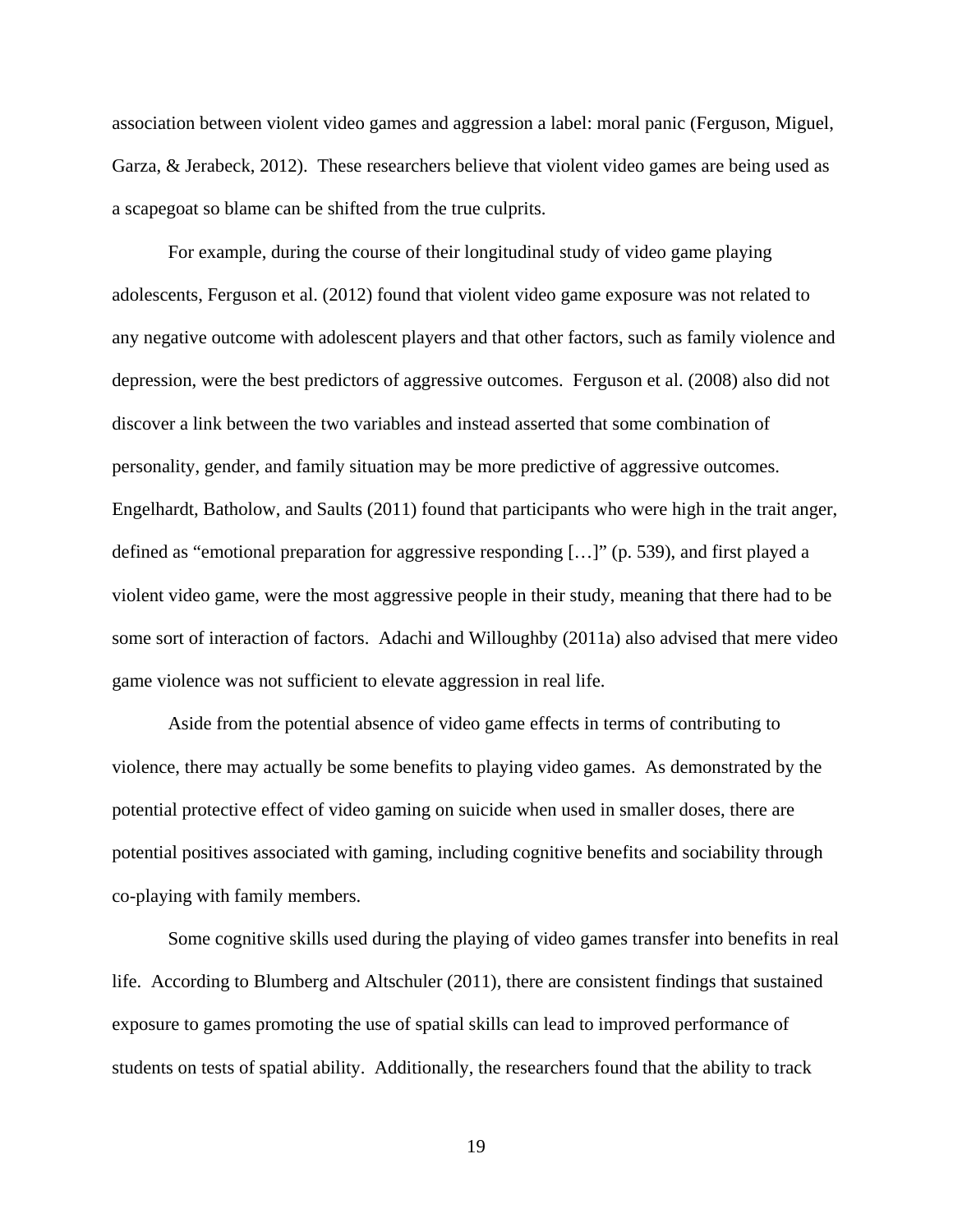multiple targets in motion, an objective that often occurs in video games, may promote visual attention skills. In contrast, Valadez and Ferguson (2012) found that there was no causal link between a visuospatial cognition skill, such as pattern recognition, and exposure to violent video games. Generally, however, these skills do seem to be at least sharpened during game play, if not in other activities. Another effect that may be enhanced during the playing of certain games is concern. Males playing non-violent video games may actually experience an increase in empathic concern for others, according to Fraser, Padilla-Walker, Coyne, Nelson, & Stockdale (2012).

Video game playing seems to be especially beneficial for girls as an opportunity to interact with their parents. According to Coyne et al. (2011), co-playing between adolescent girls and parents can result in higher levels of connectedness when the games are age appropriate. However, there is little effect when considering the same factors with regard to boys playing with their parents. Further, Cruea and Park (2012) suggested that in order to facilitate inclusiveness, parents should take time to become familiar with the games their children are playing and share their views rather than denying or ignoring their children's gaming access.

#### **Conclusion**

Researchers have examined a broad range of topics in relation to video game use, including motivations for playing, personality factors, health effects, and violence. In part due to the mixed results, conclusions in these fields, especially regarding the association between violence and video games, would be difficult to produce in both a laboratory setting and in real life. More useful and deserving of investigation is the actual content of these games. The content can potentially be observed more concretely than research on video game effects by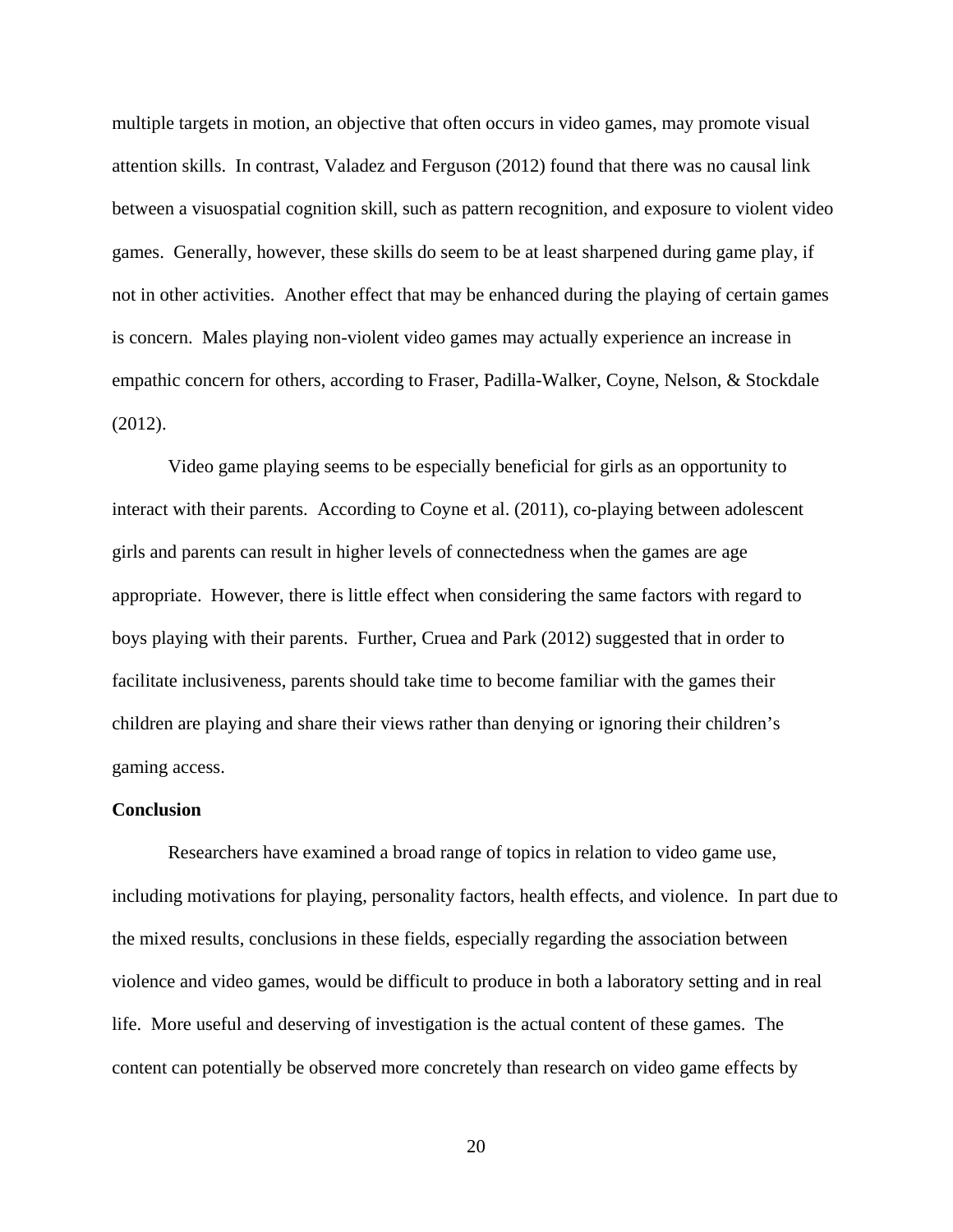viewing video game footage, articles, or advertisements. Recording how much violence is included in popular video games could reveal what types of games are most likely to impact the real lives of video game players. Thus, aspects worthy of further study include how much violence appears in video games, what the violent content in games actually consists of, and how popular these particular games are with consumers.

Several researchers have been developing techniques for conducting content analyses of video games. Miller (2009) pointed out that previous studies exploring the nature and amount of violence in video games use advertisements or actual game play for analysis. The advertisements are usually only a page or two of pictures in a magazine or bulletin board. Game play must typically be restricted to only a few minutes of time, which limits knowledge of game goals, the effects of in-game choices on storylines, and the influence of characters that may be in only certain parts of the games. Miller used articles about the games as a source of study. This method allowed her access to more data as articles reviewing games may be fairly long depending on the magazine, but her technique also lost the visual context that is so important to gamers who are attracted to graphics and other visual elements of games. Still, even with the limitations inherent in her techniques, Miller found that overall violence and realism did increase over time.

The current study introduces a new method of balancing the need for breadth and depth of knowledge, along with visual rather than literary depictions of games, by analyzing video game trailers. These trailers are designed in order to appeal to potential buyers of games and thus showcase the elements that game developers believe are most important and representative of the games they have created. The research specifically focuses on potential increases in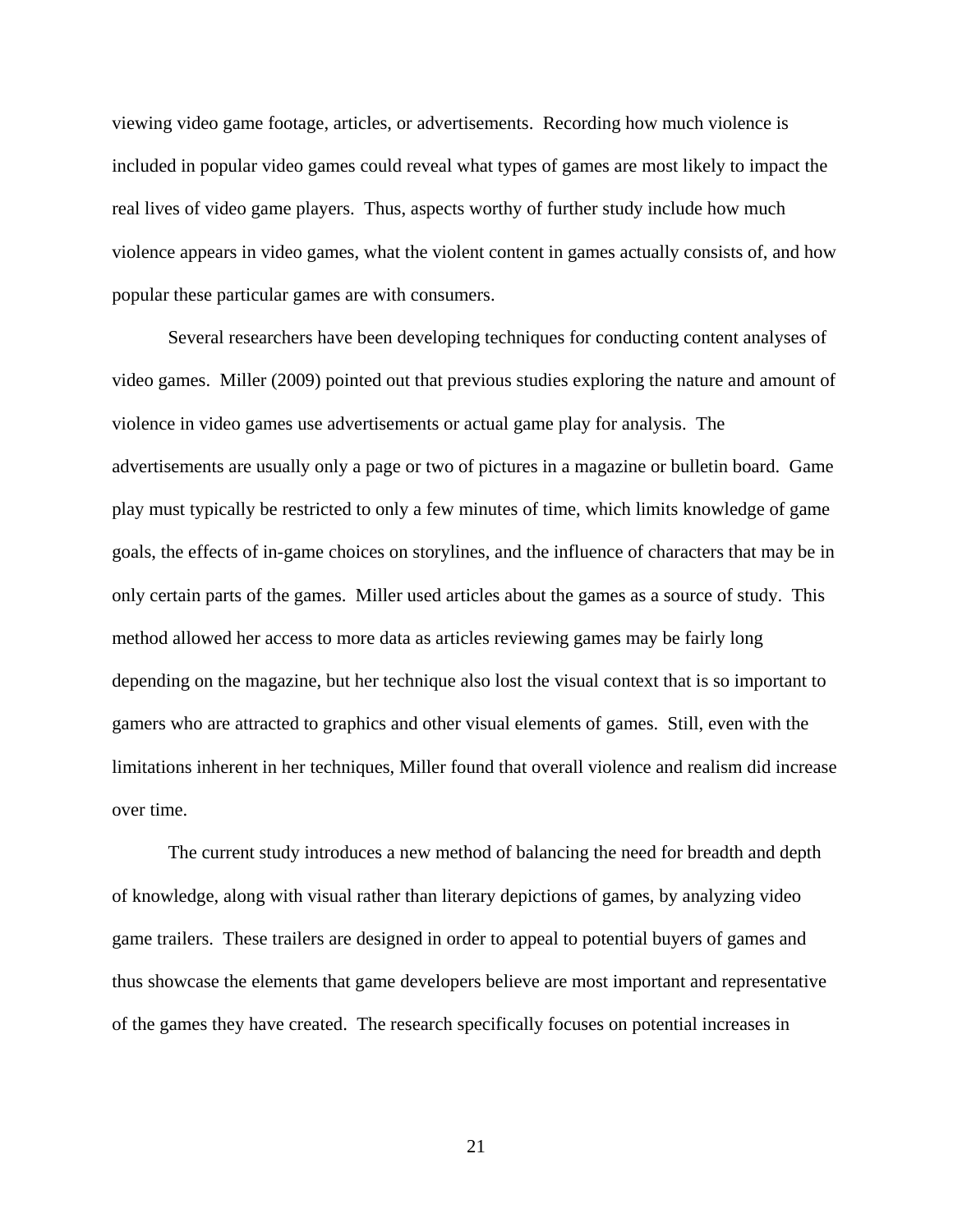violence as a function of time, platform type, game genre, victim identity, and perpetrator identity.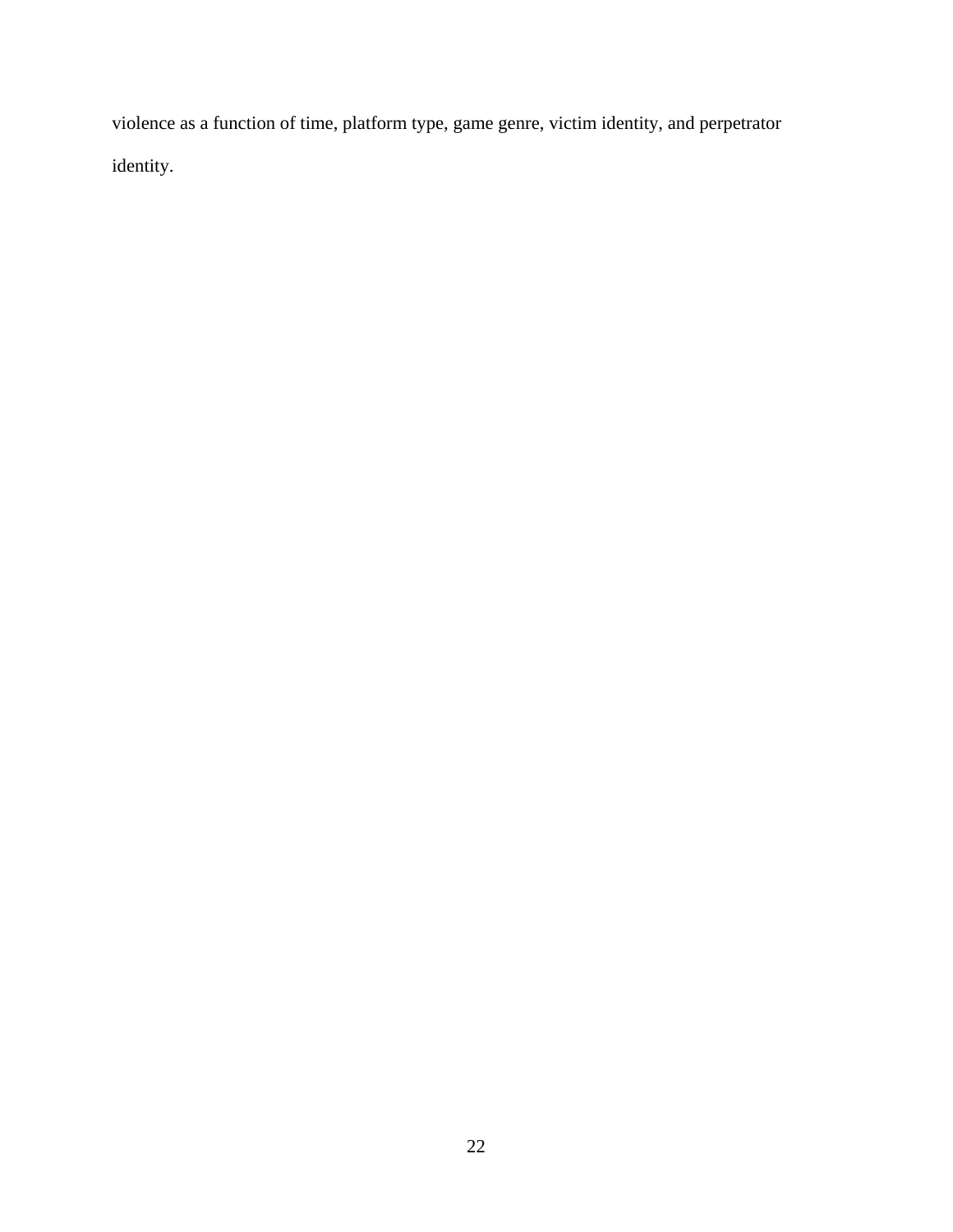#### **Methods**

It is predicted based on previous research that certain aspects of games will have a significant effect on total instances of violence. Specifically, it is hypothesized that year, genre, and platform together will have the most robust effect on total instances of violence in games; thus, they will account for most of the variance. It is also predicted that victim and perpetrator identities will have a significant effect on total violence, specifically male humans in both categories, but that these factors will explain less of the variance than year, genre, and platform.

Of central interest to this study were video games played on consoles, meaning on such platforms as Xbox, Nintendo, and Playstation. Consoles are separated into generations, and with each subsequent generation, there are certain improvements in such elements as graphics cards that allow games to become more realistic. The focus of this study was games released from 2000 to 2012. The researcher's original intention was to select trailers based on popularity by year as obtained from the ESA, but those statistics only appeared to be available from the years 2006 to 2012. An alternative website, *VGChartz*, contains a chart listing of bestselling video games, which can be divided based on platform type. For this study, generations six and seven were of interest ("Video Game Timeline," 2009). The researcher had planned to study a more extended period of time, but it was concluded that video game trailers were a recent phenomenon after attempts to find earlier trailers failed. The sixth generation included Sony Playstation 2, Nintendo Gamecube, and Microsoft Xbox and the seventh generation console releases included Sony Playstation 3, Nintendo Wii, and Microsoft Xbox 360. The 40 global bestselling games from each console were selected for trailer viewing based on the statistics from *VGChartz* on May 29, 2013.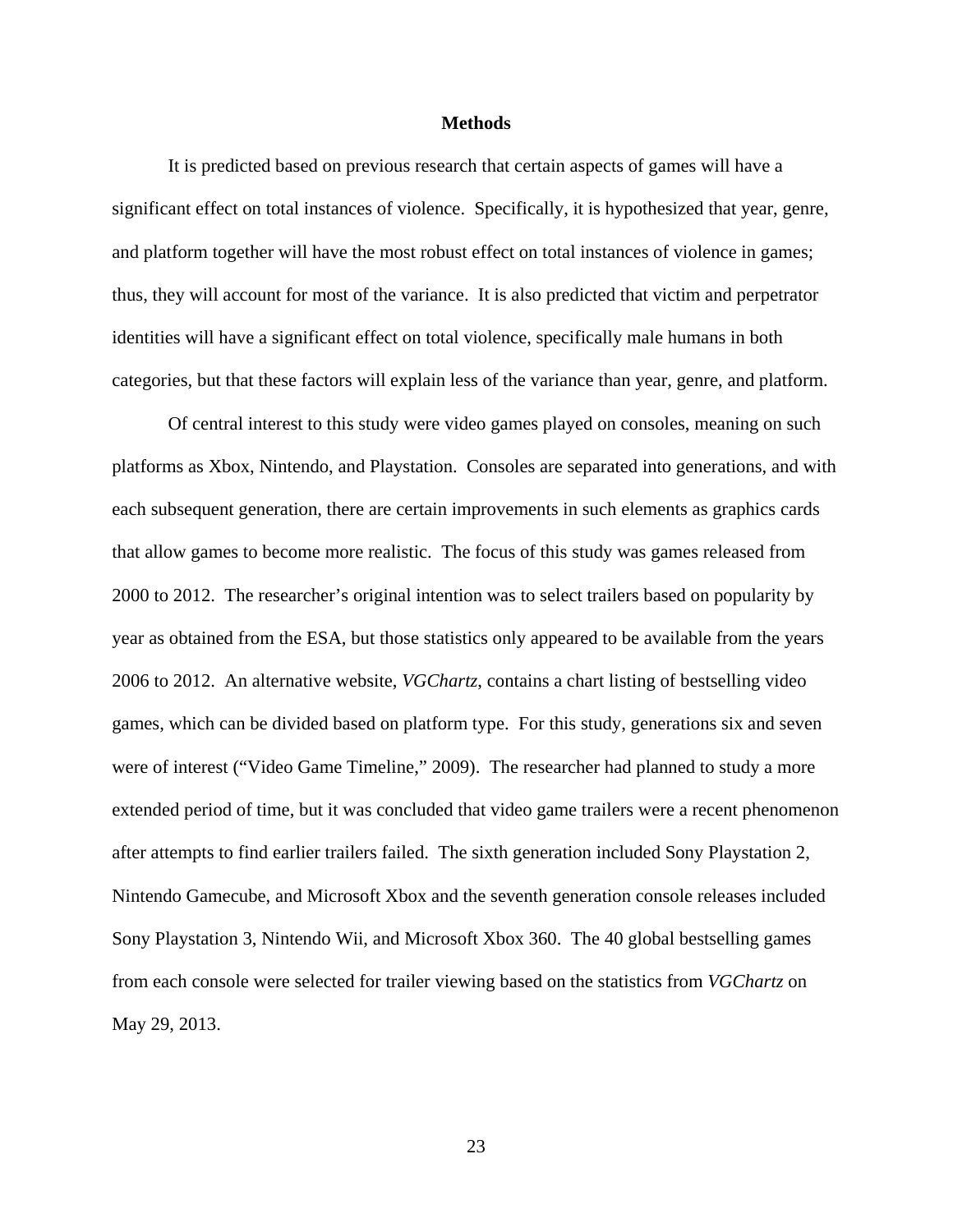Also of interest in comparison to console games were computer (PC) games, but as there are not generations of PC games, in part because of constantly evolving graphics cards, selecting these games was more difficult. Due to the already large scope of this study, the 40 most popular PC games from the time period of interest were chosen and the trailers examined. Online minigames were not considered as they are typically free and are not usually advertised via game trailers. In addition, no handheld games were chosen, meaning that cell-phone games and such handheld consoles such as the Sony PSP and Nintendo DS were not considered in the scope of this study.

A total of 280 video game trailers were selected for viewing and included most years within the range of 2000 to 2012. The trailers were principally obtained from *Gamespot*, a popular game website. This website was selected as a primary source because it tracked and listed the number of viewers of each trailer. Thus, the researcher was able to select the most popular trailer for viewing. If no trailer was available on *Gamespot*, first *IGN* and then *YouTube* were used. However, the trailers listed on the *IGN* websites were associated with no view count in order to determine popularity. Additionally, the researcher chose whichever trailer was listed first on the site. *YouTube* trailers were selected based on relevance due to the popularity of some videos that were mislabeled.

Total viewing time for each trailer ran between one and a half minutes and two minutes in order to ensure equality in trailer length. If the trailer proved to last for a shorter time period than required, a second trailer was viewed until total trailer viewing for that particular game equaled approximately two minutes. The time range was selected due to longer trailers spending more time introducing the creators, companies, and producers involved in their final product. Due to this time exclusion, some popular games were discarded because the total trailer time was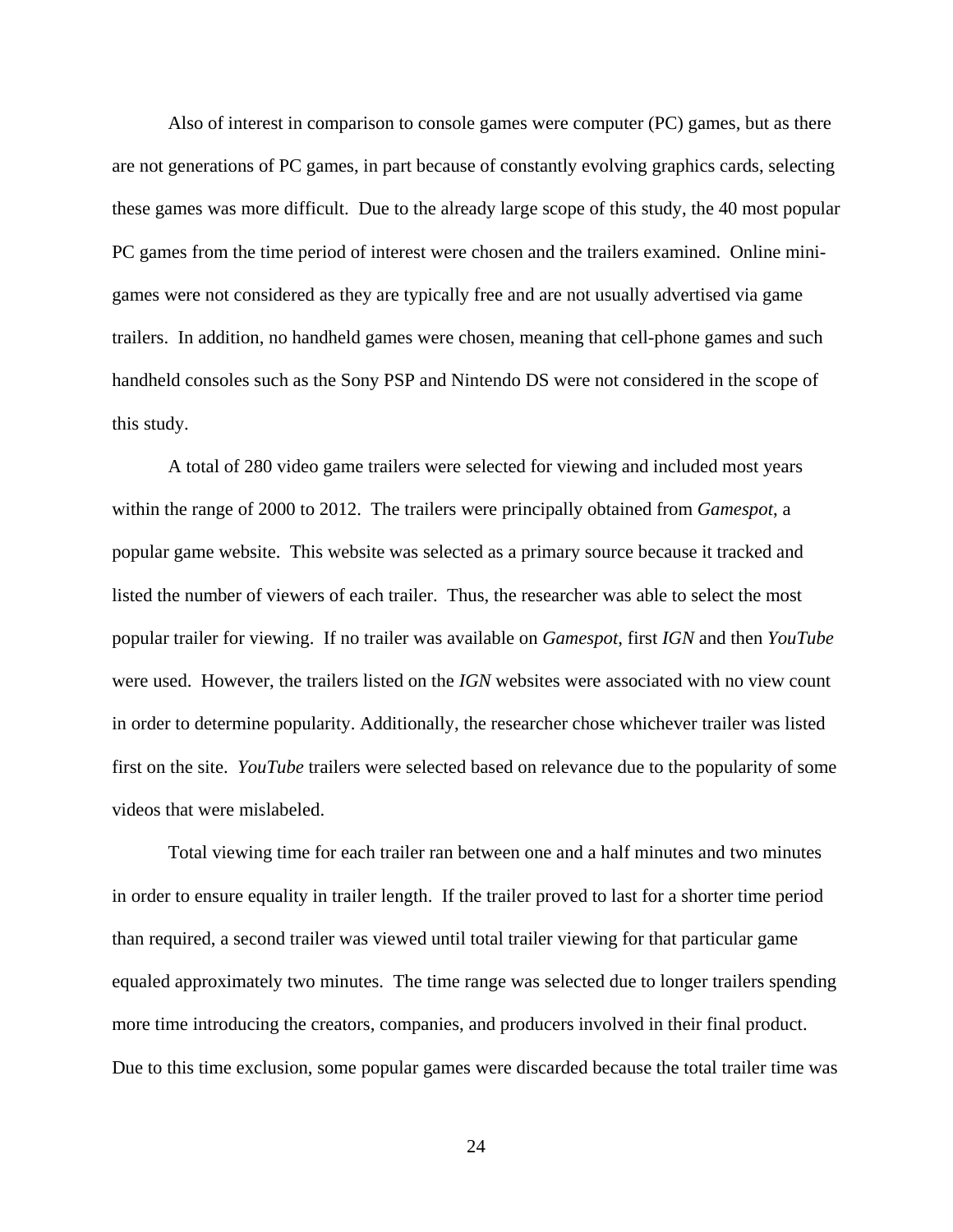not within the range. In addition, some games were bestsellers in multiple platforms and were included in the data more than once. The researcher also had to read the descriptions of videos as some potential videos were mislabeled as trailers and could not be viewed despite their popularity.

In creating the codebook, the researcher used personal experience with game play to identify common themes. The amount and types of violence, the identity of the victims, and the characteristics of the violent perpetrator were all of interest in the current study. The types of violence included the categories described as small firearms, edged weapons, explosions, vehicles, magic and/or powers, eaten, and other. Victims were identified as property, male, female, senior, child, authorities, terrorists, criminals, monster/creature/animal, and other. Victims could belong to more than one category. For example, if a victim were identified as a terrorist and the gender of the victim was also easily determined, then the victim would belong to two categories. Characteristics of the perpetrators were first divided into four categories: human, alien, animal, and other. Further, the race and gender of the human perpetrators were identified, meaning that perpetrators could belong to more than one category. Due to the sheer amount of data that was being gathered per trailer, victim and perpetrator identity were only specified if these identities were definite. The gender of alien perpetrators was designated male, female, or unidentifiable. Video game genres included the designations specified as action, adventure, fighting, miscellaneous, platform, puzzle, role-playing, racing, shooter, simulation, sports, and strategy. Both the year released and the game genre were determined by the designation available on *VGChartz*.

In general, genres are somewhat difficult to define due to overlap in the categories. The focus of action games is typically reflexes, although these games may also include non-combat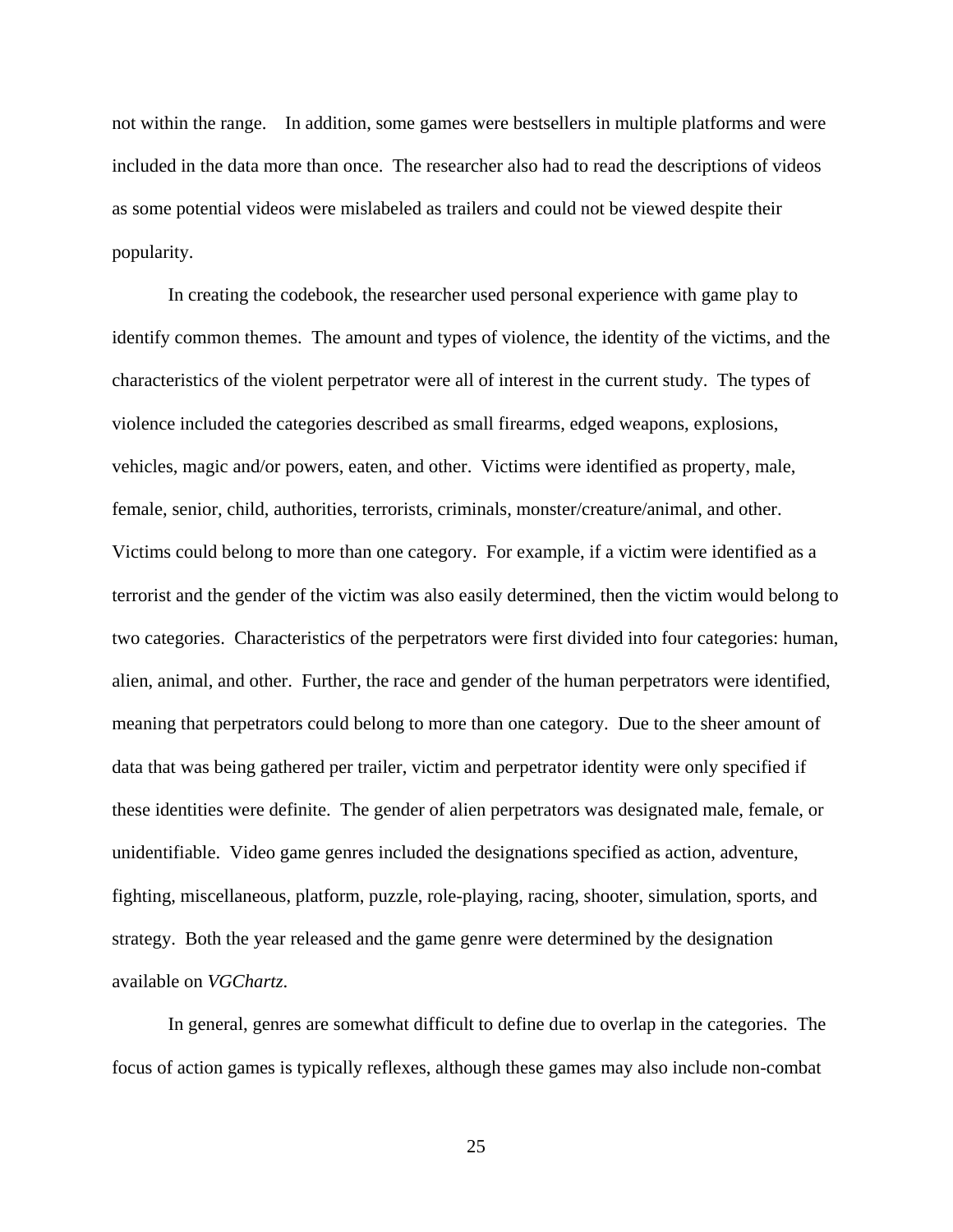games in which the goal is to avoid traps and perform jumps within a time limit ("Genre Definitions," n.d.). The emphasis in adventure games is the storyline with a comparative lack of need for the quick reflexes of action games. Fighting games are about close combat and the use of precise moves with or without melee weapons; martial arts are often of key importance. Miscellaneous was used as a label when a game did not fit into any already distinct category. Platform games are action games where the setting is planes, such as levels or floors, for the player to navigate through. Puzzle games encompass actual puzzles for solving, along with games where the object is either clue gathering or manipulation of objects. The defining characteristic of role-playing games is that characters tend to level up based upon the actions dictated by the player. In racing games, the primary element of game play is either racing or driving. Shooter games are action games in which the object is for a player to shoot enemies. The goal of simulation games is to have a player perform some sort of task as realistically as possible. In sports games, players are in control of some sort of athlete or sports manager. Lastly, strategy games often involve manipulating armies where the object is to win through problem-solving.

Violence itself must also be defined. Some types of violence were easy to recognize, such as shooting another person or physically attacking an opponent. However, other potential types of violence, such as those committed in the course of playing a sports game, must also be considered. The researcher could not merely dismiss all sporting acts as non-violent because then sports games, in general, would be inherently non-violent. Thus, violence was defined as the intent to cause harm to a piece of property, creature, or person. In this way, merely hitting a target with an arrow for target practice would not be considered violent as the aim is to hit the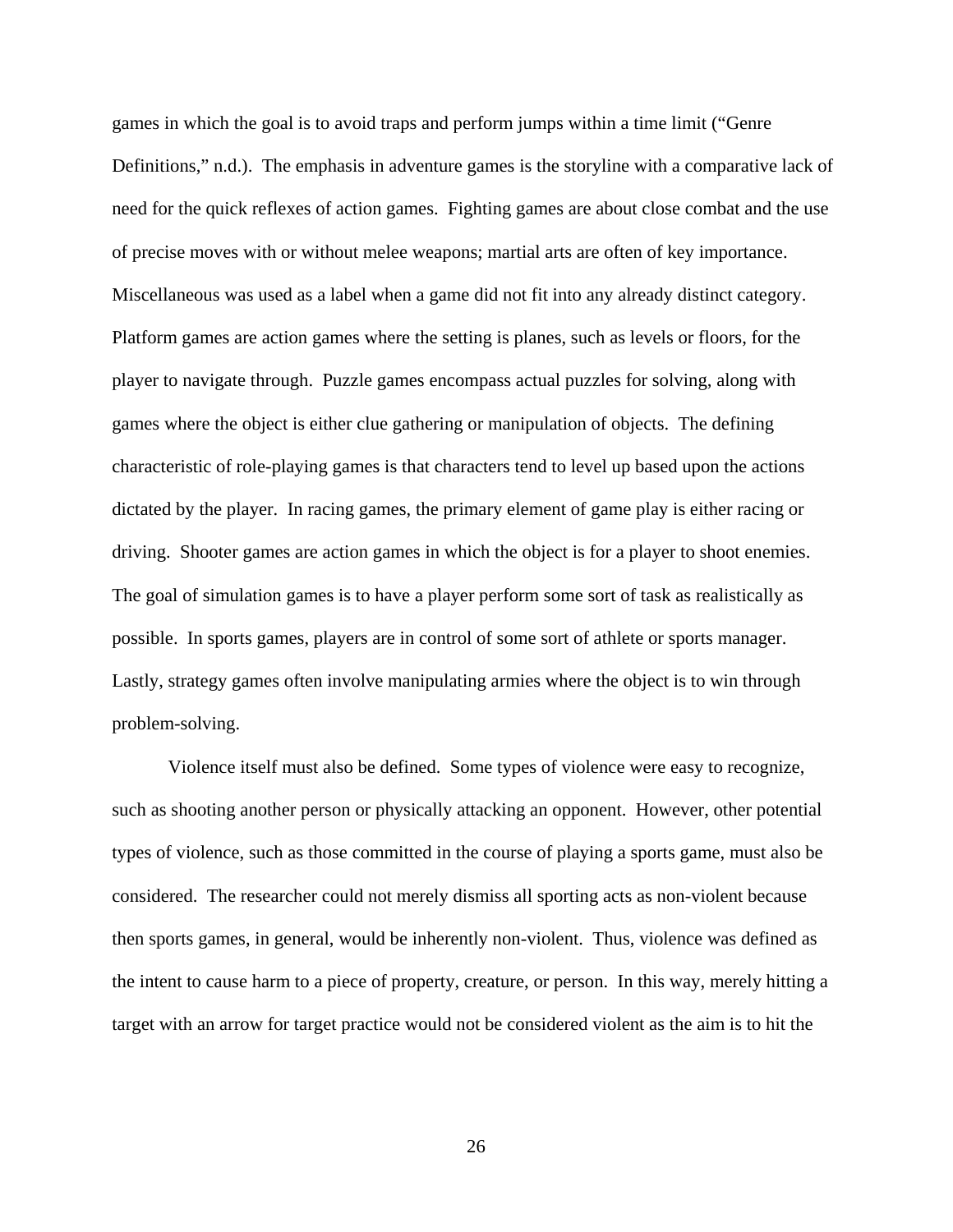target rather than cause damage. Tackling in a virtual football game, and throwing a punch in a boxing game could be considered violent.

Sometimes, there were too many violent instances, perpetrators, or victims to record at one time. For example, many people may be shot at the same time during a war game. Thus, one instance of violence was recorded for each scene unless there were multiple methods on display. If in one scene a person was being stabbed while another was shot, this would count as two instances of violence. Two people being shot would only count as one instance of violence in the same scene. This same method was employed for victims and perpetrators. Two perpetrators or victims were recorded only if they were of a different race or gender. Scenes typically only lasted a few seconds for most trailers as the goal is to showcase as many aspects of a game as possible.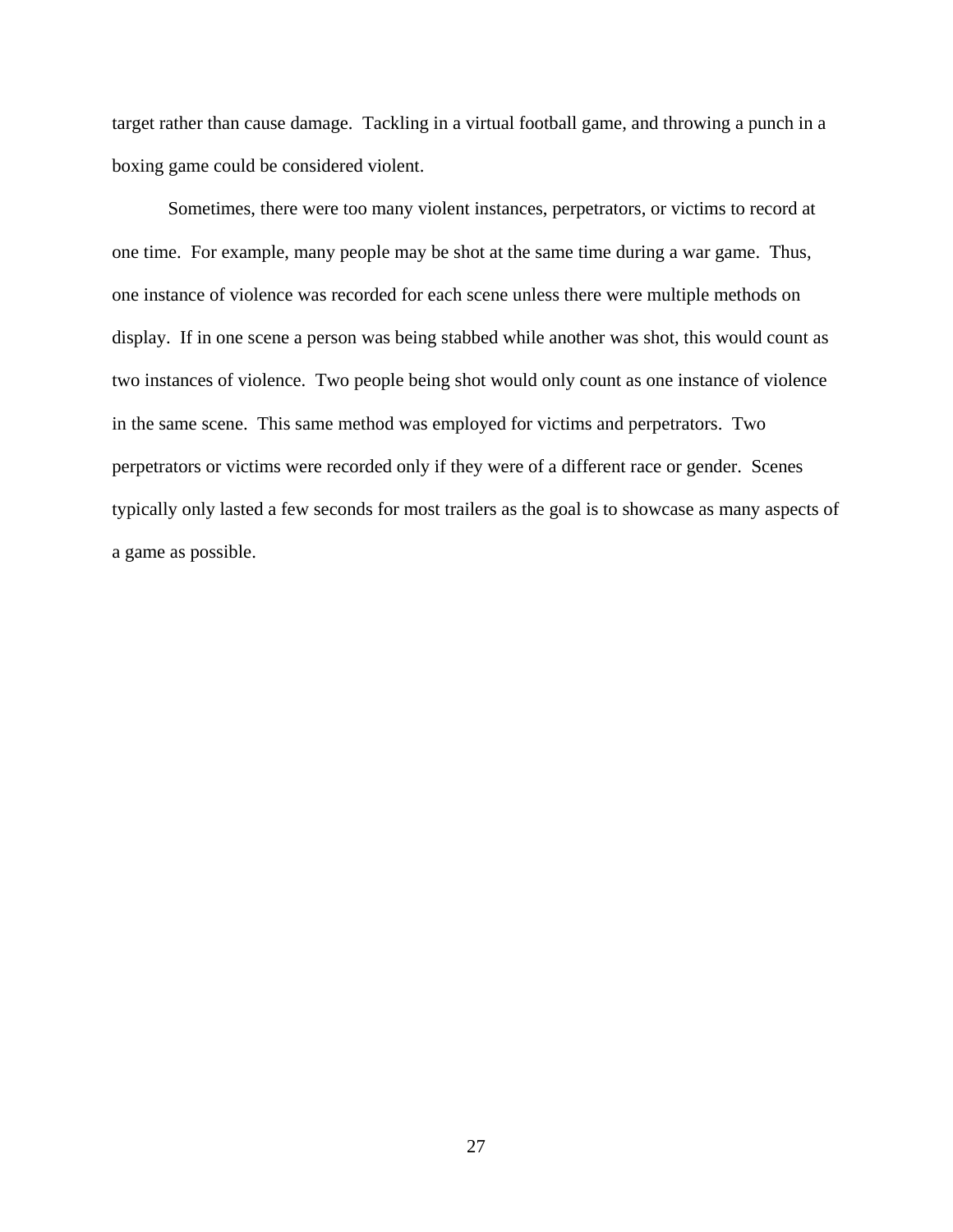# **Results**

The primary purpose of this paper is to explore the effects of time period, platform type, and video game genre on total instances of violence. A secondary goal is to discover the effects of the identities of the victims and the perpetrators on total violence.

|               | Table 1: Frequencies and percentages for year, genre, and platform $(N=280)$ |         |
|---------------|------------------------------------------------------------------------------|---------|
| Year          | Frequency                                                                    | Percent |
| 2000          | 3                                                                            | 1.1     |
| 2001          | 19                                                                           | 6.8     |
| 2002          | 22                                                                           | 7.9     |
| 2003          | 34                                                                           | 12.1    |
| 2004          | 26                                                                           | 9.3     |
| 2005          | 24                                                                           | 8.6     |
| 2006          | 14                                                                           | 5.0     |
| 2007          | 28                                                                           | 10.0    |
| 2008          | 19                                                                           | 6.8     |
| 2009          | 21                                                                           | 7.5     |
| 2010          | 31                                                                           | 11.1    |
| 2011          | 27                                                                           | 9.6     |
| 2012          | 12                                                                           | 4.3     |
| Genre         |                                                                              |         |
| Action        | 49                                                                           | 17.5    |
| Adventure     | $\overline{7}$                                                               | 2.5     |
| Fighting      | 6                                                                            | 2.1     |
| Miscellaneous | 23                                                                           | 8.2     |
| Platform      | 16                                                                           | 5.7     |
| Puzzle        | 3                                                                            | 1.1     |
| Racing        | 24                                                                           | 8.6     |
| Role-Playing  | 34                                                                           | 12.1    |
| Shooter       | 52                                                                           | 18.6    |
| Simulation    | 16                                                                           | 5.7     |
| <b>Sports</b> | 40                                                                           | 14.3    |
| Strategy      | 10                                                                           | 3.6     |

# **Descriptive Statistics**

Table 1 presents the frequencies and percentages for the selected games as organized by year, genre, and platform. Selecting the forty most popular games by platform type afforded a list of games that covered the full range of years from 2000 to 2012 along with twelve genres.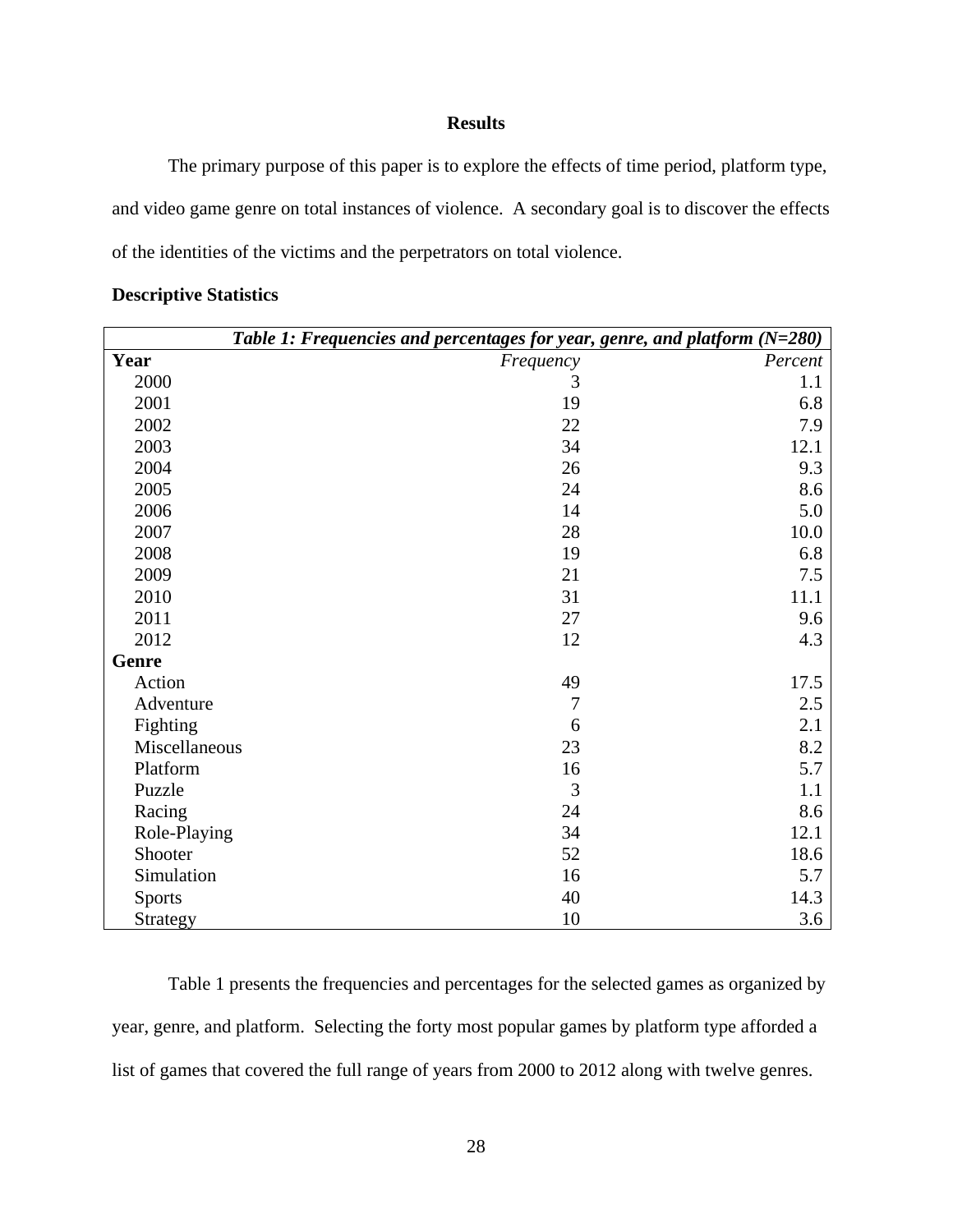The method of selecting games based on platform meant that some genre types were represented by numerous examples, such as shooter games  $(n=52)$  and action games  $(n=49)$ , while there were few games for other genres, including puzzle games (n=3), fighting games (n=6) and adventure games ( $n=7$ ). Some years were also represented with many games, such as  $2003$  ( $n=34$ ), while there were few bestselling games in other years, such as 2000 (n=3).

| Table 2: Frequencies and percentages for the number of violent instances and the presence |           |                              |  |
|-------------------------------------------------------------------------------------------|-----------|------------------------------|--|
|                                                                                           |           | of violent aspects $(N=280)$ |  |
| <b>Violent Instances</b>                                                                  | Frequency | Percent                      |  |
| $1 - 5$                                                                                   | 66        | 23.6                         |  |
| $6 - 10$                                                                                  | 50        | 17.9                         |  |
| $11 - 15$                                                                                 | 40        | 14.3                         |  |
| $16 - 20$                                                                                 | 23        | 8.2                          |  |
| $21 - 25$                                                                                 | 13        | 1.8                          |  |
| $26 - 30$                                                                                 | 5         | 1.8                          |  |
| 31 and Higher                                                                             | 3         | 1.1                          |  |
| <b>Violent Methods</b>                                                                    |           |                              |  |
| Other                                                                                     | 128       | 45.8                         |  |
| <b>Small Firearms</b>                                                                     | 103       | 36.8                         |  |
| <b>Explosions</b>                                                                         | 87        | 31.1                         |  |
| <b>Edged Weapons</b>                                                                      | 64        | 22.9                         |  |
| Magic/Powers                                                                              | 41        | 14.6                         |  |
| Vehicles                                                                                  | 33        | 11.8                         |  |
| Eaten                                                                                     | 14        | 5.0                          |  |

Table 2 shows the frequencies and percentages of total violent instances in games and certain key violent aspects. Most games were on the low end of total violent instances. Many games contained one to five instances ( $n=66$ ) or six to ten ( $n=55$ ). The most common method of violence was "other" (n=128), which encompassed any of the types of violence that were not specially mentioned in coding; violence via small firearms was also fairly common (n=103).

Table 3 describes the frequencies and percentages of the types of victims and perpetrators that the researcher was able to identify. Males were the most frequent victims of violence  $(n=125)$ , and property  $(n=98)$  was also commonly targeted. Females  $(n=16)$  and children  $(n=2)$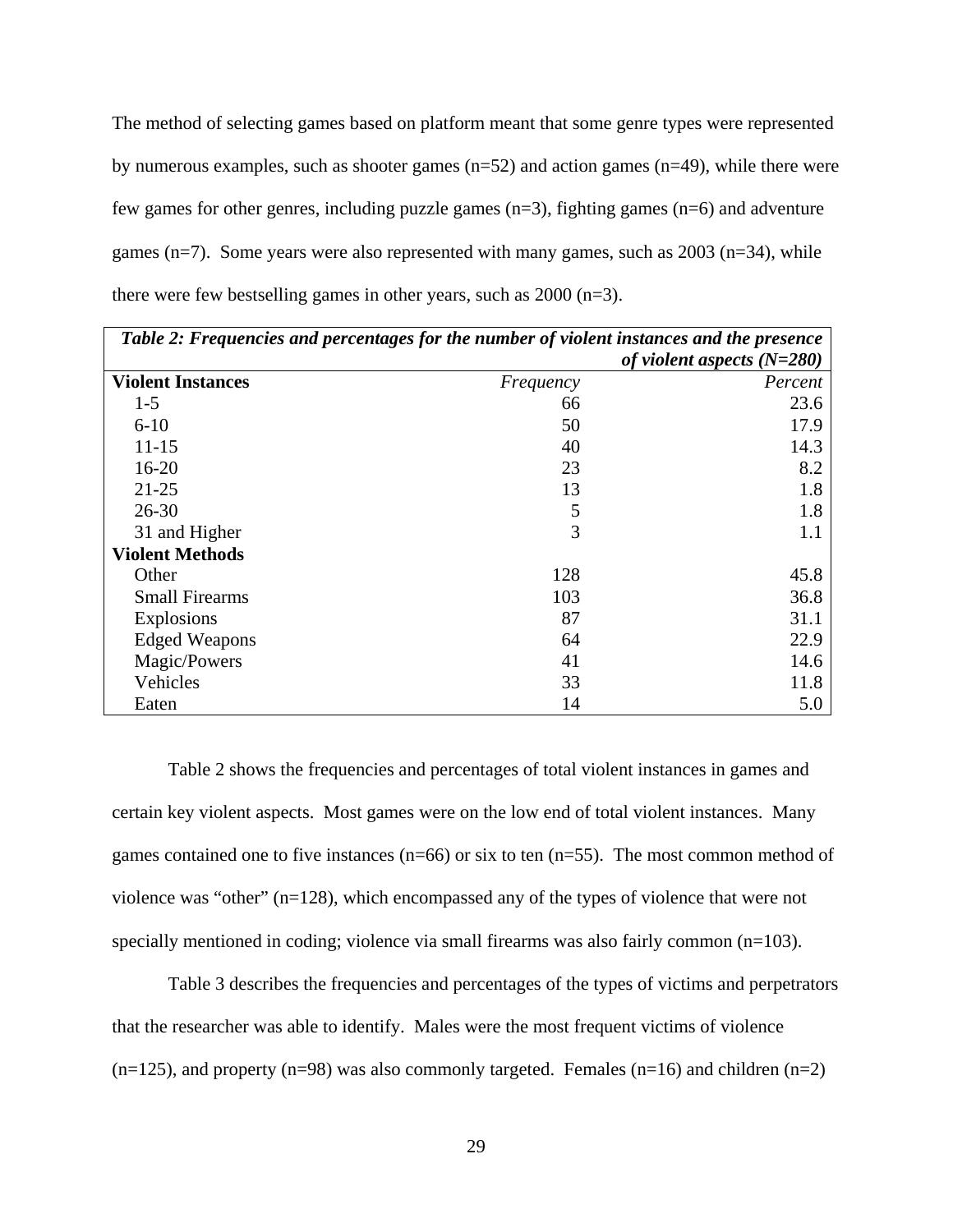were much rarer victims in video game trailers. Perpetrators tended to be male humans (n=139) and to be Caucasian ( $n=108$ ). Female alien perpetrators of violence were rare ( $n=1$ ), although female humans were somewhat more common (n=31). While violent perpetrators tended to be human in general, there were also various instances of the monsters, creatures, or animals  $(n=59)$ .

| Table 3: Frequencies and percentages for the identities of the victims of violence and the |                |                                           |  |  |  |
|--------------------------------------------------------------------------------------------|----------------|-------------------------------------------|--|--|--|
|                                                                                            |                | <i>perpetrators of violence</i> $(N=280)$ |  |  |  |
| <b>Victim Identity</b>                                                                     | Frequency      | Percent                                   |  |  |  |
| Male                                                                                       | 125            | 44.6                                      |  |  |  |
| Property                                                                                   | 98             | 34.9                                      |  |  |  |
| Monster/Creature/Animal                                                                    | 72             | 25.7                                      |  |  |  |
| Authorities                                                                                | 40             | 14.3                                      |  |  |  |
| Other                                                                                      | 23             | 8.2                                       |  |  |  |
| Terrorists/Criminals                                                                       | 17             | 6                                         |  |  |  |
| Female                                                                                     | 16             | 5.7                                       |  |  |  |
| Child                                                                                      | $\overline{2}$ | .7                                        |  |  |  |
| <b>Perpetrator Identity</b>                                                                |                |                                           |  |  |  |
| Male Human                                                                                 | 139            | 49.7                                      |  |  |  |
| Caucasian                                                                                  | 108            | 38.6                                      |  |  |  |
| Monster/Creature/Animal                                                                    | 59             | 21.0                                      |  |  |  |
| <b>Female Human</b>                                                                        | 31             | 11.1                                      |  |  |  |
| African American                                                                           | 27             | 9.6                                       |  |  |  |
| Asian                                                                                      | 14             | 5.0                                       |  |  |  |
| Other                                                                                      | 9              | 3.3                                       |  |  |  |
| Male Alien                                                                                 | 7              | 2.5                                       |  |  |  |
| Unidentifiable Alien                                                                       | 7              | 2.5                                       |  |  |  |
| Hispanic                                                                                   | 6              | 2.1                                       |  |  |  |
| Other Human (Race)                                                                         | 5              | 1.8                                       |  |  |  |
| <b>Female Alien</b>                                                                        |                | $\cdot$                                   |  |  |  |

# **Inferential Statistics**

Multivariate OLS regression models were employed in order to assess the impact of year, genre, platform, victim identity, and perpetrator identity on total instances of violence. The results are presented below by hypothesis. The main results are also included in Table 4 by model.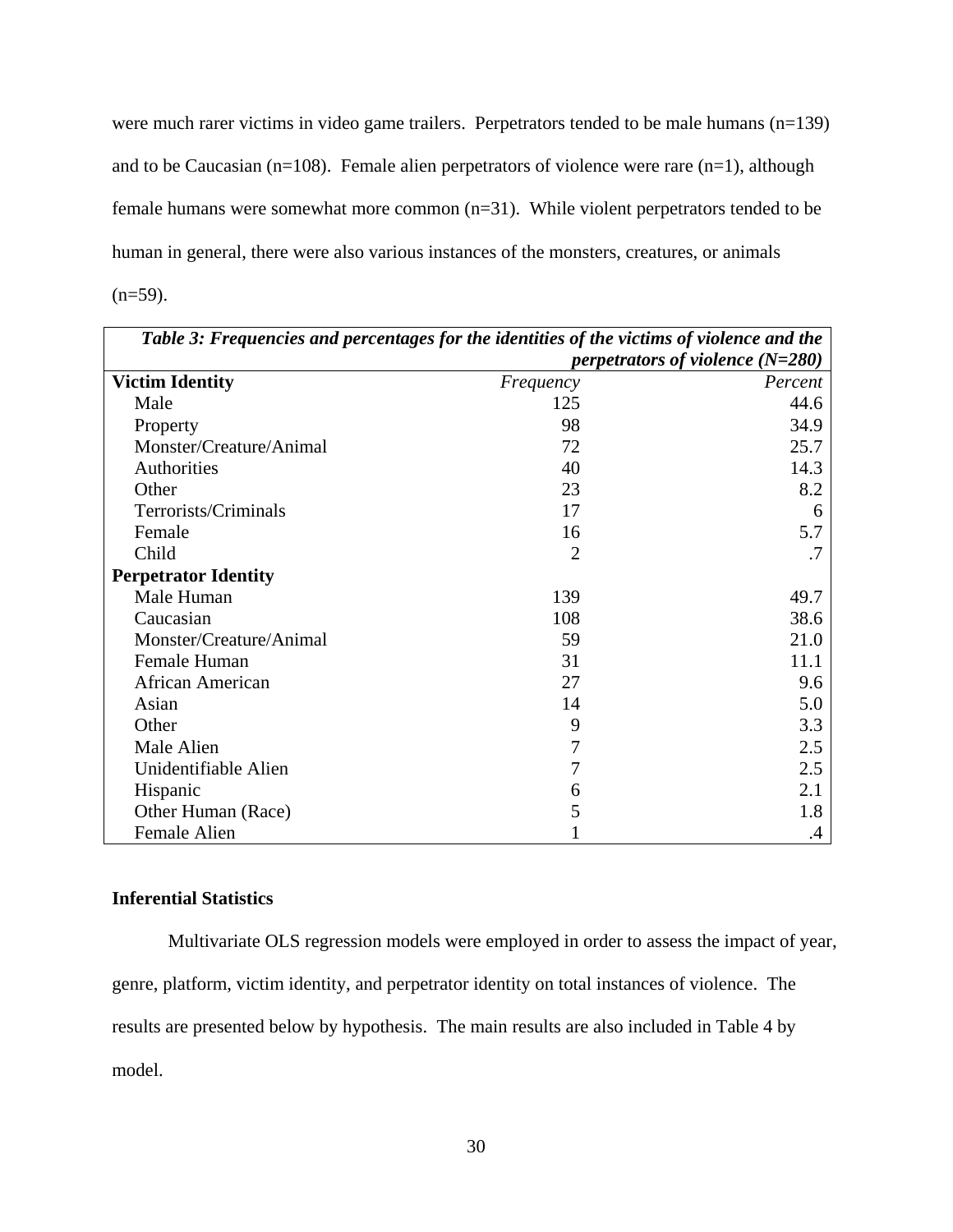# **Year, Genre, and Platform: Total Instances of Violence.**

On their own, two of the three variables of interest were significant predictors of total violence: *year* (β=-.30, *p*<.05) and *genre* (β=-.43, *p*<.01). The relationship between year and total violence was negative, indicating that as time passed, violence actually decreased. However,  $R^2$ =.05, signifying that year, genre, and platform explain only five percent of the variation of total violence.

|                             | Table 4: Multivariate Results by total violence |      |              |      |          |      |
|-----------------------------|-------------------------------------------------|------|--------------|------|----------|------|
|                             | Model 1                                         |      | Model 2      |      | Model 3  |      |
|                             | ß                                               | SE   | <sup>B</sup> | SE   | B        | SE   |
| <b>Victim Identity</b>      |                                                 |      |              |      |          |      |
| Male                        | $1.0**$                                         | .08  |              |      | $.28**$  | .11  |
| Female                      | .96                                             | .50  |              |      | $-.22$   | .56  |
| Property                    | 1.49**                                          | .11  |              |      | $1.35**$ | .09  |
| Monster/Creature/Animal     | $1.21**$                                        | .09  |              |      | $.78**$  | .11  |
| Authorities                 | $.72**$                                         | .16  |              |      | $.66***$ | .14  |
| Terrorists/Criminals        | .22                                             | .20  |              |      | .25      | .21  |
| Child                       | .11                                             | 2.89 |              |      | $-.07$   | 2.32 |
| Other                       | $1.69**$                                        | .21  |              |      | .18      | .24  |
| <b>Perpetrator Identity</b> |                                                 |      |              |      |          |      |
| Male Human                  |                                                 |      | $1.42**$     | .17  | $1.08**$ | .14  |
| Female Human                |                                                 |      | $.93**$      | .31  | $.64*$   | .28  |
| Caucasian                   |                                                 |      | $-.32$       | .19  | $-.25$   | .13  |
| African American            |                                                 |      | $-1.03**$    | .35  | $-.70**$ | .27  |
| Hispanic                    |                                                 |      | $-.52$       | 1.34 | $-.36$   | .90  |
| Asian                       |                                                 |      | .02          | .66  | $.91*$   | .47  |
| Other Human (Race)          |                                                 |      | .16          | 1.08 | 1.21     | .74  |
| Male Alien                  |                                                 |      | $2.73**$     | 1.07 | $2.36**$ | .74  |
| Female Alien                |                                                 |      | $-2.08$      | 3.63 | $-1.18$  | 2.49 |
| Unidentifiable Alien        |                                                 |      | .64          | .47  | .11      | .34  |
| Monster/Creature/Animal     |                                                 |      | $.92**$      | .15  | $.41**$  | .13  |
| Other                       |                                                 |      | $1.76**$     | .22  | $1.43**$ | .18  |
| Year                        |                                                 |      |              |      | .09      | .6   |
| Genre                       |                                                 |      |              |      | $.20**$  | .07  |
| Platform                    |                                                 |      |              |      | $-.02$   | .11  |

 $*p<.05, **p<.01$ 

# **Model 1: Victims and Total Instances of Violence.**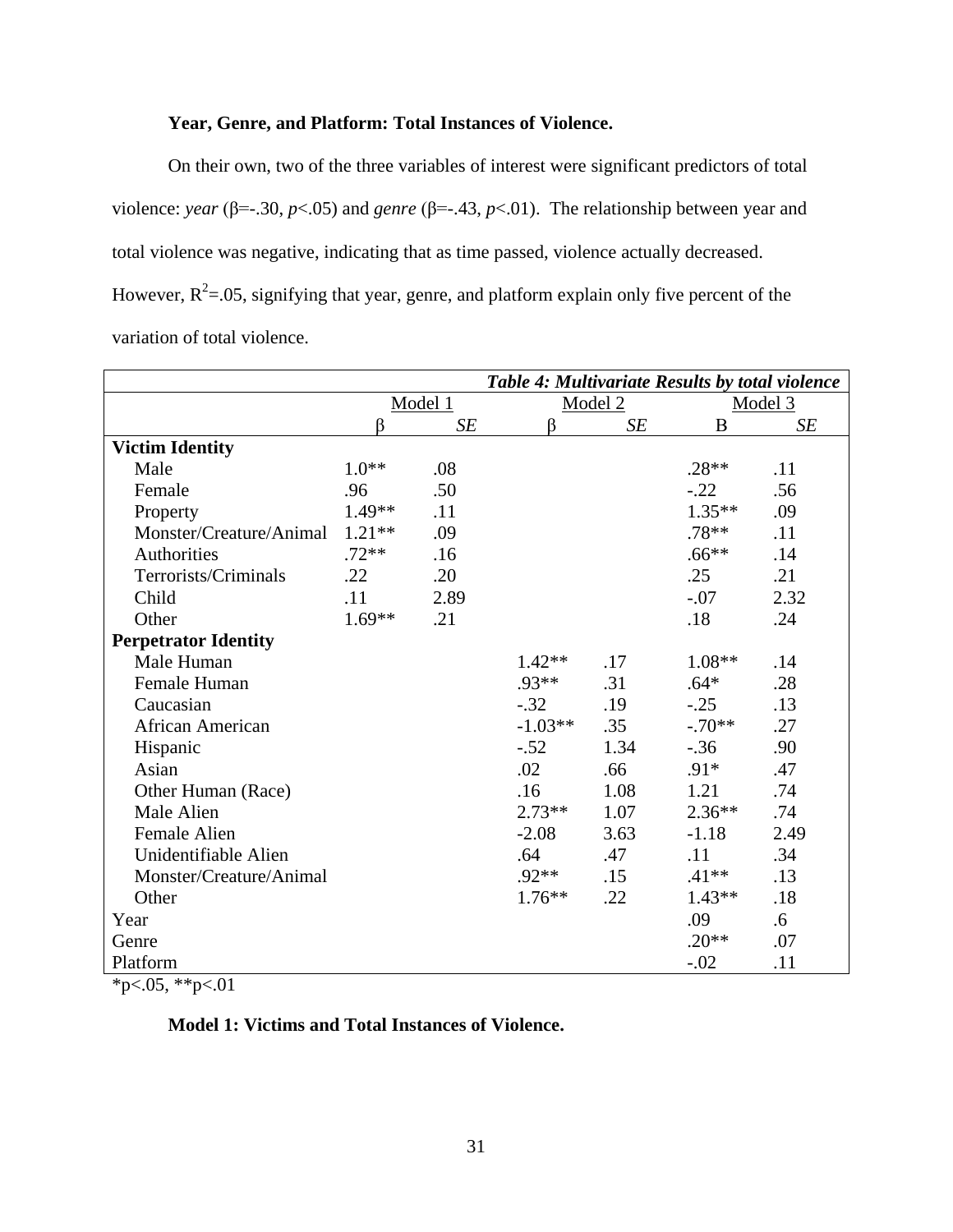Five categories of victim identity were significant predictors of total violence: *male* (β=1.0, *p*<.01), *property* (β=1.49, *p*<.01), *monster/creature/animal* (β=1.21, *p*<.01), *authorities* ( $\beta$ =.72,  $p$ <.01), and *other* ( $\beta$ =1.69,  $p$ <.01). A higher number of male, property, monster/creature/animal, authority, and other victims were associated with a higher total number of violent instances. The  $R^2$  was .74, indicating that 74 percent of the variance in total violence can be explained by the victim identity variables.

# **Model 2: Perpetrators and Total Instances of Violence.**

Five of the categories of perpetrator identity were positive and significant predictors: *male human* (β=1.42, *p*<.01), *female human* (β=.93, *p*<.01), *male alien* (β=2.73, p<.01), *monster/creature/animal* (β=.92, *p*<.01), and *other* (β=1.76, *p*<.01). This means that as the number of perpetrators in these categories increased, so did total instances of violence. Another category, *African American* (β=-1.03, *p*<.01), was negative and significant, indicating that violence decreased in game trailers when there were more African American perpetrators. The  $R<sup>2</sup>$  was .63 for these variables, indicating that perpetrator identity accounts for 63 percent of the variance in total instances of violence.

# **Model 3: All Variables and Total Instances of Violence**

Model 3 examines the impact of victim identity, perpetrator identity, year, genre, and platform on the total instances of violence. Of the victim identity variables, four variables were positive and significant: *male* (β=.28, *p*<.01), *property* (β=1.35, *p*<.01), *monster/creature/animal* ( $\beta$ =.78, *p*<.01), and *authorities* ( $\beta$ =.66, *p*<.01). This means that as the number of these victims increases, so does total violence. Six of the perpetrator identity variables were positive and significant: *male human* (β=1.08, *p*<.01), *female human* (β=.64, *p<*.05), *Asian* (β=.91, *p*<.05) *male alien* (β=2.36, *p*<.01), *monster/creature/animal* (β=.41, *p*<.01), and *other* (β=1.43, *p*<.01).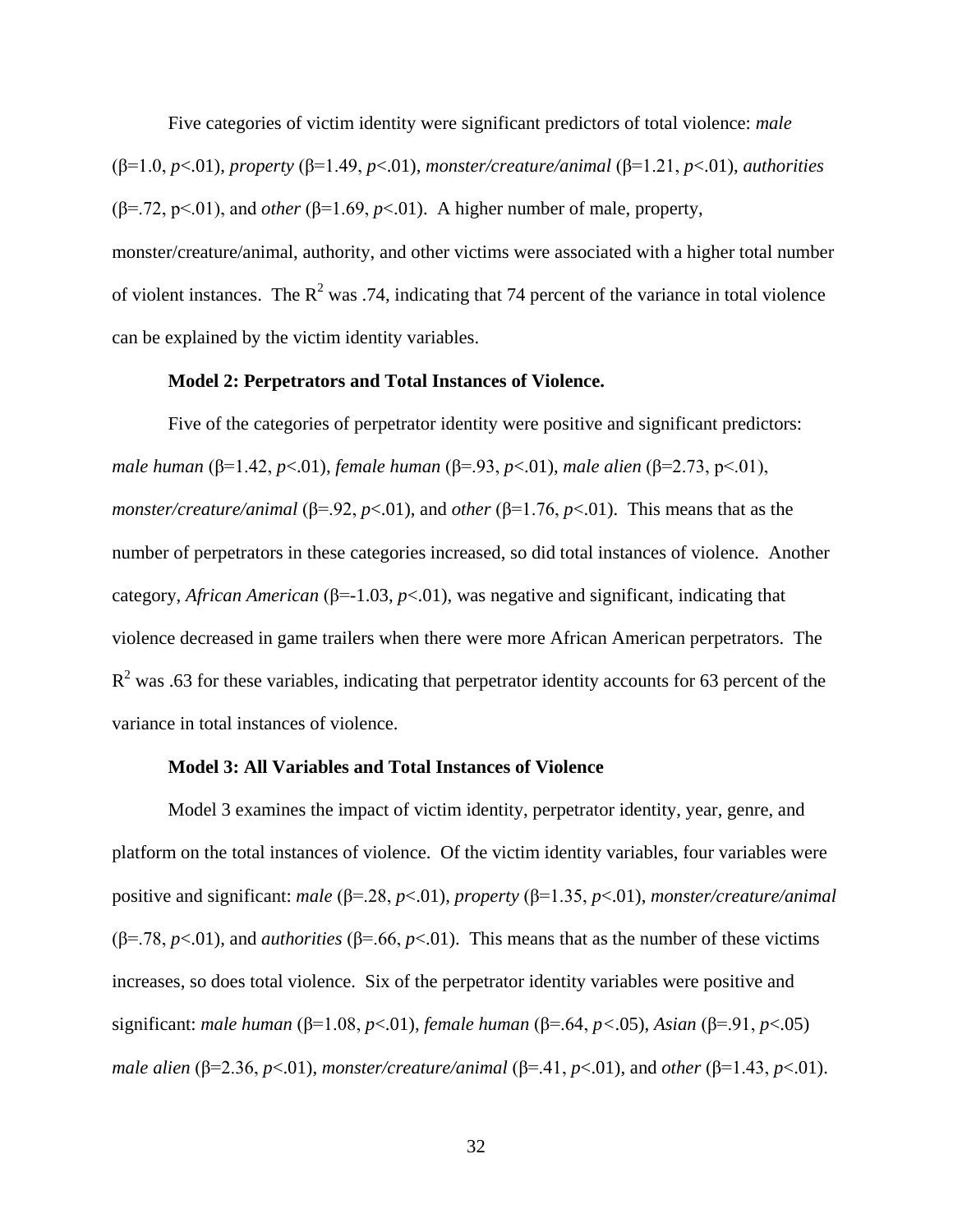These results show that when these types of perpetrators appear more often in game trailers, violent representations increase. The variable *African American* (β=-.70, p<.01) was negative and significant, revealing that the presence of African American perpetrators often coincided with a lesser amount of violence. *Genre* (β=.20, *p*<.01) was positive and significant in regard to the total amount of violence in video game trailers. The  $R^2$  was .85 for these variables, indicating that victim identity, perpetrator identity, year, genre, and platform explain 85 percent of the variance in total violent instances.

The variable *male alien* perpetrator influenced the total instances of violence in video game trailers the most robustly. Although the variable was significant in Model 1, the *other* victim identity variable was no longer significant in Model 3. In Model 3, the variable *Asian*  perpetrator became significant, although it was not significant in Model 2 when perpetrator identities were the only variables being examined. Also, year was no longer significant in Model 3, even though it was significant when year, genre, and platform were the only variables in question.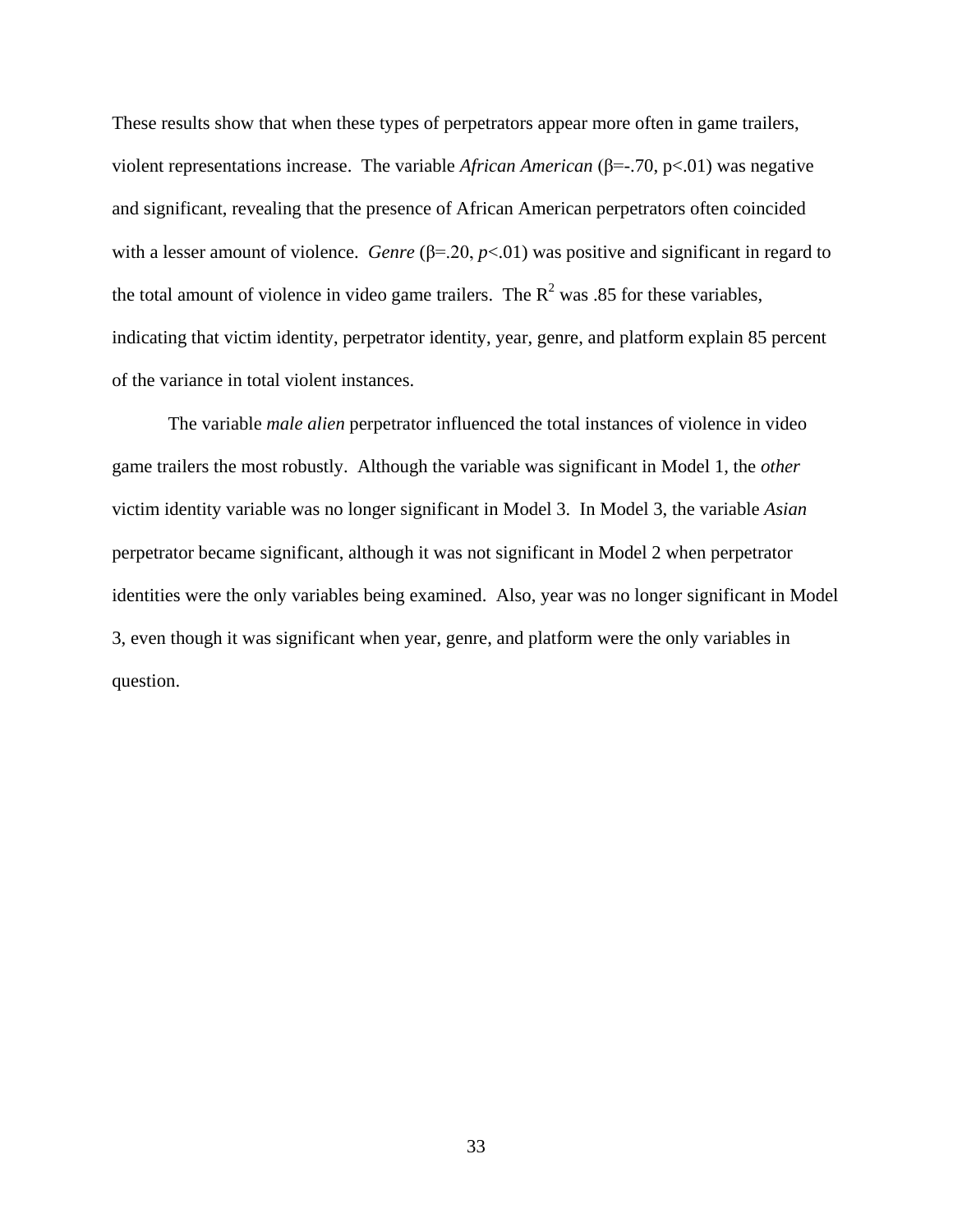#### **Discussion**

Video games are becoming more and more popular as technology improves the amount of realism these games can portray. Some hand-held consoles, such as the Nintendo 3DS are transitioning into three-dimensional game play so players can better immerse themselves in the game world with the enhanced space and depth (Nintendo, 2013). Microsoft is releasing Xbox One and Sony is releasing the Playstation 4 in the winter of 2013 (Rivington, 2013). Microsoft asserts that the graphics with the new console are of cinematic quality, so much so that the developers boast that it is "as real as real life" (As Real as Real Life section, para. 1). With this new technology, video games may become more immersing to players and thus carry more weight in desensitizing and dehumanizing experiences. Thus, it is important to investigate just how much violence is in the most popular games that people are playing.

The first hypothesis predicted that year, genre, and platform would all be significant predictors of total violence on their own and that these variables would account for most of the variance in the sample. However, the data showed that only year and genre were significant and that together these three variables accounted for only five percent of the variance in the sample. Further, violence actually seemed to decrease as time went on. Thus, this hypothesis was not fully supported.

There are several potential reasons that could account for these mixed findings. Although violence apparently decreased as time passed, violent realism appeared to do the opposite. Nintendo Gamecube games were often fairly violent, even though there was never any bloodshed or other realistic aspects to the violence. Oftentimes, the sheer amount of violence in these early games was comparable to the amount of violence in the current war games, especially when instances of mass violence were counted as a single act of violence. Realism increased in many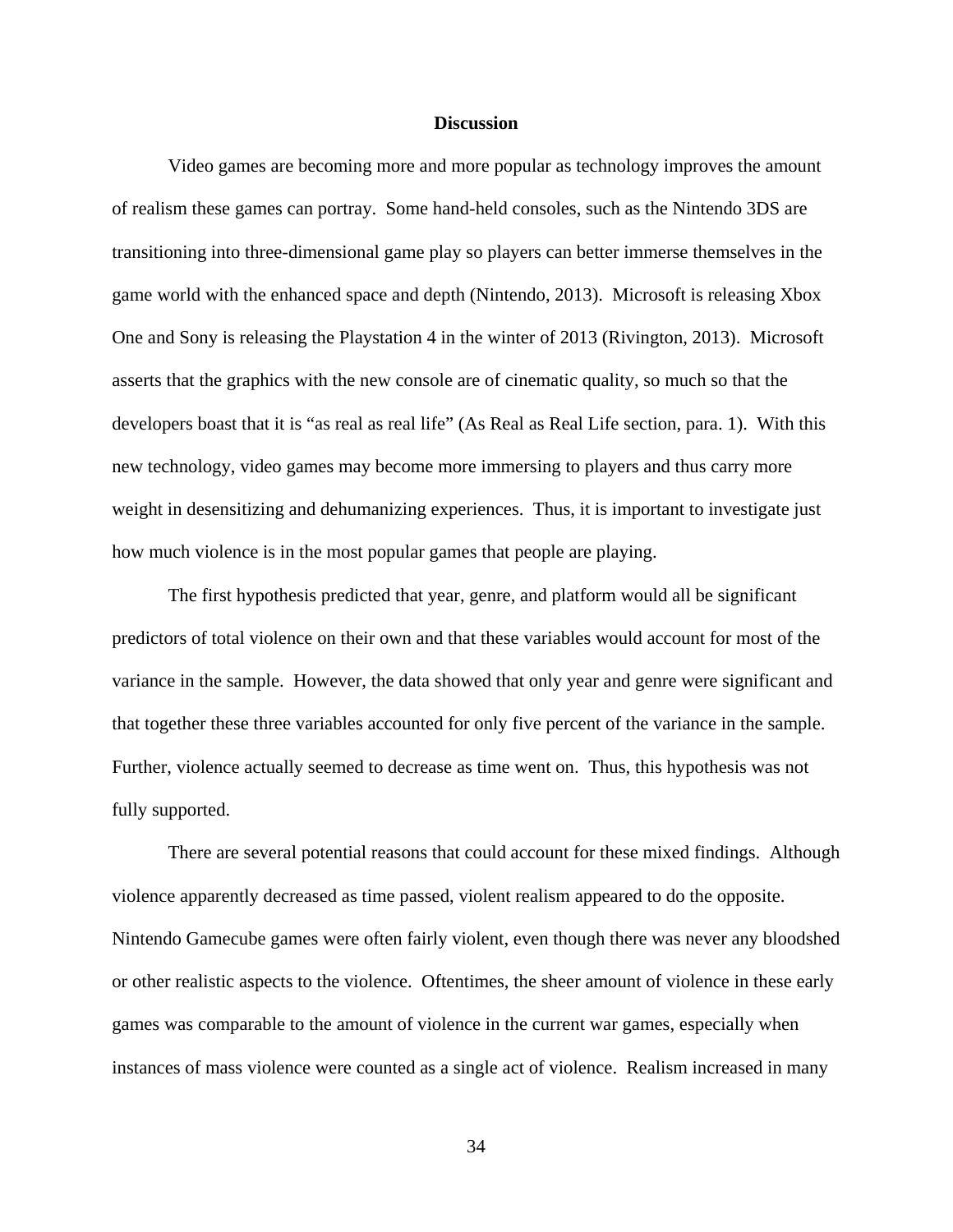later games as technology improved and more detail can be included in virtual depictions of scenes. The lack of measurement of realism may also account for why platform type was not significant. Both Nintendo Gamecube and Nintendo Wii games seemed to contain less realistic depictions of violence, meaning there was little blood and more cartoon violence, but the amount of violence was comparable to the Playstation and Xbox games.

The significance of genre is more easily understood, and it also remained significant in Model 4 when victim and perpetrator identity factors were included as variables. Certain types of genres inherently seem to contain more violence. By definition, the object of shooter games is to kill other characters or players with weapons. Fighting games often involve the use of martial arts and other weapons to defeat players. Other genres, such as puzzle games, do not necessarily involve these elements. Thus, it makes sense that genre would be a significant predictor of violence.

The first hypothesis also indicated that year, genre, and platform would account for a significant portion of the variance in the total instances of violence, a prediction that was not supported by the data. The second hypothesis predicted that the male human variables of victim identity and perpetrator identity would be significant predictors of total violence. Additionally, it was posited that victim identity and perpetrator identity would explain less of the variance in the sample than year, genre, and platform. Some aspects of this hypothesis were supported and others lacked support.

Several factors were significant in all three of the models. The male, property, monster/creature/animal, authorities and other variables were significant in Model 1, when only victim identity factors were included. In Model 2, the male, human, female human, African American, male alien, monster/creature/animal, and other variables were all significant when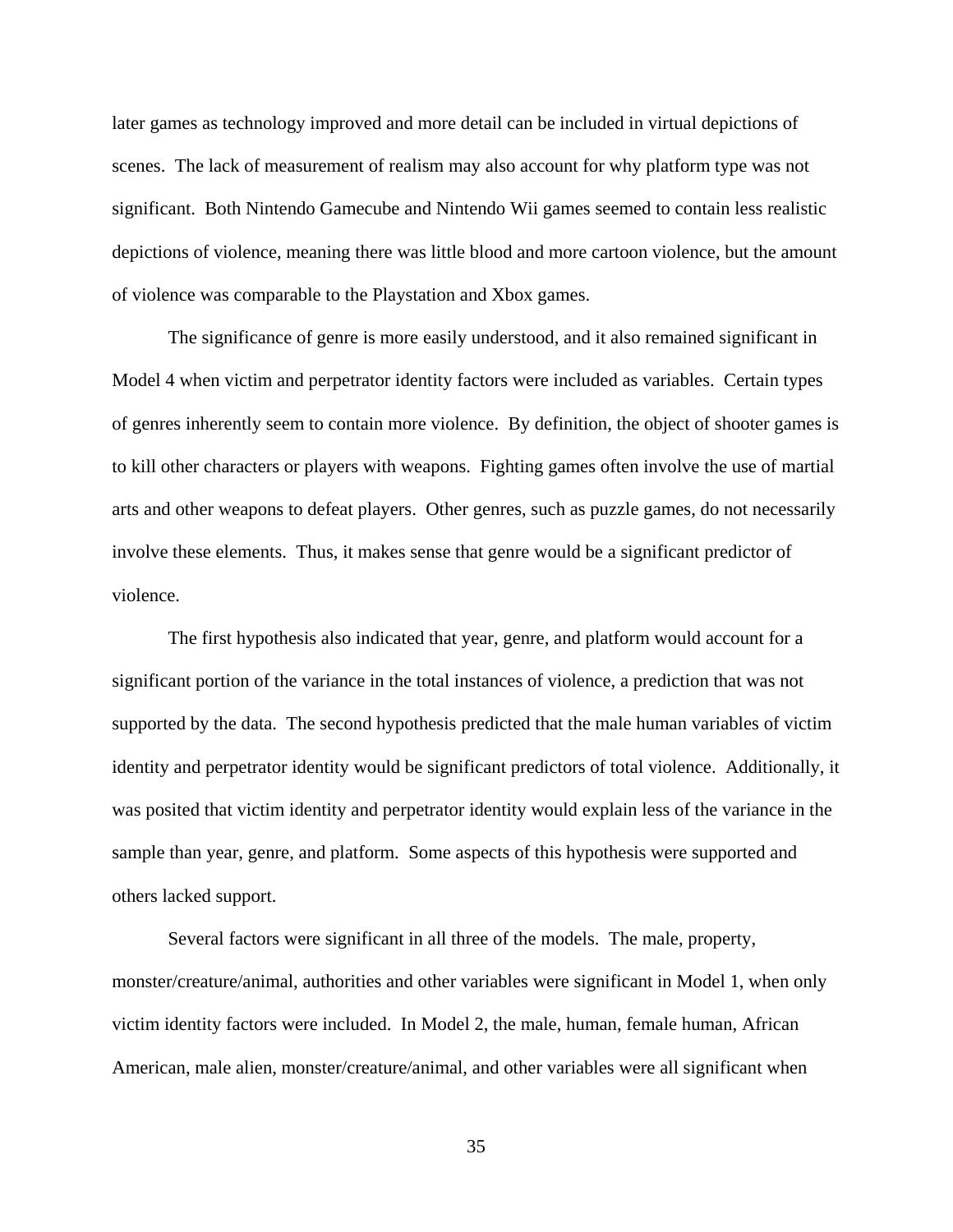only perpetrator identity factors were included. Finally, in Model 3, victim identity, perpetrator identity, year, genre, and platform were all examined in relation to total violent instances. Male, monster/creature/animal, and authorities were significant among the victim identities. Male human, female human, African American, Asian, male alien, and monster/creature/animal were significant among the perpetrator identities. Genre was also significant. Thus, while male humans were significant predictors of total violence for both victims and perpetrators, they were not the only significant variables within these categories.

Victim identity and perpetrator identity actually explained more of the variance in total instances of the violence than year, genre, and platform. While year, genre, and platform explained only five percent of the variance, victim identity and perpetrator identity accounted for 74 percent and 63 percent, respectively. Combining all of the variables explained 85 percent of the variance in total violence.

Although the markedly high variance accounted for by victim and perpetrator identity was unexpected, it does make sense. It stands to reason that as the numbers of victims and perpetrators increase, so will violence, despite the fact that blurriness of the picture and other factors sometimes prevented the recording of these identities. If violence does occur, there must be a perpetrator and at least an intended recipient. More interesting are the identities that were significant.

Of the significant variables, the increasing presence of that factor indicated an elevation in total violent instances except for the presence of African American perpetrators. The relationship between African American perpetrators and total violent instances was negative, meaning that violence decreased when these perpetrators were present. African American perpetrators typically appeared in sports games, especially American football where tackling is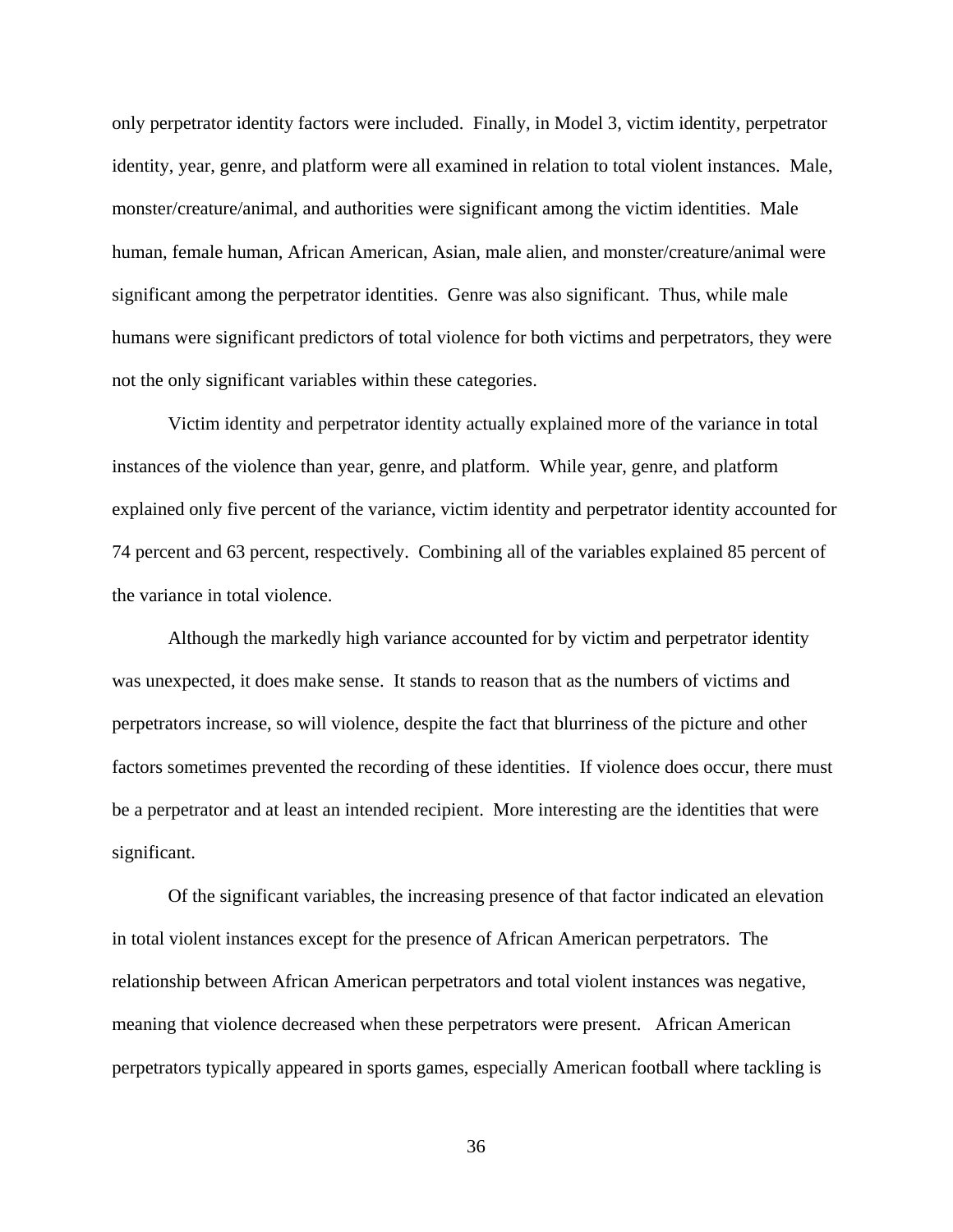an integral part of the sport. These game trailers were not usually very violent, especially in comparison to shooter games. Also, it tended to be difficult to tell the race of the players in these games. The quality of these particular trailers was low as the earlier versions were frequently obtained from *YouTube*. Thus, there may have been more African American perpetrators than was recorded.

Male humans were very common, both as perpetrators and as victims, in violent games. Main characters in many games did tend to be male, probably to appeal to their principally male audience. Soldiers in the most violent war games were usually male as well. The male perpetrators were also often Caucasian, which may speak to the audience that the game developers are attempting to attract. On the other hand, violence to property often occurred in the course of racing games as players attempted to run their opponents off the road. For example, the principal victims of violence in the *Need for Speed* series and *Gran Turismo* series consisted of damage done by vehicles to other vehicles.

Monster, creature, and animal victims and perpetrators were often in games that contained more fantasy elements and higher instances of violence. For example, creatures were often involved in cartoon violence in the *Mario* games showcased on the Nintendo console. They also appeared in games with horror elements, such as the *Doom 3* and the *Resident Evil*  series, where enemies could be especially grotesque and numerous. Authority figures were often victims in war games, although it was difficult to tell definitively whether a person was a soldier due to an occasional lack of uniform and picture quality. In such cases, authority figures were not recorded as victims.

So-called "other" victims were significant in Model 1 but not in Model 3 when year, genre, and platform were included in the analysis. This may be because the "other" category was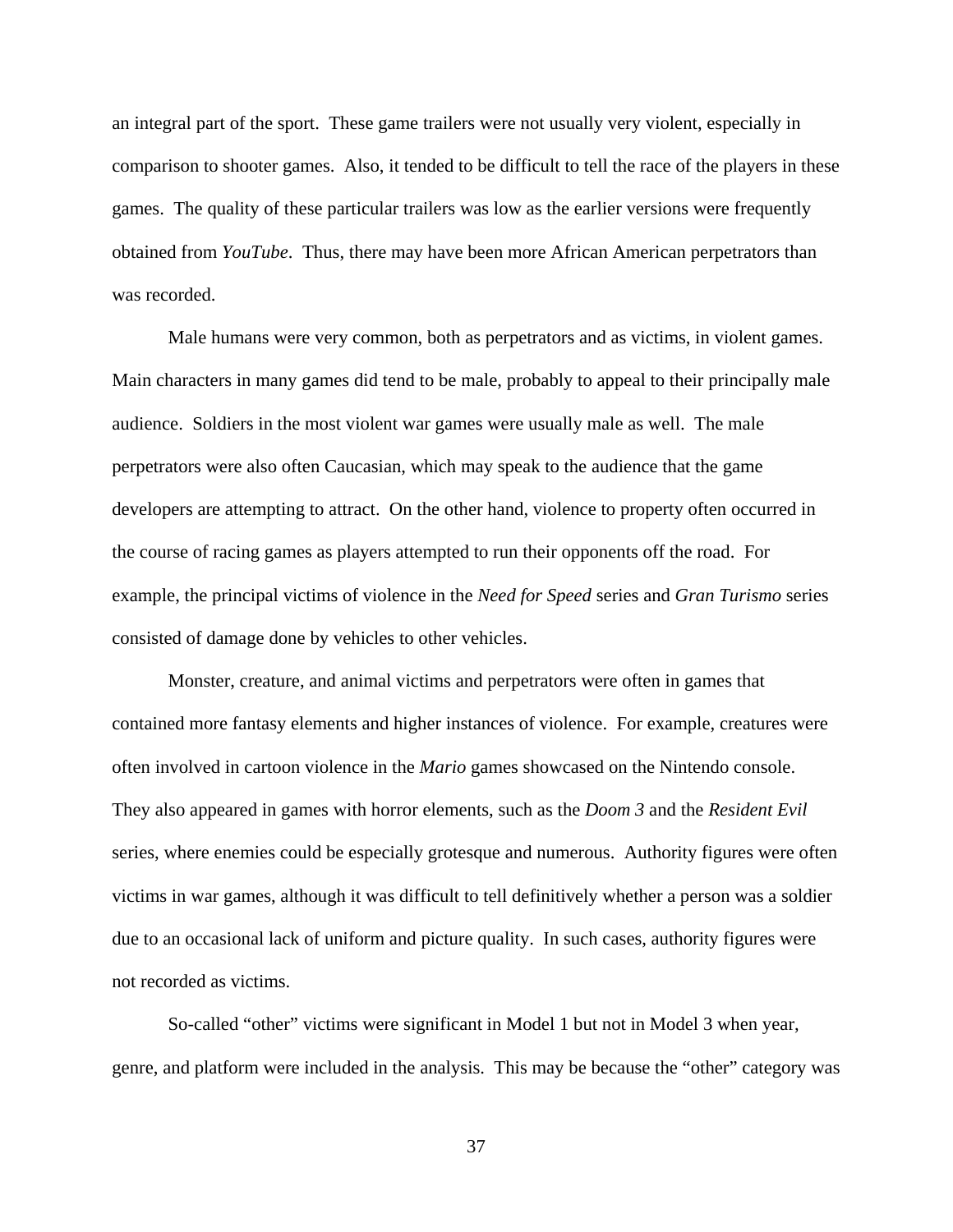used most principally when robots were present as victims. The appearance of robot victims was mainly limited to the action, shooter, and simulation genres, which may have prompted the loss of significance in Model 3. "Other" perpetrators were also significant in both Model 2 and Model 3. High counts of these perpetrators could often be pinpointed to games in the *Star Wars* series or the game *MechAssault*, where robot violence was high.

The presence of female human perpetrators was also a significant predictor of total violent instances. These perpetrators were present in the comparatively violent *Mario* games, usually in the form of Princess Peach. There was also a tendency for female perpetrators to appear in fighting games and in the *Star Wars* games where Princess Leia was a playable character. These games contained moderate amounts of violence.

The appearance of Asian perpetrators became significant in Model 3 when year, genre, and platform were added into the analysis, but it was not significant in Model 1. Asian perpetrators tended to only appear in the fighting games where martial arts moves are a primary form of violence.

Interestingly, the presence of male alien perpetrators exerted the most robust influence on total violence. Male aliens only appeared as perpetrators seven total times, and they were only in *Star Wars* and *Halo* games. These games tended to contain fairly high numbers of violence, but the realism of this violence was not very high in comparison to the *Call of Duty* games.

#### **Limitations**

Although there are some strong findings in this study, there are some inherent limitations. Firstly, as coding was compiled only by one researcher, there is no inter-rater reliability. Thus, there may be instances where violence and victim or perpetrator identities were overlooked, particularly when the researcher questioned picture quality. However, the researcher tended to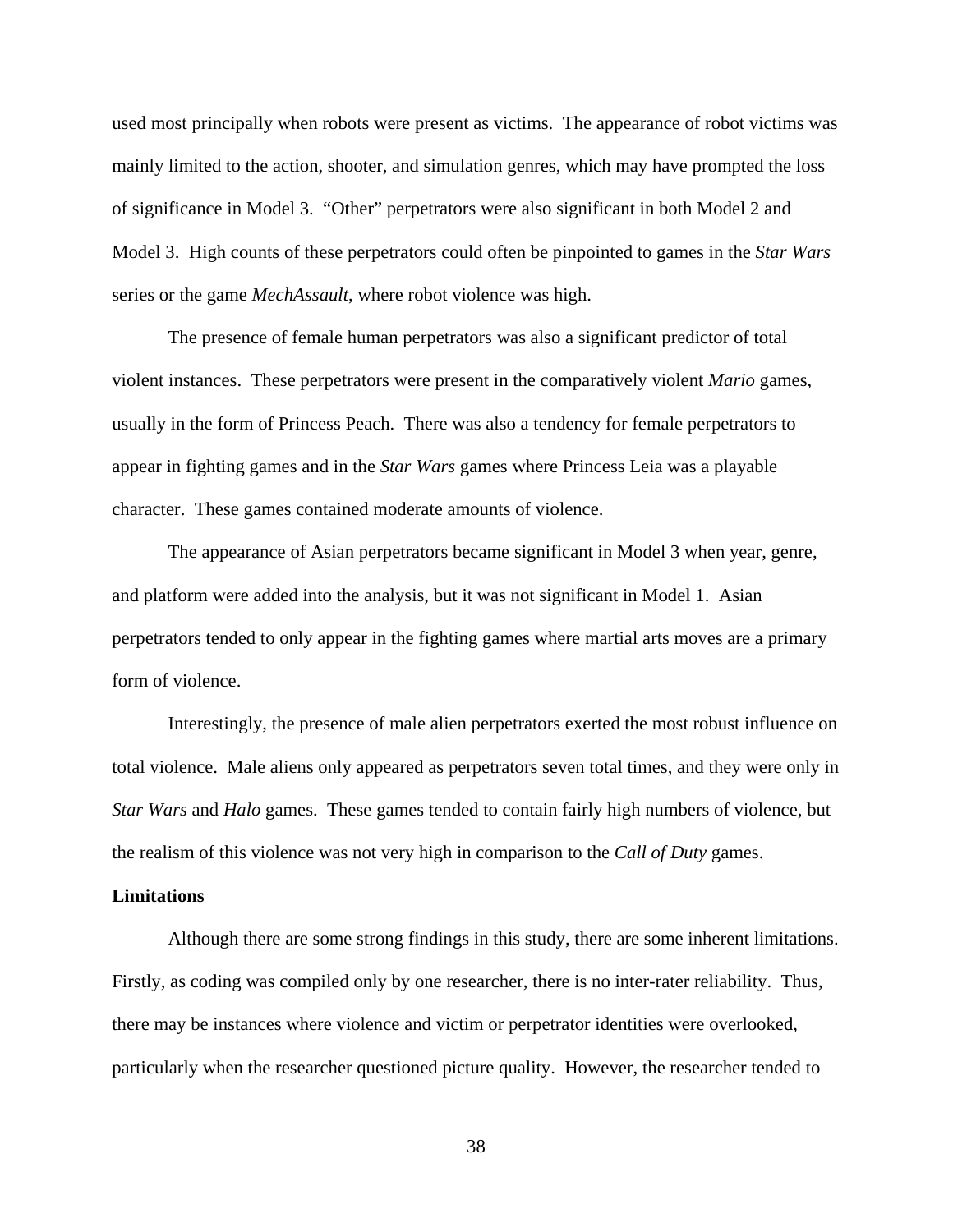err on the side of caution, especially when recording identity particularities. Additionally, there were so many variables to look for at one time that the possibility of missing at least a few violent instances was quite high, particularly when the scenes changed very quickly. Similar research in the future should make full use of teams looking for each factor group. For example, at least two or three coders should code for violence only, two or three for victims only, and so on. This type of coding may also make it possible to code all of the victims and perpetrators during scenes of mass killings, thus allowing for a more accurate count.

Another aspect to consider that could potentially weaken the study is that the genre categories might not always be accurate. Although *VGChartz* designated the genres as belonging to one category, other websites labeled some games as different genres entirely or even a combination of genres. Thus, genre may be more important than the data suggests or may not be significant.

A third limitation of the study when comparing trailer viewing to the actual playing of games stemmed from the content of the trailers themselves. There were different types of trailers and some were more suited to this study than others. Cinematic trailers and a few game play trailers were composed of one or only a few scenes, which limited the coding of violence. Future studies should take the peculiarities of these trailers into account, perhaps by coding new instances of violence both when there is a scene change and when five seconds have passed without a scene change. Trailers with scene changes tended to be easier to code unless the scene changes were very quick. It may be easier to code these types of trailers more accurately using more coders. It could even be possible to code the total number of victims and perpetrators in war trailers.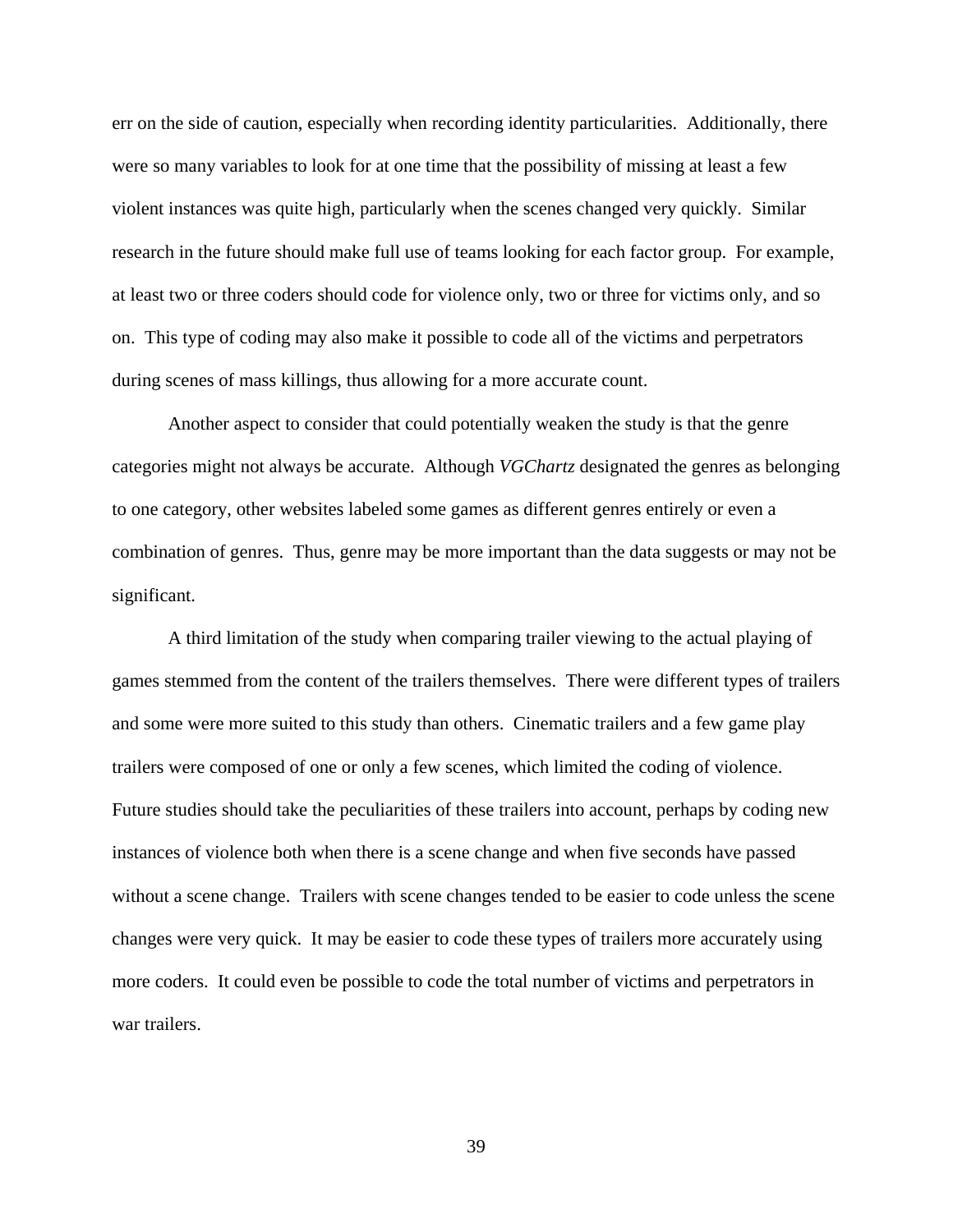The point of view of the trailers also mattered. Trailers featuring game play footage in which the scenes were depicted in first-person made it impossible to code for perpetrator identity if the playable character was the one committing the violence. In addition, the trailers tended to feature only one aspect of game play, such as playing a campaign, while neglecting others, such as the multiplayer aspect of games. Lastly, some of the older trailers, such as *The Sims* games for PC, featured live-action actors rather than video game footage, which was not expected.

Future studies should also measure realism of violence and sexualized imagery, which may again be possible with additional coders. Games with cartoon violence may have the same total amount of violence, which was accounted for in this study, but this does not mean that the depictions of violence are detailed to the same caliber. In order to properly gauge the true level of violence, both amount and intensity of violence should be accounted for in future studies. Additionally, it may be useful to code for sexualized images in these trailers to see if there is a connection between levels of violence and sexually explicit imagery. Some of the *Grand Theft Auto* trailers contained few instances of violence but numerous sexually charged images.

The study also neglected hand-held consoles and online games. In addition to expanding the selection of PC games in order to assess further differences, studying hand-held consoles games, including the *Pokémon* series, and popular Internet flash games are potential areas of study. It may prove to be impossible to study trailers for Internet flash games, however, as trailers were already sometimes difficult to find or even nonexistent for some console games.

Lastly, future research may employ potential game addicts in order to discover which aspects of trailers most provoke their interest. This would reveal which types of game features, such as realism, violence, or sexualized content, are most appealing to players who are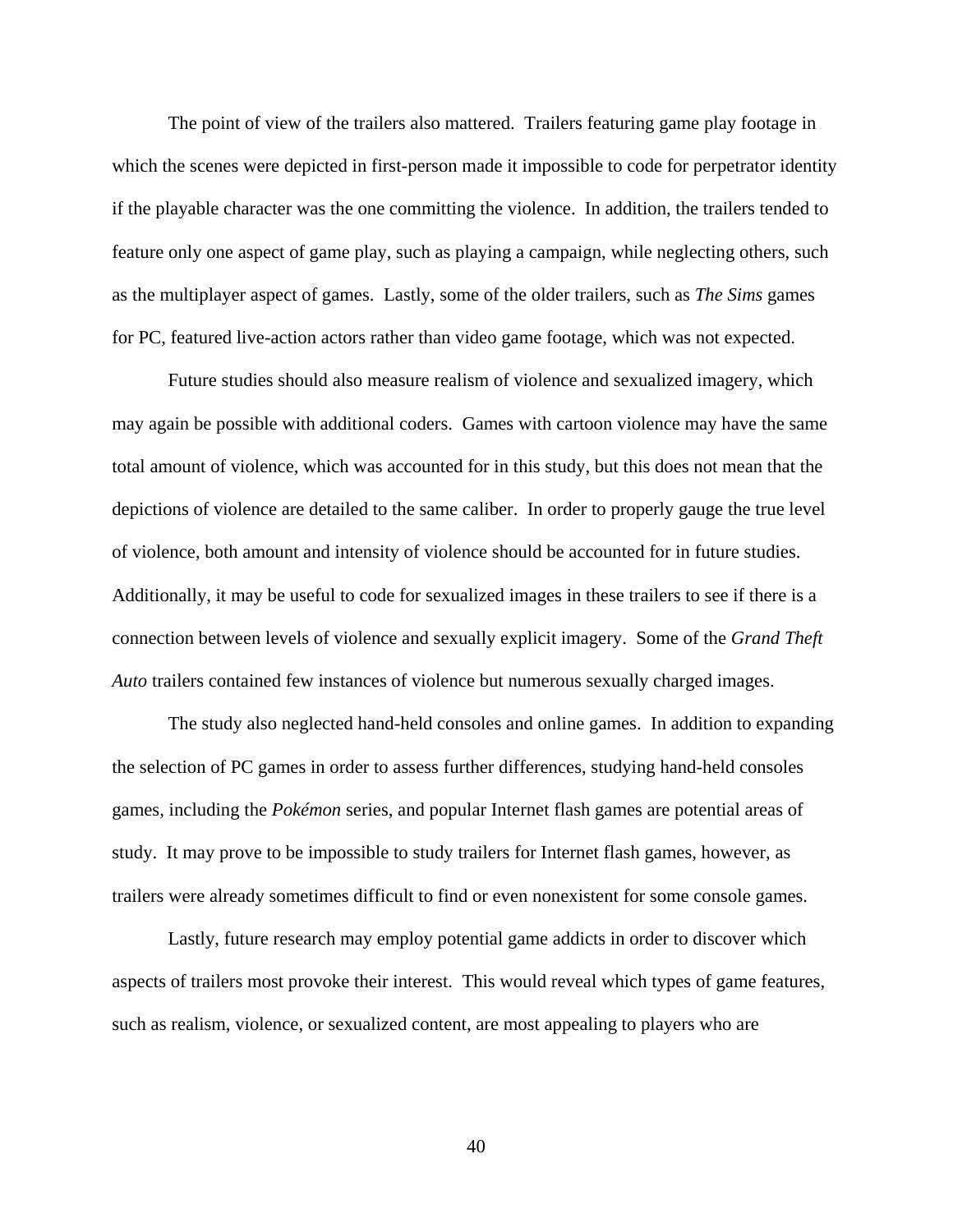compelled to play to the extent of significant distress or impairment. Specifically, it might also allow researchers to identify which aspects of violence appear in the most addicting games.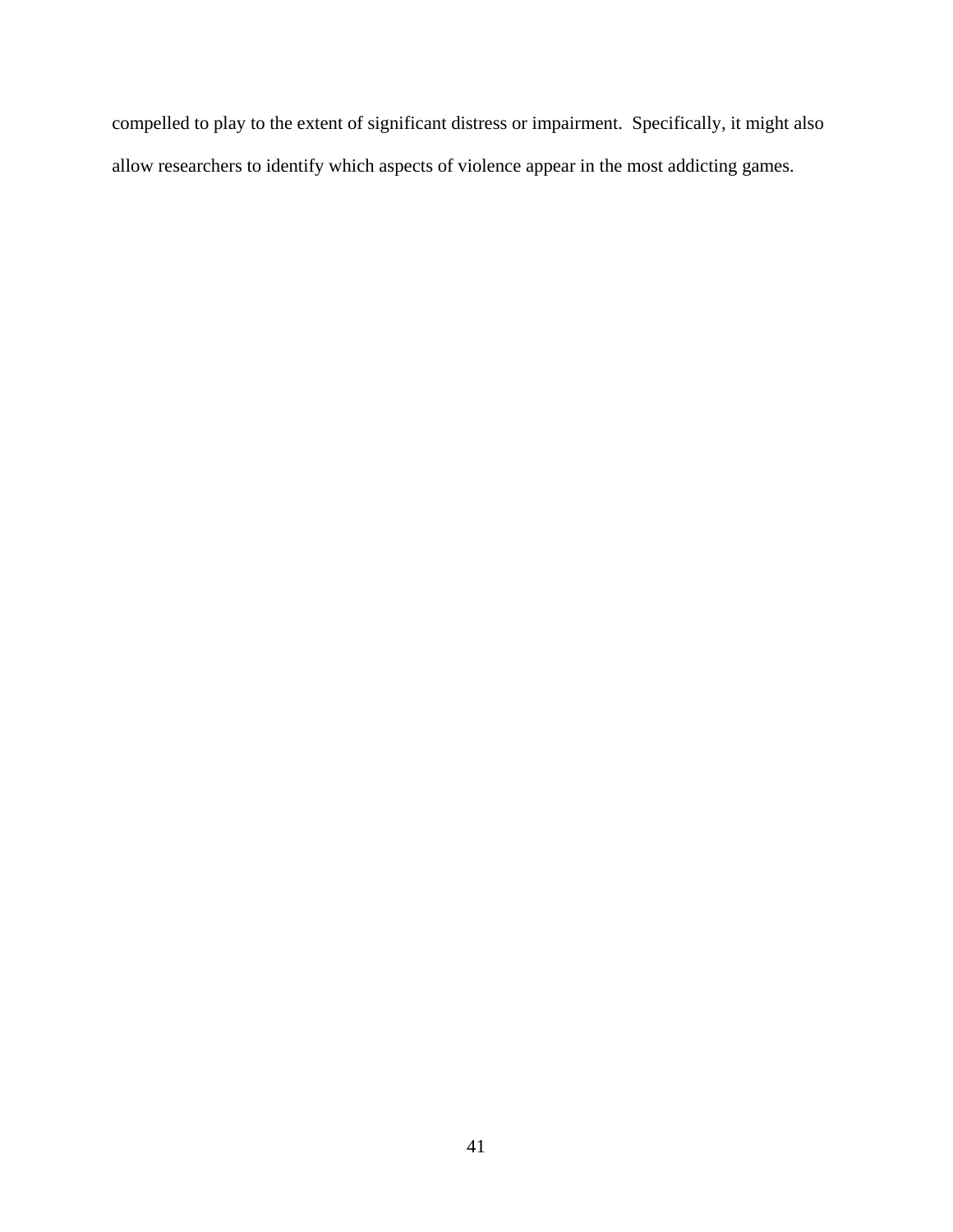# **Conclusion**

The primary intent of this study was to discover whether violence has changed over time, whether genres impact the amount of violence, and if some consoles are more prone to carrying games with violent content than others. Beyond answering these questions, the current research has revealed that the identity of victims and perpetrators may have more of an impact on violent content than any other factors.

It has been established that violence is firmly present in video games and that there are unexpected factors, such as victim and perpetrator identities that are affecting the amount of violent content. Further investigation into the intensity of violence and sexualized images along with an expansion of the platforms of the study and the employment of actual people who are addicted to video games will allow for more concrete conclusions. Discovering the impact of these factors could pave the way for further behavioral and legal implications, especially if it is the realism rather than the amount of violence that is increasing as video game technology improves.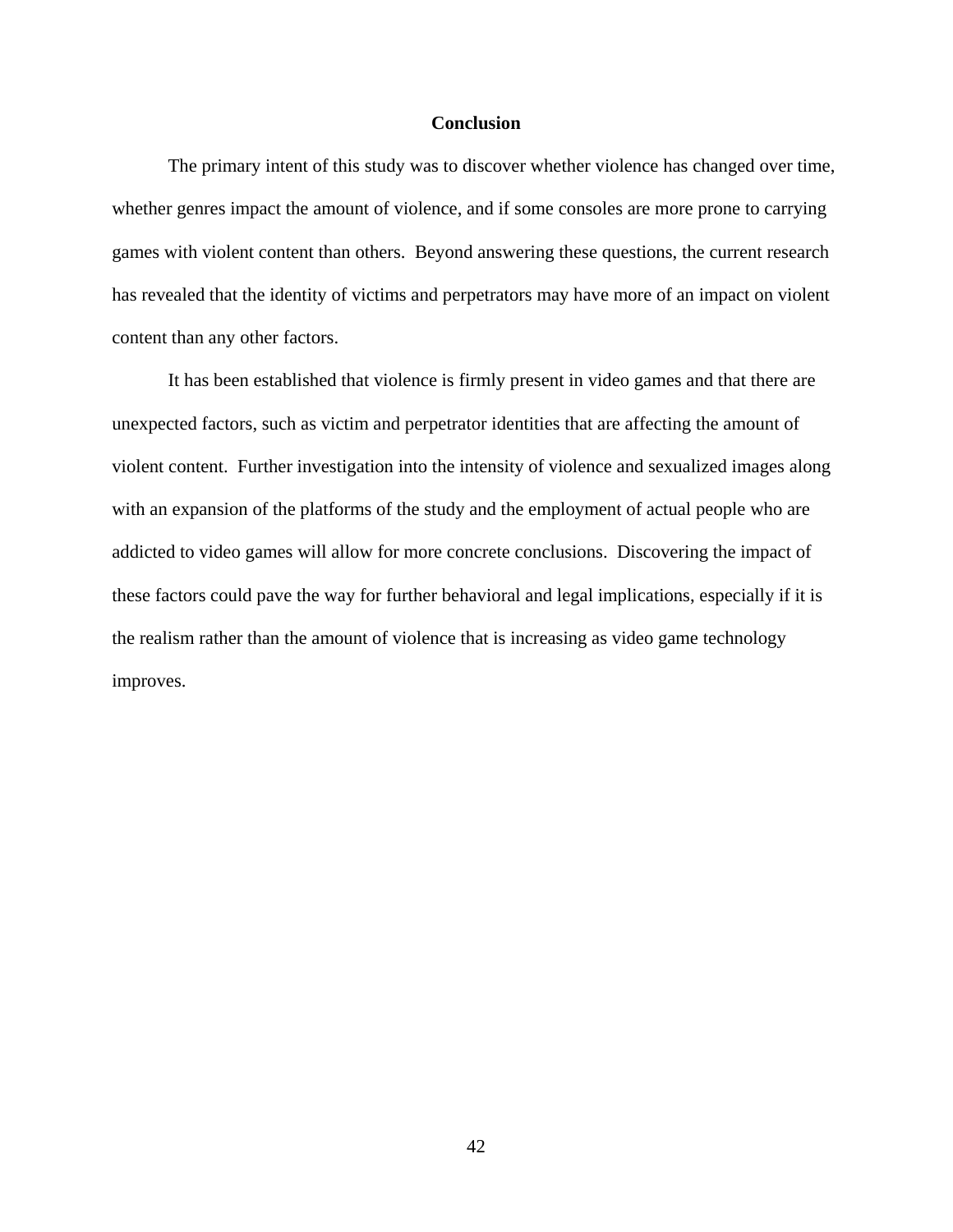#### **References**

- (n.d.) *Genre definitions.* Retrieved from http://www.mobygames.com/glossary/genres
- (2002). The Henry J. Kaiser Family Foundation Key Facts. Retrieved from http://www.kff.org/entmedia/loader.cfm?url=/commonspot/security/getfile.cfm&pageid= 14092.
- (2004, May 4). Grand Theft Auto comes under fire. *BBC News*. Retrieved from http://news.bbc.co.uk/2/hi/uk\_news/scotland/3680481.stm
- (2009). *Video game timeline*. Retrieved from http://www.onlineeducation.net/videogame\_timeline
- (2011). Brown v EMA. Retrieved 1/2/13 from http://www.supremecourt.gov/opinions/10pdf/08- 1448.pdf
- Adachi, P. J., & Willoughby, T. (2011a). The effect of video game competition and violence on aggressive behavior: Which characteristic has the greatest influence? *Psychology of Violence, 1*, 259-274. doi: 10.1037/a0024908
- Adachi, P. J., & Willoughby, T. (2011b). The effect of violent video games on aggression: Is it more than just the violence? *Aggression and Violent Behavior, 16*, 55-62. doi: 10.1016/j.avb.2010.12.002
- American Psychiatric Association. (2013). Internet gaming disorder*.* In *Diagnostic and statistical manual of mental disorders* (5th ed.).
- Australian Council for Educational Research. (2000). *Revised NEO Personality Inventory Interpretive Report* [Data file]. Retrieved from http://www.acer.edu.au/documents/sample\_reports/neo-pir-sample.pdf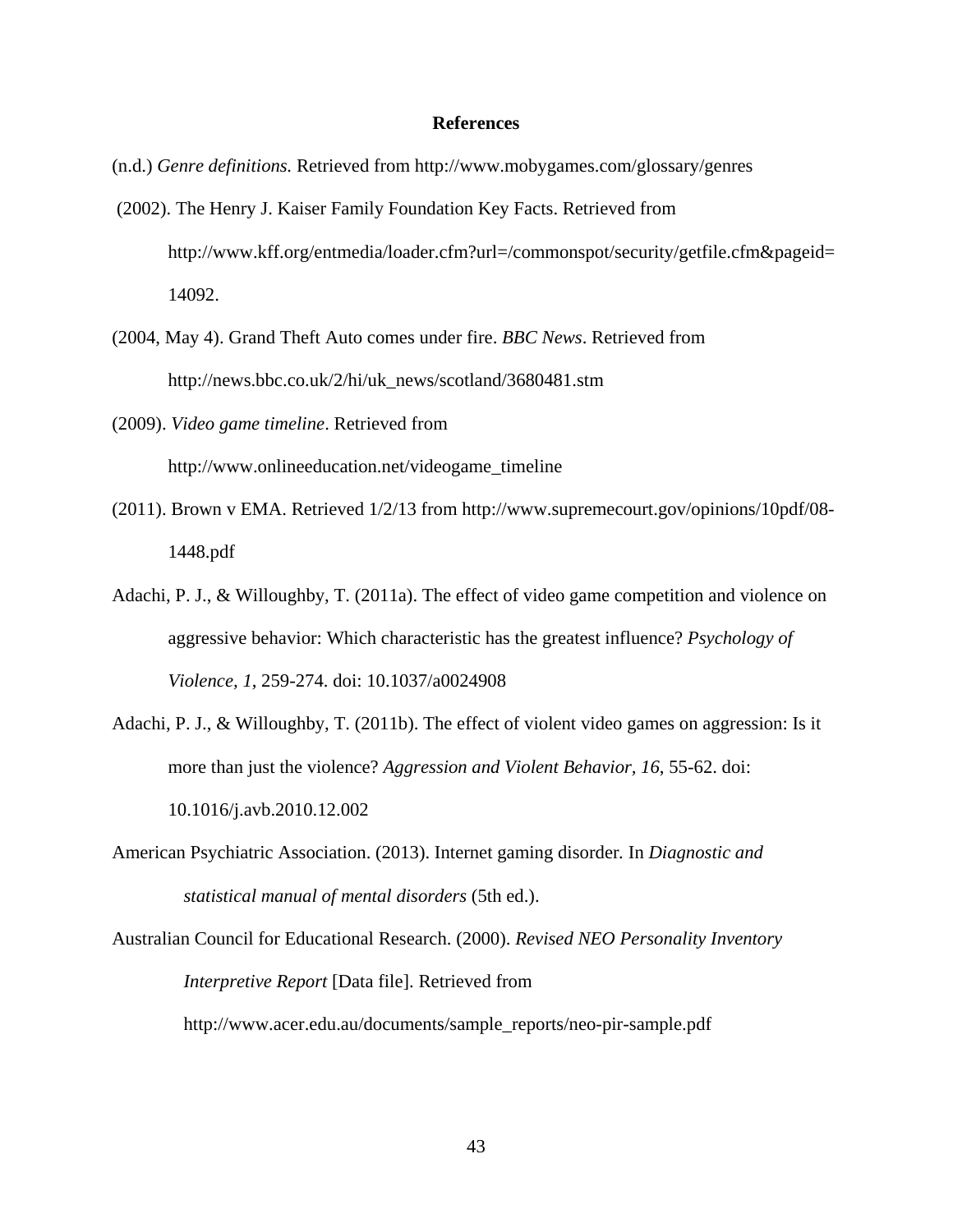- Bastian, B., Jetten, J., & Radke, H. R. (2012). Cyber-dehumanization: Violent video game play diminishes our humanity. *Journal of Experimental Social Psychology, 48,* 486-491. doi: http://dx.doi.org/10.1016/j.jesp.2011.10.009
- Bijvank, M. N., Konijn, E. A., & Bushman, B. J. (2012). "We don't need no education": Video game preferences, video game motivations, and aggressiveness among adolescent boys of different educational ability levels. *Journal of Adolescence, 35,* 153-162. doi: 10.1016/j.adolescence.2011.04.001
- Blumberg, F. C., & Altschuler, E. (2011). From the playroom to the classroom: children's views of video game plan and academic learning. *Child Development Perspectives, 5,* 99-103. http://www.albany.edu/scj/jcjpc/jcjpc\_home.html
- Chory, R. M., & Goodboy, A. K. (2011). Is basic personality related to violent and non-violent video game play and preferences? *Cyberpsychology, Behavior, and Social Networking, 14,* 191-198. doi: 10.1089/cyber.2010.0076
- Costa, P. T., & McCrae, R. R. (2008). The Revised NEO Personality Inventory (NEO-PI-R). In G. J. Boyle, G. Matthews, & D. H. Saklofske (Eds.), *The SAGE Handbook of Personality Theory and Assessment* (pp. 179-198). Thousand Oaks, CA: SAGE Publications Inc.
- Coyne, S. M., Busby, D., Bushman, B. J., Gentile, D. A., Ridge, R., & Stockdale, L. (2012). Gaming in the game of love: Effects of video games on conflict in couples. *Family Relations, 61,* 388-396. doi: 10.1111/j.1741-3729.2012.00712.x
- Coyne, S. M., Padilla-Walker, L. M., Stockdale, L. & Day, R. D. (2011). Game on…girls: Associations between co-playing video games and adolescent behavioral and family outcomes. *Journal of Adolescent Health, 49,* 160-165. doi: 10.1016/j.jadohealth.2010.11.249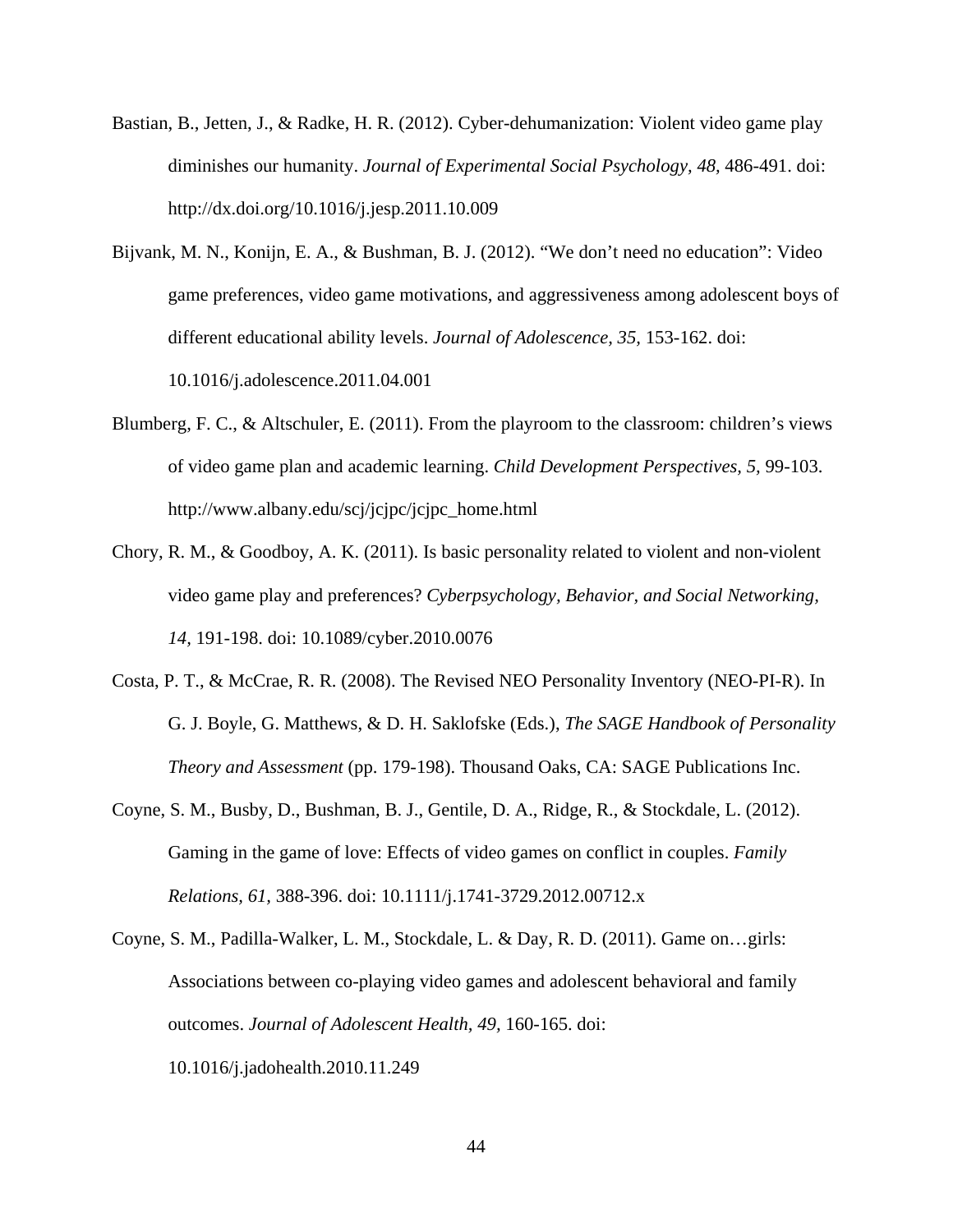- Cruea, M., & Park, S. (2012). Gender disparity in video game usage: A third-person perceptionbased explanation. *Media Psychology, 15*, 44-67. doi: http://dx.doi.org/10.1080/15213269.2011.648861
- Desai, R. A., Krishnan-Sarin, S., Cavallo, D. & Potenza, M. N. (2010). Video-gaming among high school students: Health correlates, gender differences, and problematic gaming. *Pediatrics, 126,* 1414-1424. doi: 10.1542/peds.2009-2706
- Dunn, R. A., & Guadagno, R. E. (2012). My avatar and me—Gender and personality predictors of avatar-self discrepancy. *Computers in Human Behavior, 28,* 97-106. doi: 10.1016/j.chb.2011.08.015
- Engelhardt, C. R., Bartholow, B. D., Kerr, G. T., & Bushman, B. J. (2011). This is your brain on violent video games: Neural desensitization to violence predicts increased aggression following violent video game exposure. *Journal of Experimental Social Psychology, 47,* 1033-1036. doi: 10.1016/j.jesp.2011.03.027
- Engelhardt, C. R., Bartholow, B. D., Saults, J. S., & Day, R. D. (2011). Violent and nonviolent video games differentially affect physical aggression for individuals high vs. low in dispositional anger. *Aggressive Behavior, 37,* 539-546. doi: 10.1002/ab.20411
- Entertainment Software Association. (2012). *Essential facts about the computer and video game industry.* Retrieved December 17, 2012, from http://www.theesa.com/facts/pdfs/ESA\_EF\_2012.pdf
- Ferguson, C. J. (2011). The influence of television and video game use on attention and school problems: A multivariate analysis with other risk factors controlled. *Journal of Psychiatric Research, 45,* 808-813. doi: 10.1016/j.jpsychires.2010.11.010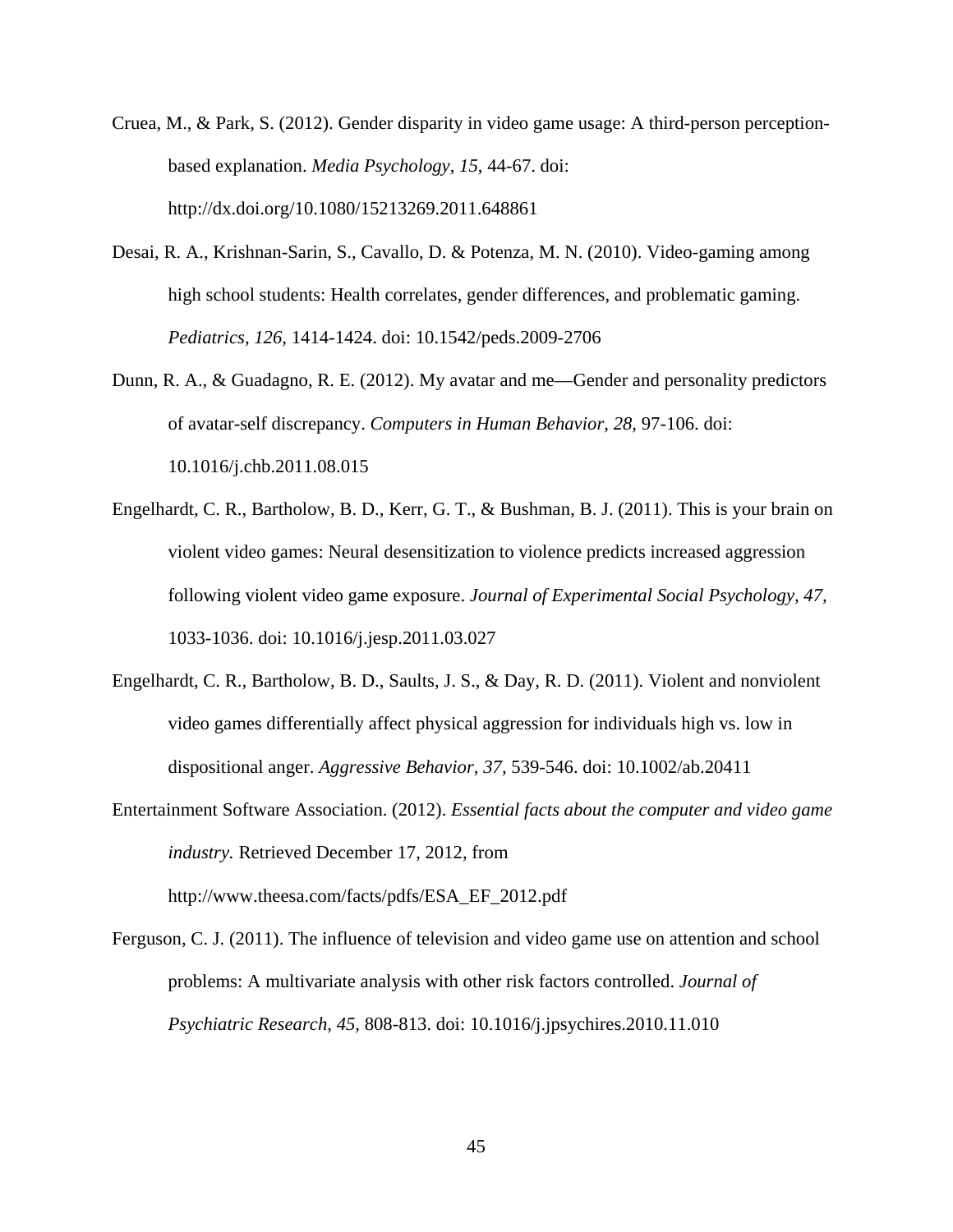- Ferguson, C. J., Miguel, C. S., Garza, A., & Jerabeck, J. M. (2012). A longitudinal test of video game violence influences on dating and aggression: A 3-year longitudinal study of adolescents. *Journal of Psychiatric Research, 46,* 141-146. doi: 10.1016/j.jpsychires.2011.10.014
- Ferguson, C. J., Rueda, S. M., Cruz, A. M., Ferguson, D. E., Fritz, S. & Smith, S. M. (2008). Violent video games and aggression: Causal relationship or byproduct of family violence and intrinsic violence motivation? *Criminal Justice and Behavior, 35*, 311-332. doi: 10.1177/0093854807311719
- Fisher, J., Aydin, N., Kastenmüller, A., Frey, D., & Fischer, P. (2012). The delinquent media effect: Delinquency-reinforcing video games increase players attitudinal and behavioral inclination toward delinquent behavior. *Psychology of Popular Media Culture, 1,* 201- 205. doi: 10.1037/a0028114
- Fraser, A. M., Padilla-Walker, L. M., Coyne, S. M., Nelson, L. J., & Stockdale, L. A. (2012). Associations between violent video gaming, empathic concern, and prosocial behavior toward strangers, friends, and family members. *Journal of Youth and Adolescence, 41,* 636-649. doi: 10.1007/s10964-012-9742-2
- Gentile, D. A, Swing, E. L., Lim, G. L., & Khoo, A. (2012). Video game playing, attention problems, and impulsiveness: Evidence of bidirectional causality. *Psychology of Popular Media Culture, 1,* 62-70. doi: 10.1037/a002696954
- Hasan, Y., Bègue, L., & Bushman, B. J. (2012). Viewing the world through "blood-red tinted glasses": The hostile expectation bias mediates the link between violent video game exposure and aggression. *Journal of Experimental Social Psychology, 48,* 953-956. doi: http://dx.doi.org/10.1016/j.jesp.2011.12.019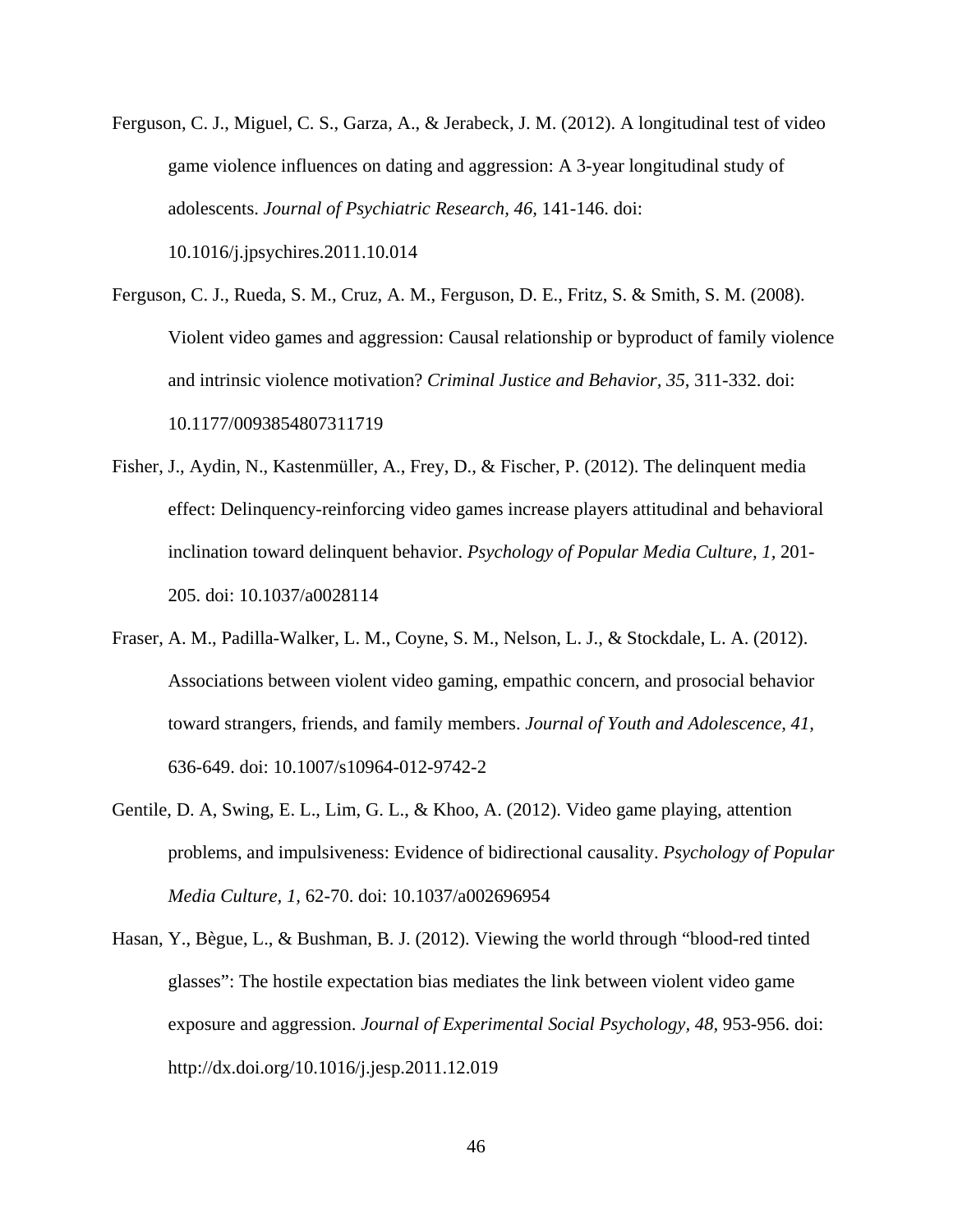- Hodson, S. (2013, January 26). APA trying to determine if gaming addiction is a disorder. Retrieved from http://vr-zone.com/articles/apa-trying-to-determine-if-gaming-addictionis-a-mental-disorder/18801.html
- Jensen, J. D., Weaver, A. J., Ivic, R., & Imboden, K. (2011). Developing a brief sensation seeking scale for children: Establishing concurrent validity with video game use and rulebreaking behavior. *Media Psychology, 14,* 71-95. doi: 10.1080/15213269.2010.547831
- Lee, K. M., Peng, W., & Klein, J. (2010). Will the experience of playing a violent role in a video game influence people's judgments of violent crimes? *Computers in Human Behavior, 26,* 1019-1023. doi: 10.1016/j.chb.2010.03.002
- Lemmens, J. S., Valkenburg, P. M., & Peter, J. (2011). The effects of pathological gaming on aggressive behavior. *Journal of Youth and Adolescence, 40,* 38-47. doi: 10.1007/s10964- 010-9558-x
- Li, D., Liau, A., & Khoo, A. (2011). Examining the influence of actual-ideal self-discrepancies, depression, and escapism, on pathological gaming among massively multiplayer online adolescent gamers. *Cyberpsychology, Behavior, and Social Networking, 14,* 535-539. doi: 10.1089/cyber.2010.0463
- Mentzoni, R. A., Brunborg, G. S., Molde, H., Myrseth, H., Skouverøe, K. J., Hetland, J., & Pallesen, S. (2011). Problematic video game use: estimated prevalence and associations with mental and physical health. *Cyberpsychology, Behavior, and Social Networking, 14,* 591-596. doi: 10.1089/cyber.2010.0260
- Messias, E., Castro, J., Saini, A., Usman, M., & Peeples, D. (2011). Sadness, suicide, and their associations with video game and internet overuse among teens: Results from the Youth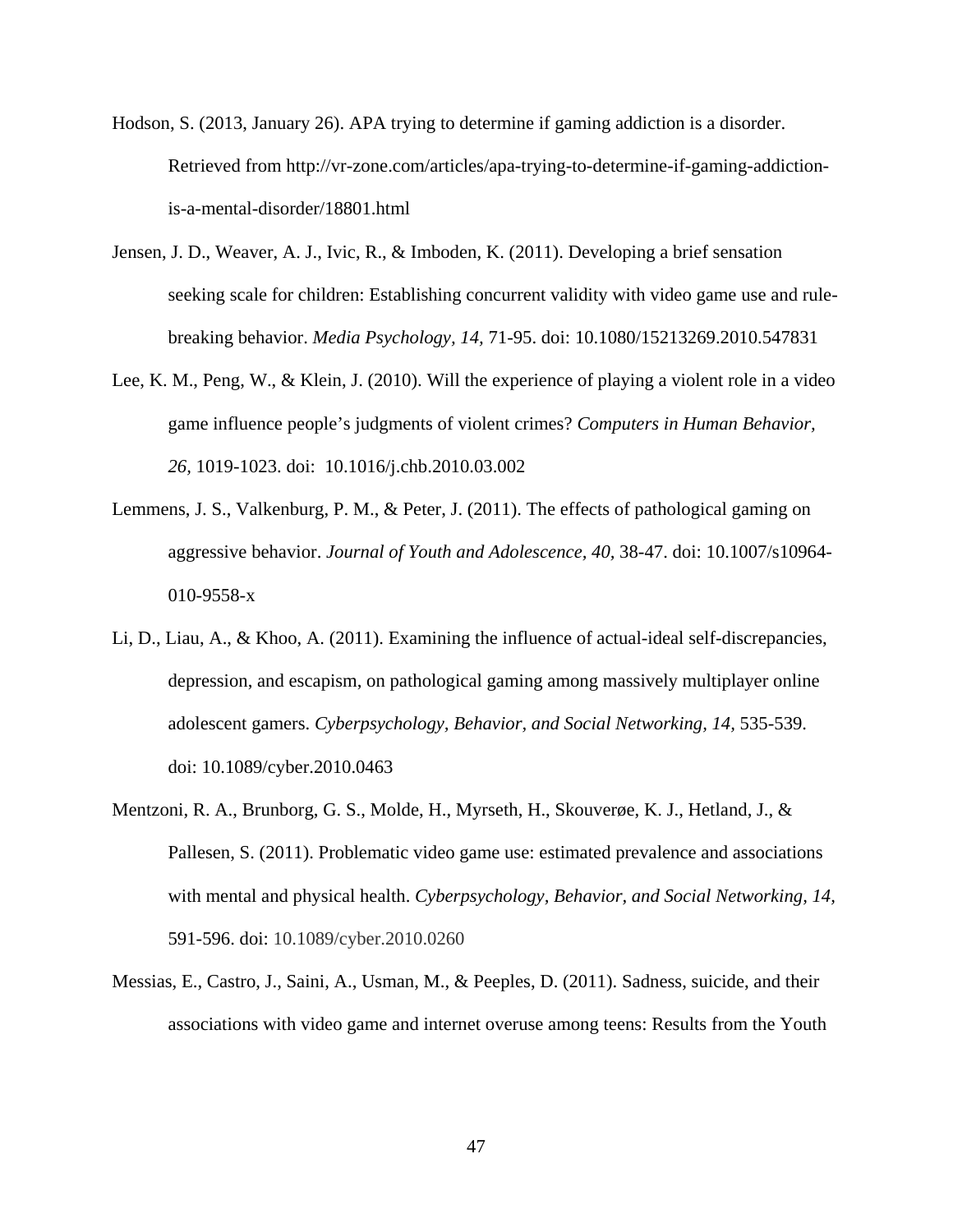Risk Behavior Survey 2007 and 2009. *Suicide and Life-Threatening Behavior, 41,* 307- 315. doi: 10.1111/j.1943-278X.2011.00030.x

- Microsoft. (2013). *Xbox One is built for the future.* Retrieved from http://www.xbox.com/en-US/xbox-one/innovation
- Miller, M. K. (2009). Content analysis of the 18-year evolution of violence in video game magazines. *Journal of Criminal Justice and Popular Culture, 11*, 81-102. Retrieved from http://www.albany.edu/scj/jcjpc/vol16is1/Miller.pdf
- Montag, C., Weber, B., Trautner, P., Newport, B., Markett, S., Walter, N. T.,…Reuter, M. (2012). Does excessive play of violent first-person-shooter-video-games dampen brain activity in response to emotional stimuli? *Biological Psychology, 89,* 107-111. doi: http://dx.doi.org/10.1016/j.biopsycho.2011.09.014
- Nintendo. (2013). *See what the Nintendo 3DS can do.* Retrieved from http://www.nintendo.com/3ds/features#/3d-screen
- Pidd, H. (2012, April 19). Anders Breivik 'trained' for shooting attacks by playing Call of Duty. *The Guardian*. Retrieved from http://www.theguardian.com/world/2012/apr/19/andersbreivik-call-of-duty
- Rivington, J. (2013, October 12). *Xbox One release date, news and features.* Retrieved from http://www.techradar.com/us/news/gaming/consoles/xbox-one-release-date-news-andrumours-937167
- Rothmund, T., Gollwitzer, M., & Klimmt, C. (2011). Of virtual victims and victimized virtues: Differential effects of experienced aggression in video games on social cooperation. *Personality and Social Psychology Bulletin, 37,* 107-119. doi: 10.1177/0146167210391103